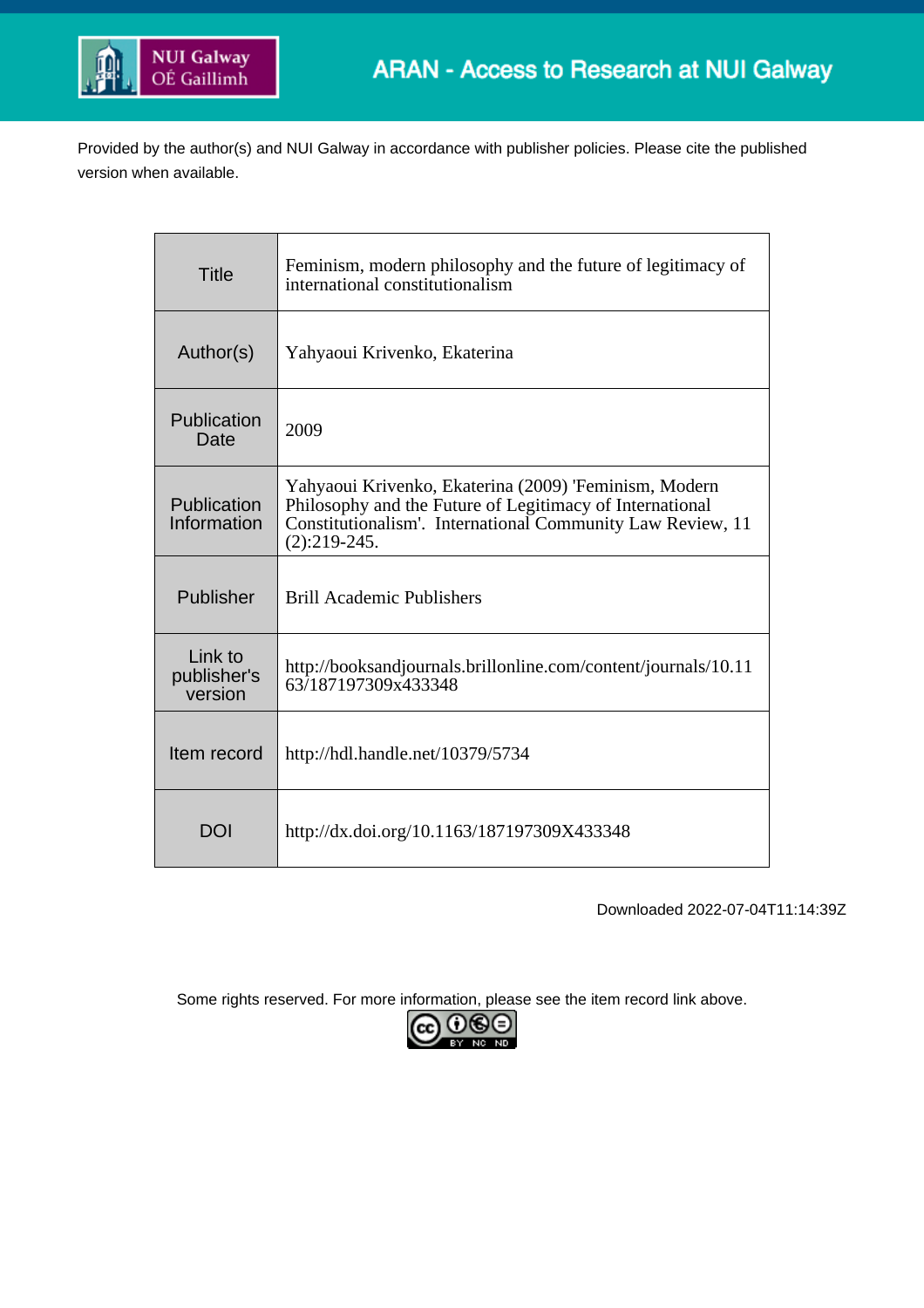Published in 11 (2) *International Community Law Review* 219-245

[http://booksandjournals.brillonline.com/content/journals/10.1163/187197309x43334](http://booksandjournals.brillonline.com/content/journals/10.1163/187197309x433348) [8](http://booksandjournals.brillonline.com/content/journals/10.1163/187197309x433348)

Ekaterina Yahyaoui Krivenko, Ph.D. (Geneva, Switzerland), LL.M. (Freiburg i. Br., Germany)

#### FEMINISM, MODERN PHILOSOPHY AND

THE FUTURE OF LEGITIMACY OF INTERNATIONAL CONSTITUTIONALISM

*A. General Framework of Analysis* 

<u>.</u>

Since nineties, especially after the publication in the American Journal of International Law of the article by Hilary Charlesworth, Christine Chinkin and Shelley Wright dealing with feminist approaches to international law,<sup>1</sup> the feminist literature on international law, including international human rights law did not cease to grow.<sup>2</sup> These approaches take different forms, but they all reveal deficiencies, gaps, drawbacks of international law in addressing women's needs and interests. Even the Convention on the Elimination of All Forms of Discrimination Against Women (CEDAW) $3$  the most

<sup>&</sup>lt;sup>1</sup> Hilary Charlesworth, Christine Chinkin and Shelley Wright, "Feminist Approaches to International Law", 85 *American Journal of International Law* (1991) pp. 613-645.

<sup>&</sup>lt;sup>2</sup> For a recent overview of developments in this field see Doris Buss, Ambreena Manji (eds.), *International Law: Modern Feminist Approaches* (2005).

<sup>&</sup>lt;sup>3</sup> Adopted by the General Assembly resolution 34/180 (1979) on 18 December 1979, entered into force 3 September 1981, UNTS 1249, 13.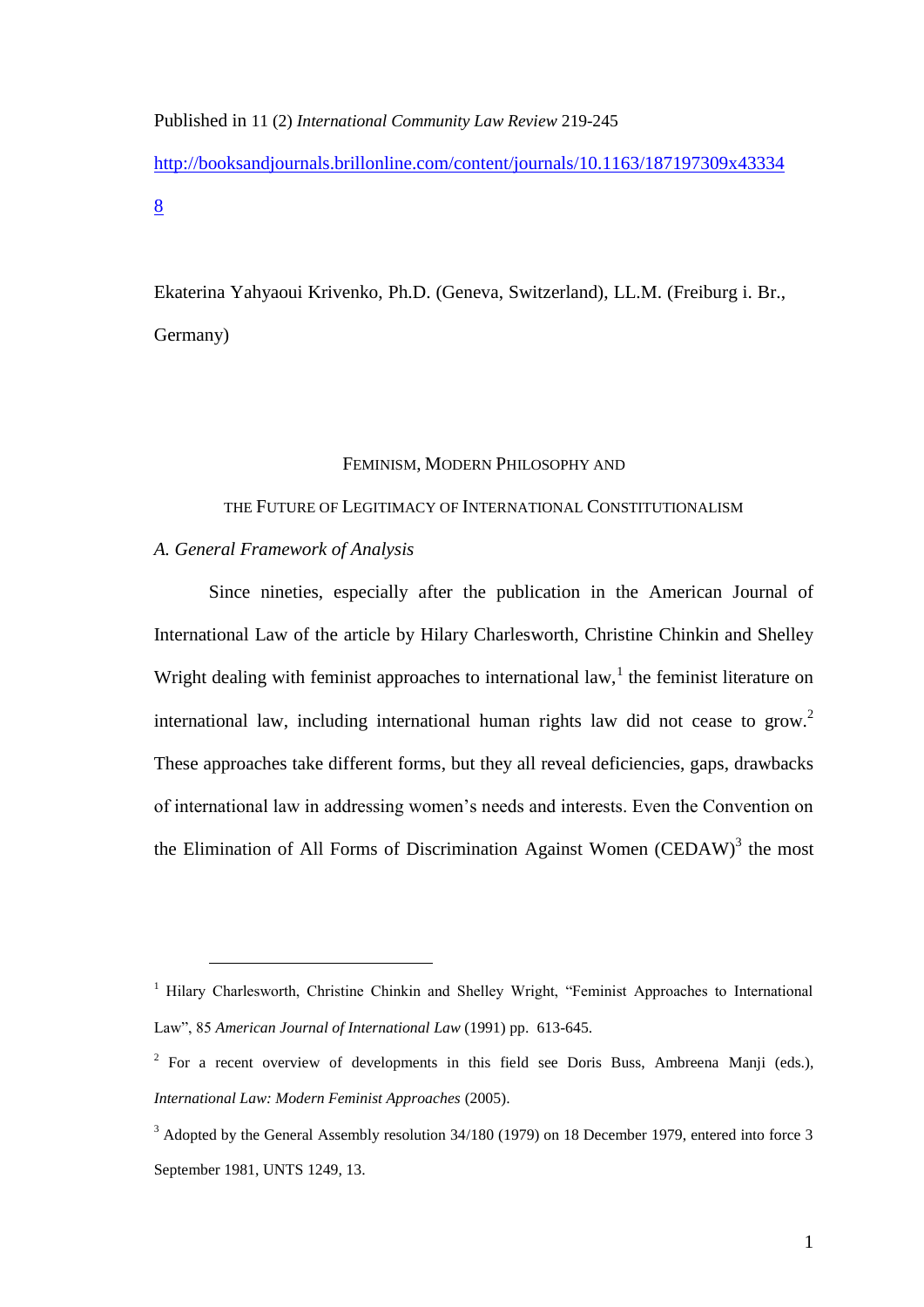comprehensive instrument dealing with women's rights is not an exception.<sup>4</sup> As will be demonstrated below on hand of some examples, despite all positive achievements, this convention can still be criticised from several points of view which address its substantive provisions, as well as its enforcement and implementation mechanisms.

Thus, notwithstanding all optimistic aspects linked to the development of international human rights law an informed feminist lawyer is well aware of its deficiencies and necessity of constant improvement.

Contrasting with this critical and questioning approach is the stance developed in the constitutionalists thinking of international lawyers. International constitutionalism takes different forms in the doctrine of international law which will be briefly described below, but can be understood mainly as placing of constraints on the exercise of power by states, ultimate lawmakers and enforcers of international law. To put it differently,

<sup>4</sup> Other instruments adopted by the UN General Assembly include Convention on the Nationality of Married Women, adopted by the General Assembly of the UN by its resolution 1040 (XI) of 29 January 1957, and entered into force on 11 August 1958, UNTS 309, 65; the Convention on Consent to Marriage, Minimum Age for Marriage and Registration of Marriages, adopted by the General Assembly of the UN by its resolution 1763 (XVII) of 7 November 1962, entered into force on 9 December 1964, UNTS 521, 231; Convention on the Political Rights of Women, adopted by the General Assembly of the UN by its resolution 640 (VII) of 20 December 1952, and entered into force on 7 July 1954, UNTS 193, 135. Moreover, other UN agencies also adopted women-specific conventions in their respective areas of activity. For some examples see e.g. the ILO Convention  $N^{\circ}$  100 concerning Equal Remuneration for Men and Women Workers for Work of Equal Value, adopted by the General Conference of the ILO on 29 June 1951, and entered into force on 23 May 1953; the ILO Convention  $N^{\circ}$  111 concerning Discrimination in respect of Employment and Occupation, adopted by the General Conference of the ILO on 25 June 1958 and entered into force on 15 June 1960; Convention against Discrimination in Education, adopted by the General Conference of the UNESCO on 14 December 1960, entered into force on 22 May 1962.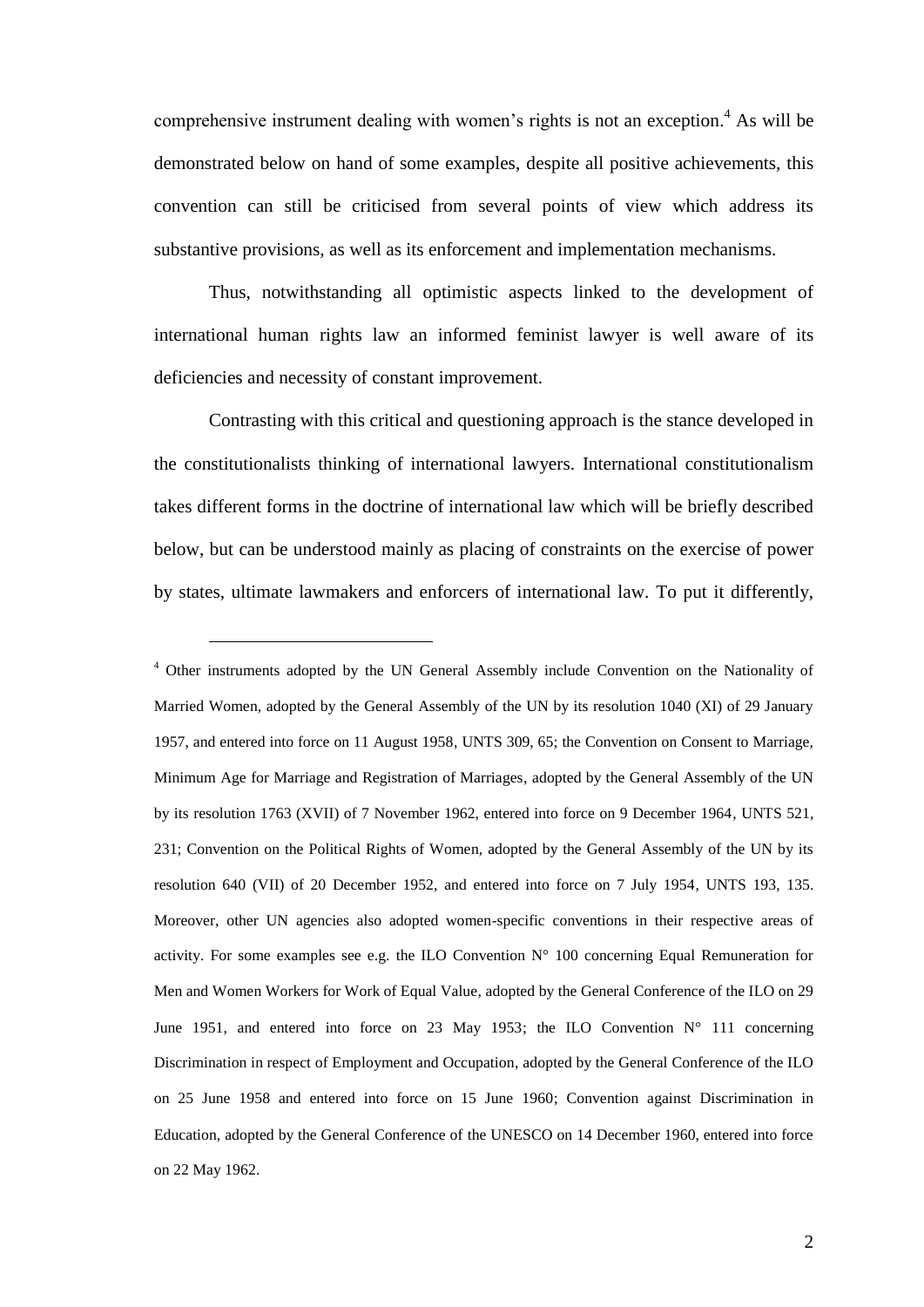international constitutionalism tends to reinforce legality of various norms and institutions of international law. Lawyers engaged with international constitutionalism tend to idealise human rights. None of the critiques made by feminist international lawyers is taken into account. International human rights law with all its gaps and deficiencies often even serves as the ultimate legitimising argument.

This article will attempt to demonstrate that to continue theorising international constitutionalism without taking into account feminist critiques of international law will ultimately lead to strengthening of gaps and deficiencies of international law in general and human rights law in particular, leaving interests of many human beings, majority of whom will be women, out of consideration. Moreover, in my view, international constitutionalism will also lose any claim to legitimacy. In order to avoid these outcomes, there is not only a need for mutual exchange between feminist and constitutionalist lawyers, but also a need for international lawyers to explore the notion of legitimacy and its use in the doctrine of international constitutionalism.

I will start by explaining the importance of the concept of legitimacy for theorisation of international constitutionalism. As a next step, major trends in the constitutionalist doctrine of international law will be presented, followed by an analysis of the notion of legitimacy as it is applicable to international constitutionalism. I will present one vision of legitimacy which comes closer than any other to my own understanding of this concept. The central part of the article will serve to demonstrate how both the international constitutionalism and even the most advanced vision of its legitimacy leave many individuals, in particular women out of consideration. I will conclude by indicating future directions both for international constitutionalism and the understanding of legitimacy in international law.

*B. On Legitimacy and Legality in International Constitutionalsim*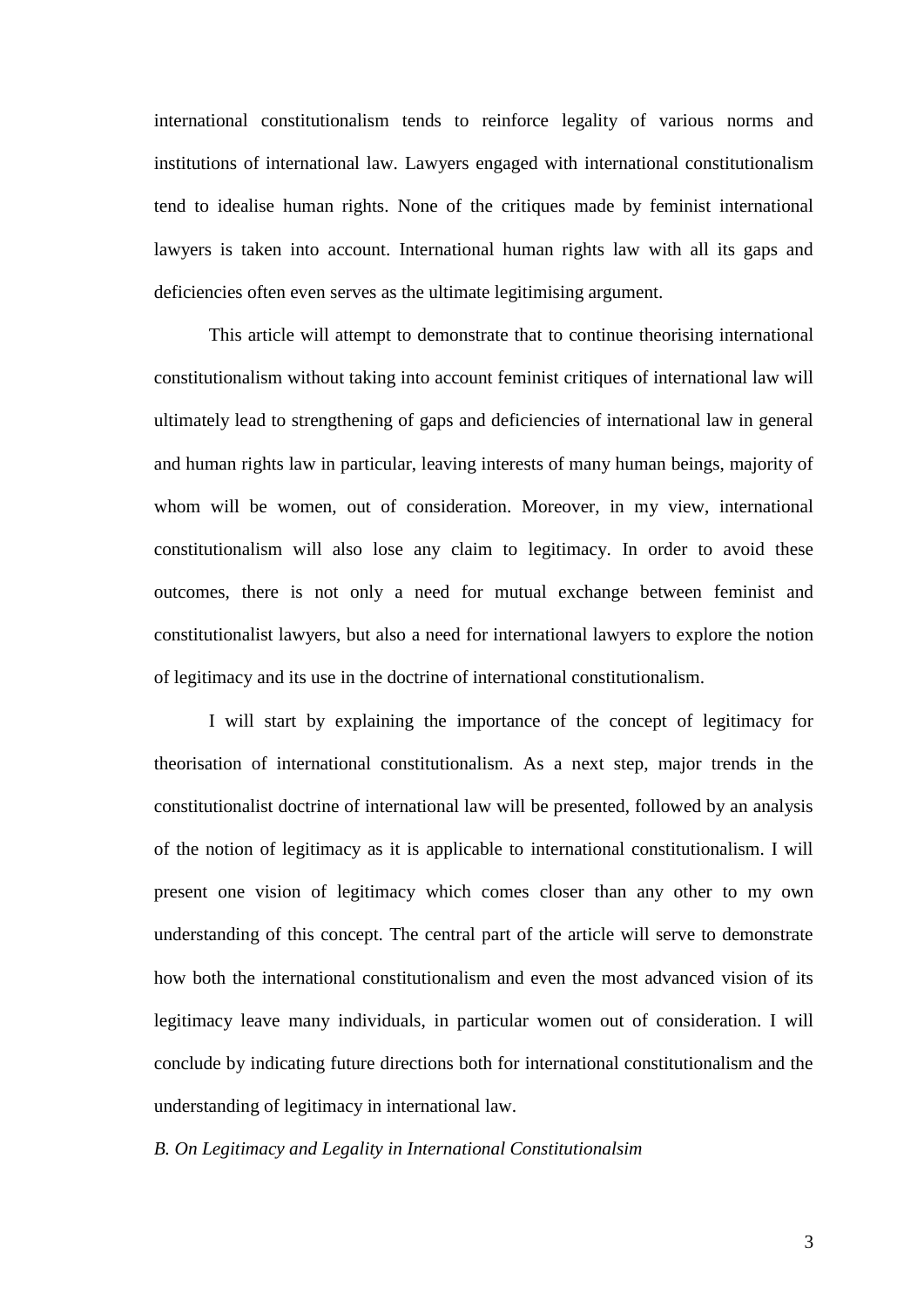Why should legitimacy and not only legality be important when talking about law, and more particularly about constitutional law?

I will mention just two reasons which appear to be fundamental to my inquiry. The first more general reason is linked to what I consider to be a broadly accepted vision of law. Law is no longer regarded through a criminal law prism. Law is not limited to rules imposed by a sovereign (be it a person or a group of persons) and compliance ensured through threat of sanctions. Rather, law is understood as an ordercreating and maintaining mechanism, where compliance is achieved through voluntary adherence to rules based on their acceptance as legitimate.<sup>5</sup> Such legitimacy-based compliance gains particular importance at the level of international law where possibilities of enforcement by other means are extremely limited.

Another reason is derived from the fact that the subject-matter of the study is constitutionalism. In many instances legitimacy plays an important role in the context of constitutionalisation and constitutionalism.<sup>6</sup> Without transposing directly to the international plane issues discussed in relation to legitimacy in constitutional theory relating to domestic law, I will analyse some aspects of theorisation of constitutionalisation of international law in the mainstream doctrine. The literature on constitutionalism and constitutionalisation in international law is constantly growing. And although it is too early to affirm the existence of a constitution or constitutionalism

<sup>&</sup>lt;sup>5</sup> See e.g. Herbert Lionel Adolphus Hart, *The Concept of Law* (2<sup>nd</sup> ed., 1997) p. 39 in particular; Rosalyn Higgins, *Problems and Processes: International Law and How We Use It* (1994), p. 1 in particular.

 $6$  One of the most difficult questions in political and legal theory which inevitably brings to the surface the issue of legitimacy relates to the binding nature of a constitution for subsequent generations (problem of time). For an example of discussion of this issue in legal philosophy see Jed Rubenfeld, "Legitimacy and Interpretation", in L. Alexander (ed.), *Constitutionalism: Philosophical Foundations* (1998) pp. 194- 234.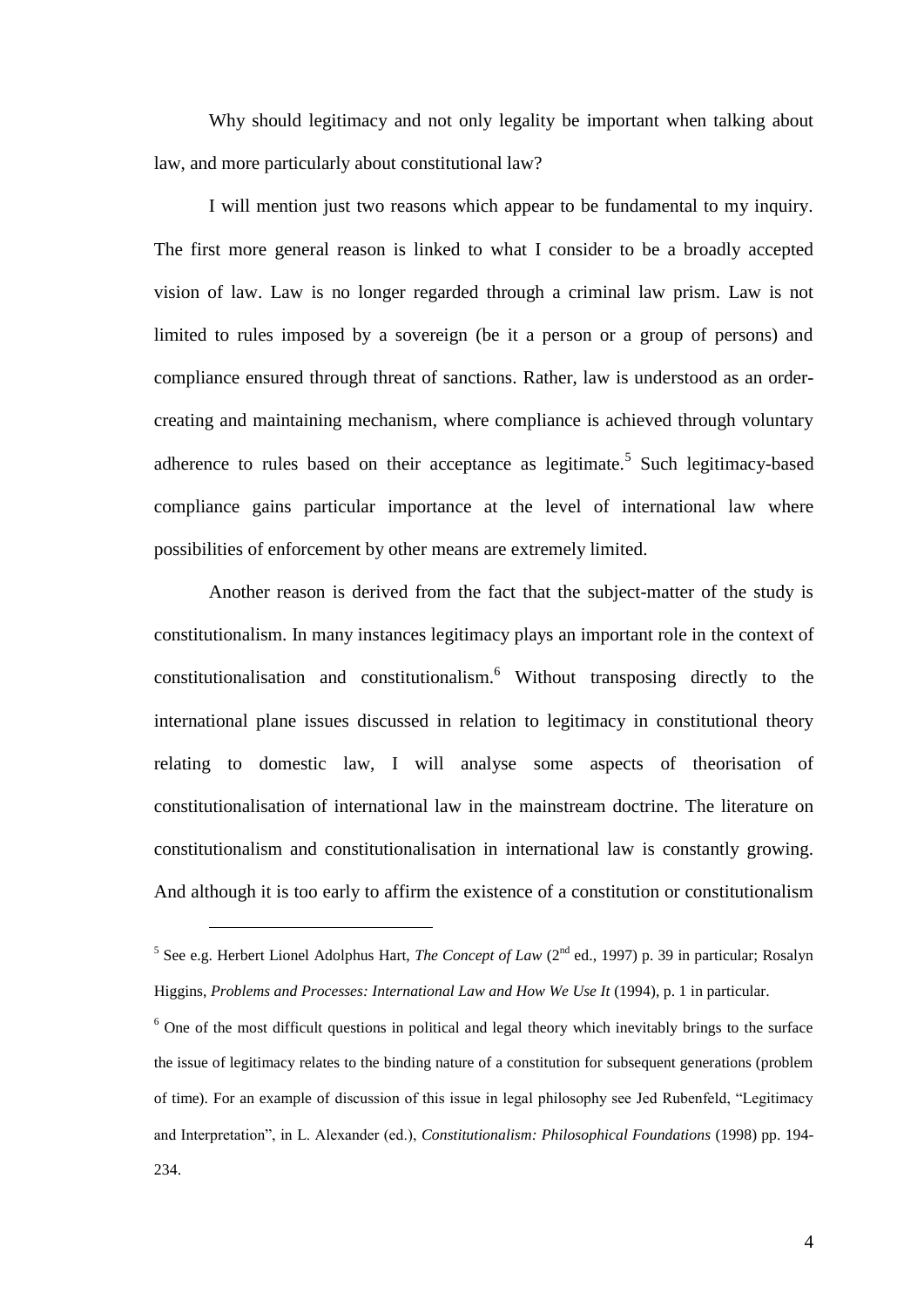in international law, theorisation of these issues in the mainstream doctrine is well developed but takes in my view a dangerous direction. The most devastating consequence of this could be a complete absence of legitimacy and thus denial of authority of and mistrust towards international law as an order. Consequently, constitutionalisation would lead to results opposite to those intended undermining even existing rules.

Finally, it is important to understand that the notion of legitimacy should not and does not replace legality. As I attempted to point out above, legitimacy fulfils its own important functions which do not overlap with functions of legality although often they are closely interrelated.<sup>7</sup>

*C. Deficiencies of Theorisation of Constitutionalisation of International Law in the Mainstream Doctrine*

The mainstream doctrine theorises constitutionalisation of international law from several perspectives: some authors pay particular attention to the nature of norms of international law (jus cogens, erga omnes, human rights obligations), $\delta$  others emphasise

 $7$  Therefore, while I agree with scepticism and criticism concerning the use of the notion of legitimacy in certain circumstances, as for example expressed by Martti Koskenniemi (see e.g. Martti Koskenniemi, "Constitutionalism as Mindset: Reflections on Kantian Themes About International Law and Globalization", 8 *Theoretical Inquiries in Law* (2007) p. 14 in particular), I believe lawyers do not have to abandon taking legitimacy into account.

<sup>8</sup> See in particular contributions in Christian Tomuschat, Jean-Marc Thouvenin (eds.), *The Fundamental Rules of the International Legal Order: Jus Cogens and Obligations Erga Omnes* (2006), but also Erika de Wet, "The Emergence of International and Regional Value Systems as a Manifestation of the Emerging International Constitutional Order", 19 *Leiden Journal of International Law* (2006) pp. 611- 632 and Christian Tomuschat, "Obligations Arising for States Without or Against Their Will", 241 *Collected Courses of the Hague Academy of International Law* (1993) pp. 195-374.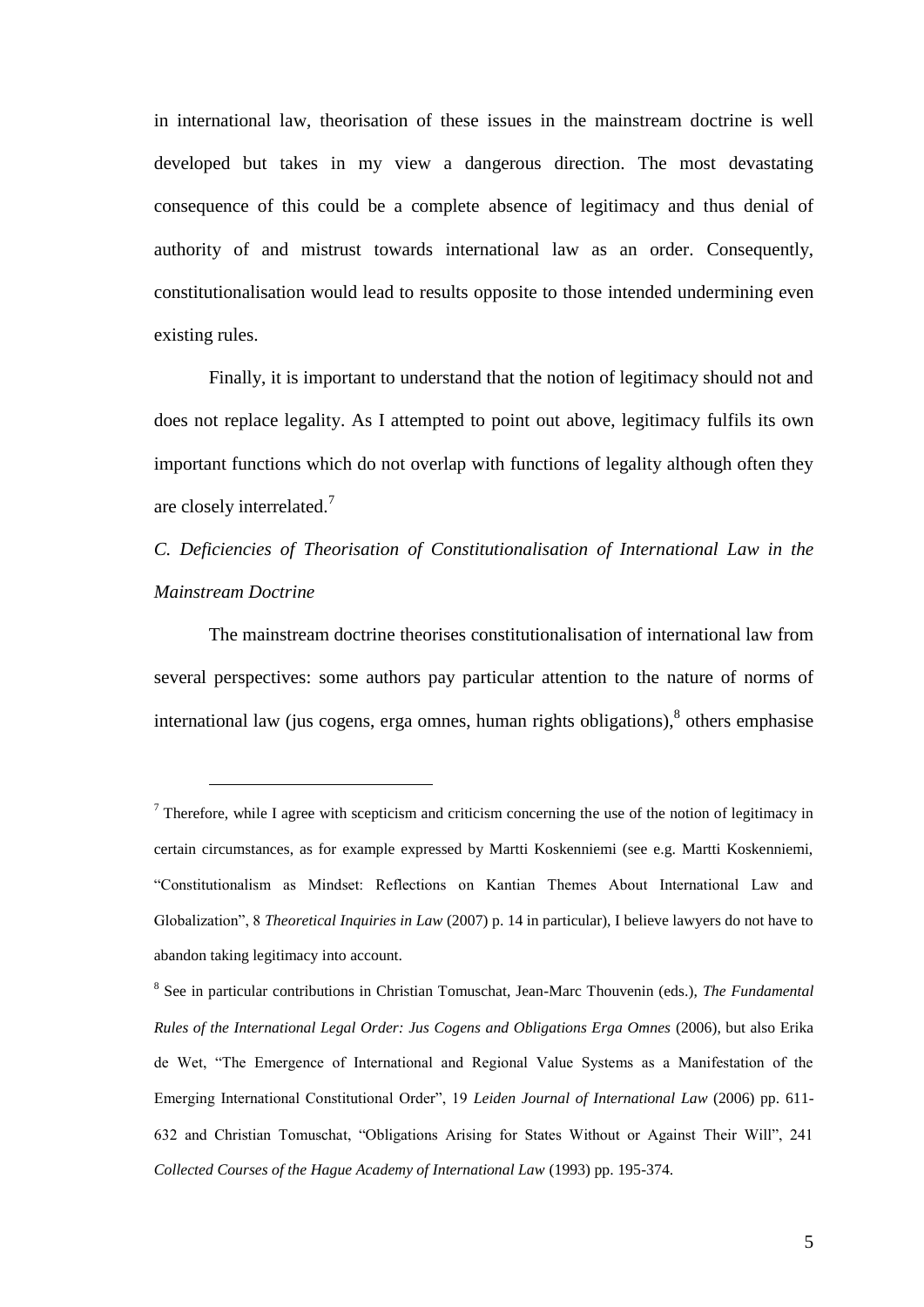the role played by organs of the United Nations (by the Security Council in particular) and attribute central role to the Charter of the United Nations.<sup>9</sup>

All contributions stress the changing nature of sovereignty in international law and mention human rights as an important part of the process of constitutionalisation. Some refer to human rights as ethical core of international constitution, others as a part of common interests of mankind that bind states and international organisations.

Some authors also argue that one of the manifestations of constitutionalisation of international law is the new understanding of statehood. While traditional international law made emphasis on effectiveness of the government, modern international law requires legitimacy through democracy and respect for human rights.<sup>10</sup> The requirement of democracy and even promotion of democratic ordering of nation-states constitutes an important aspect of discussions around the constitutionalisation of international law.<sup>11</sup>

<sup>9</sup> Stefan Talmon, "The Security Council as World Legislature", 99 *American Journal of International Law* (2005) pp. 175-193; Bardo Fassbender, "The Meaning of International Constitutional Law", in R.St.J. Macdonald, D. M. Johnson (eds.), *Towards World Constitutionalsm: Issues in the Legal Ordering of the World Community* (2005) pp. 837-851; Bardo Fassbender, "The UN Charter as Constitution of the International Community", 36 *Columbia Journal of Transnational Law* (1998) pp. 529-619; Ronald St John Macdonald, "The Charter of the United Nations in Constitutional Perspective", 20 *Australian Yearbook of International Law* (1999) pp. 205-231 and in a more general way Susan Marks, "Democracy and International Governance", in J.-M. Coicaud, V. Heiskanen (eds.), *The Legitimacy of International Organisations* (2001) pp. 47-68.

<sup>&</sup>lt;sup>10</sup> Anne Peters, "Compensatory Constitutionalism: The Function and Potential of Fundamental International Norms and Structures", 19 *Leiden Journal of International L*aw (2006) pp. 589-591.

<sup>11</sup> See e.g. Thomas Franck, "The Emerging Right of Democratic Governance", 46 *American Journal of International Law* (1992) pp. 46-91 and Thomas Franck, *Fairness in International Law and Institutions* (1995) chapter 4.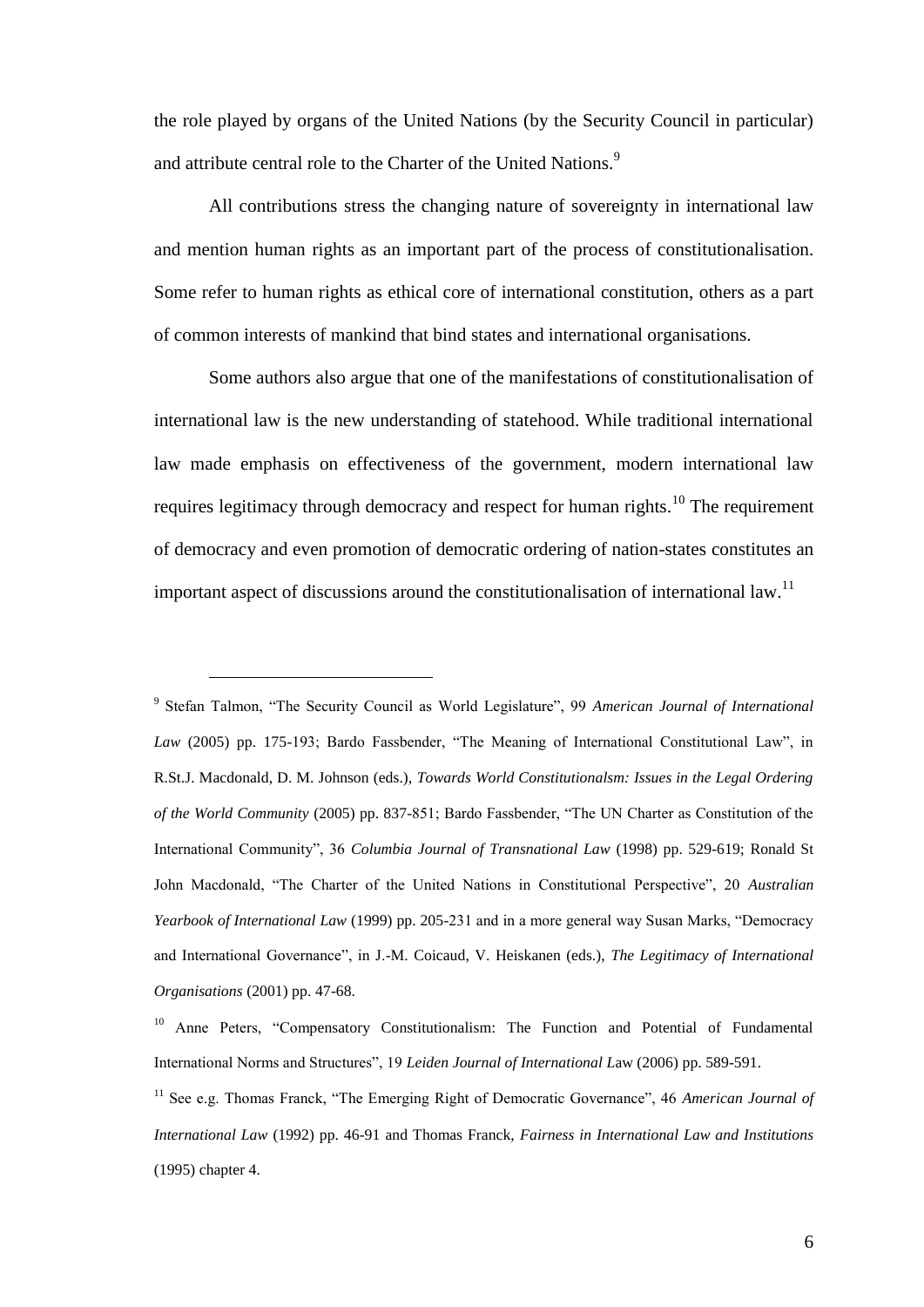*"(I)t can hardly be denied that the international legal order is in the process of shifting from an order based on 'Westphalian sovereignty' (conceived as carte blanche for national governments to organize their domestic legal and political structures without any authoritative external interference)…"<sup>12</sup>*

While I do not dispute that the international legal order is undergoing significant modifications, nature of these modifications is questioned. In my opinion they do not necessarily mean more respect for individual rights and more legitimacy of international law.

I will particularly concentrate on the use of human rights rhetoric in theorising and conceptualising international constitutionalism. Thus, it might well be correct to affirm that "the core of constitutionalised international law is the general acceptance of a **common interest** of **mankind** that transcends the sum of individual state interests."<sup>13</sup> But it is dangerous and naïve to take for granted and not to question the presumably 'common' nature of this interest, at least as far as prioritisation is concerned. Moreover, from the point of view of feminist analysis the use of the term 'mankind' instead of 'humanity' highlights biases or at least indifference of the writer.

In a similar way, it is enchanting to affirm that one of the unique functions of the international human rights legal system is "that it enshrines – and clarifies – the distinct normative basis for the protection of fundamental human rights as rights of human beings rather than as rights of citizens."<sup>14</sup> However, it is necessary to inquire what kind

<sup>12</sup> A. Peters, *supra* note 10, p 586.

<sup>&</sup>lt;sup>13</sup> Brun-Otto Bryde, "International Democratic Constitutionalism", in R.St.J. Macdonald, D. M. Johnson (eds.), *Towards World Constitutionalsm: Issues in the Legal Ordering of the World Community* (2005) p. 107 (emphases added).

<sup>14</sup> Stephen Gardbaum, "Human Rights as International Constitutional Rights", 19 *European Journal of International Law* (2008) p. 767.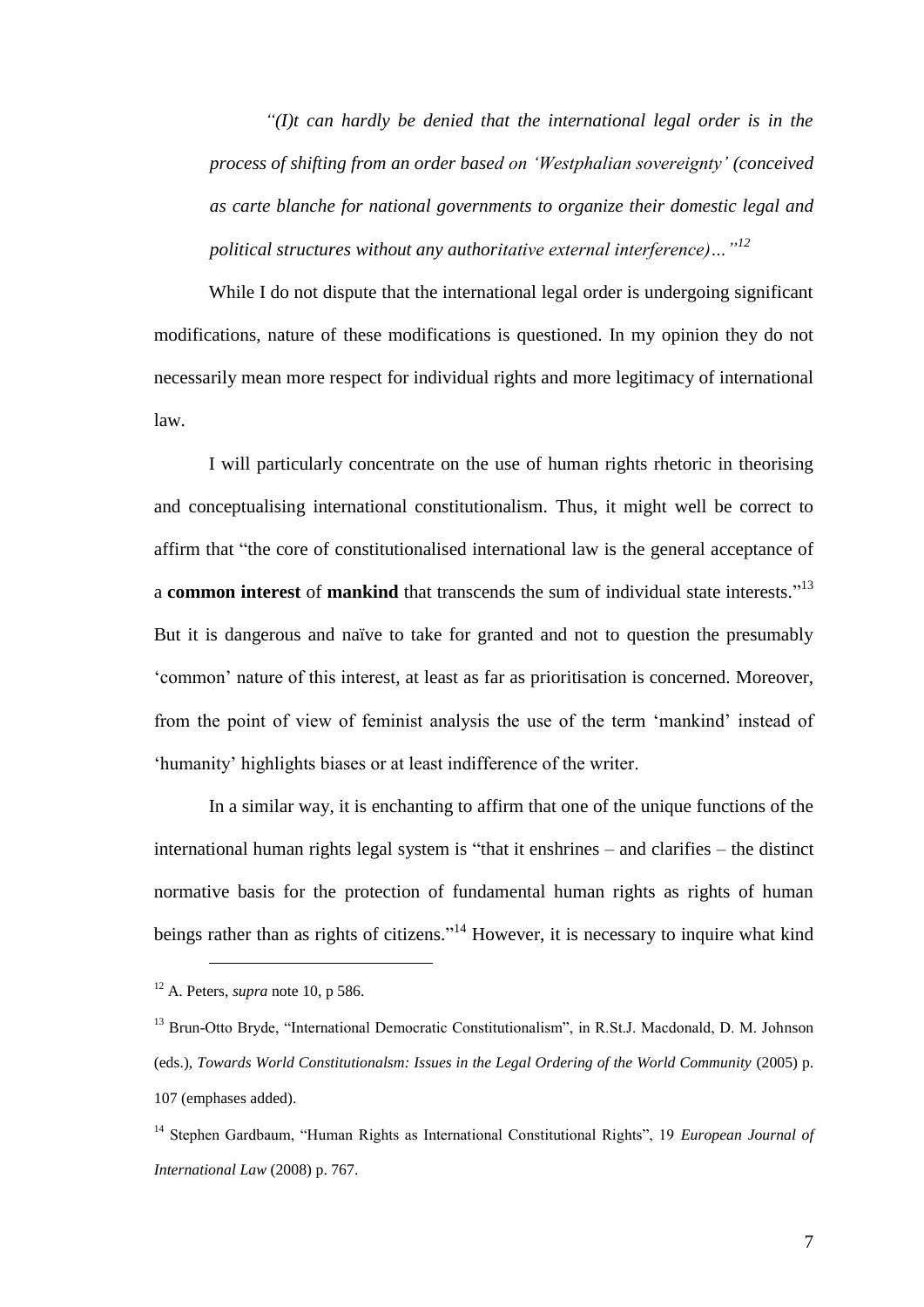of human rights and to what extent are really protecting human beings and not only citizens/legal residents of some states.

To summarise my concerns in relation to the theorisation of the issue of constitutionalisation of international law, I reproduce the following quotation which well expresses similar concerns, although it was formulated in relation to a different type of question:

*"(W)hen we treat international law as a redemptive force that could save the world if only it were properly respected and enforced, we obscure the possibility that international legal norms may themselves have contributed to creating or sustaining the ills from which we are now to be saved." 15*

While in this statement, ills created and sustained by international law are already done, I believe that the constitutionalist project in international law being in process of formation and formulation can not only avoid creating and sustaining such ills, but even serve to eliminate some of them if only lawyers recognise its drawbacks and deficiencies sufficiently early.

# *D. What is the Meaning of Legitimacy?*

1

The use of this term is often very indeterminate, therefore there is a need to clarify at least what I mean when I talk about legitimacy of international constitutionalism. At the same time, I believe that existence of a legal order based on voluntary compliance is closely linked to an adequate understanding and theorisation of legitimacy.

First of all, I would like to emphasise that for purposes of the present research normative accounts of legitimacy reveal themselves as very narrow and inappropriate,

<sup>15</sup> Susan Marks, "State-Centrism, International Law, and the Anxieties of Influence", 19 *Leiden Journal of International Law* (2006) pp. 339-347.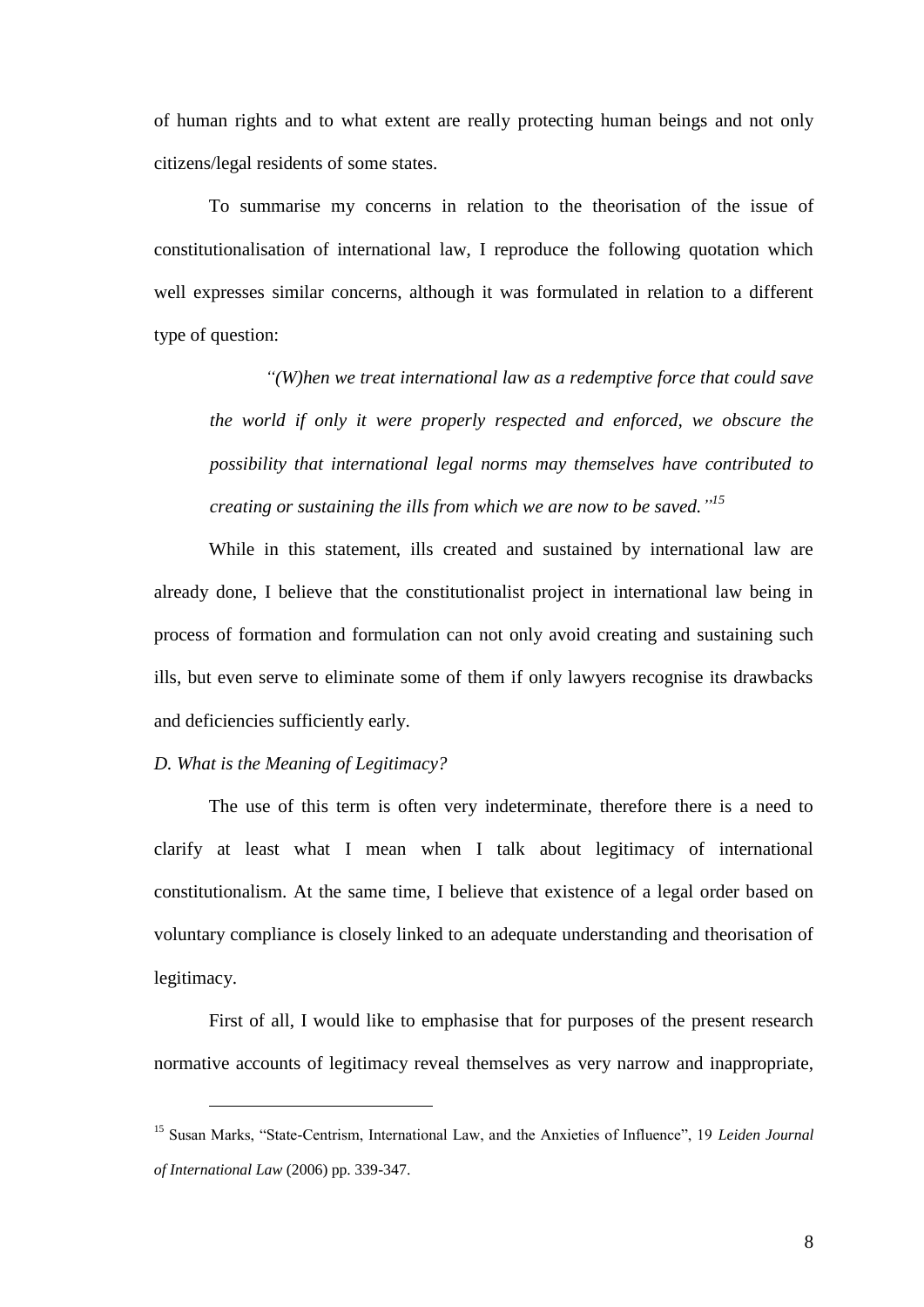as do accounts of legitimacy which place at the centre any immutable system of values.<sup>16</sup>

Another very wide-spread, even if not always expressly defined concept of legitimacy, which I will prefer here as a starting point of analysis relates to the democratic procedures and decision-making processes. Without going into a complicated theoretical and philosophical debate about conditions, content and meaning of democracy, I will again focus on one in my view important understanding of it in the context of the notion of legitimacy. What democracy certainly does not mean is the simple rule of majority. Without fully transposing to international law the theory of constitutional democracy developed by Habermas, I emphasise the need for finding ways to adapt to international law one fundamental idea which is based on republican view of democracy:

*"(T)he substance of the constitution will not compete with the sovereignty of the people only if the constitution itself emergence from an inclusive process of opinion and will-formation on the part of citizens." 17*

Habermas adds, however, one very important element stemming from his defence of deliberative democracy and consideration of the issue of procedural legitimacy of the outcomes of any given discourse, which ultimately depends "on the

<sup>&</sup>lt;sup>16</sup> See for example the notion of legitimacy in Thomas Franck, *supra* note 11, pp. 25-46, where it is linked to determinacy, symbolic validation, coherence, and adherence. Even more troubling in my view is the understanding of legitimacy in Mattias Kumm, "The Legitimacy of International Law: A Constitutionalist Framework of Analysis", 15 *European Journal of International Law* (2004) pp. 917-927 in particular. Also John Rawls, "The Idea of Public Reason Revisited", 64 *University of Chicago Law Review* (1997) pp. 765-807.

<sup>&</sup>lt;sup>17</sup> Jürgen Habermas, "Constitutional Democracy: A Paradoxical Union of Contradictory Principles?" 29 *Political Theory* (2001) p. 771.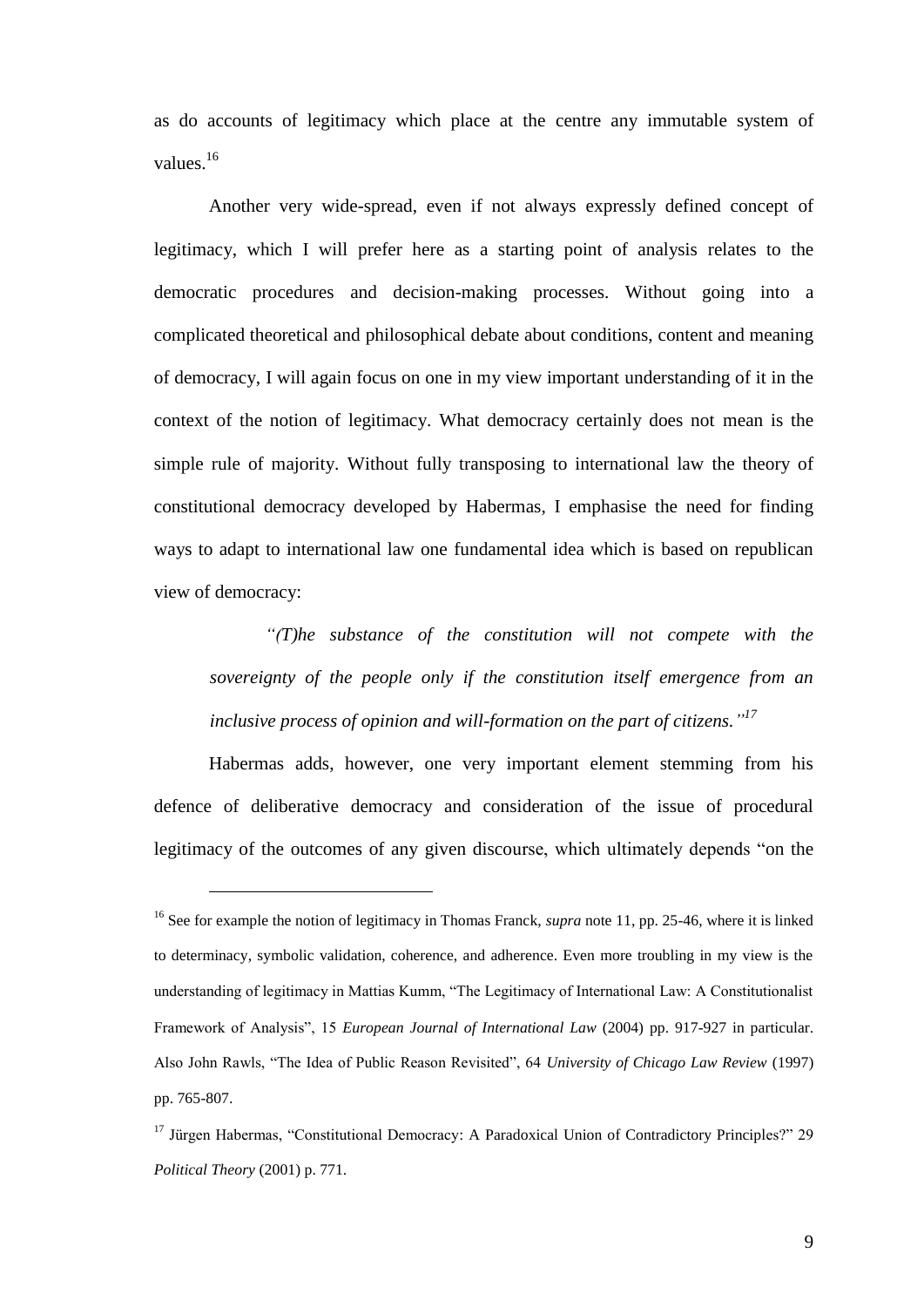legitimacy of rules according to which that type of discourse has been specified and established from temporal, social and material points of view."<sup>18</sup> This idea is a vision of a truly democratic (and thus legitimate) constitution as a "tradition-building project with a clearly marked beginning in time."<sup>19</sup> The most important for our purposes statement is the following:

*"To be sure, this fallible continuation of the founding event can break out of the circle of the polity's groundless discursive self-constitution only if this process – which is not immune to contingent interruptions and historical regressions – can be understood in the long run as a self-correcting learning process." 20*

All these ideas are developed by Habermas in relation to constitutional democracy of a nation-state. As such, they can not adequately respond to all questions arising in relation to international law where collective entities largely replace individuals.

Thus, democratic decision-making procedures existing at the level of international law mainly in the framework of international organisations cannot legitimise decisions which directly affect individuals, such as those related to human rights issues. This legitimacy becomes even more questionable if one considers the argument about legitimacy through the medium of legitimate constitutional democracies of nation-states: There are on international arena so many non-democratic states whose votes have the same value as that of democratic.

<sup>18</sup> Id., p. 774.

 $19$  Id.

 $20$  Id. (emphasis added).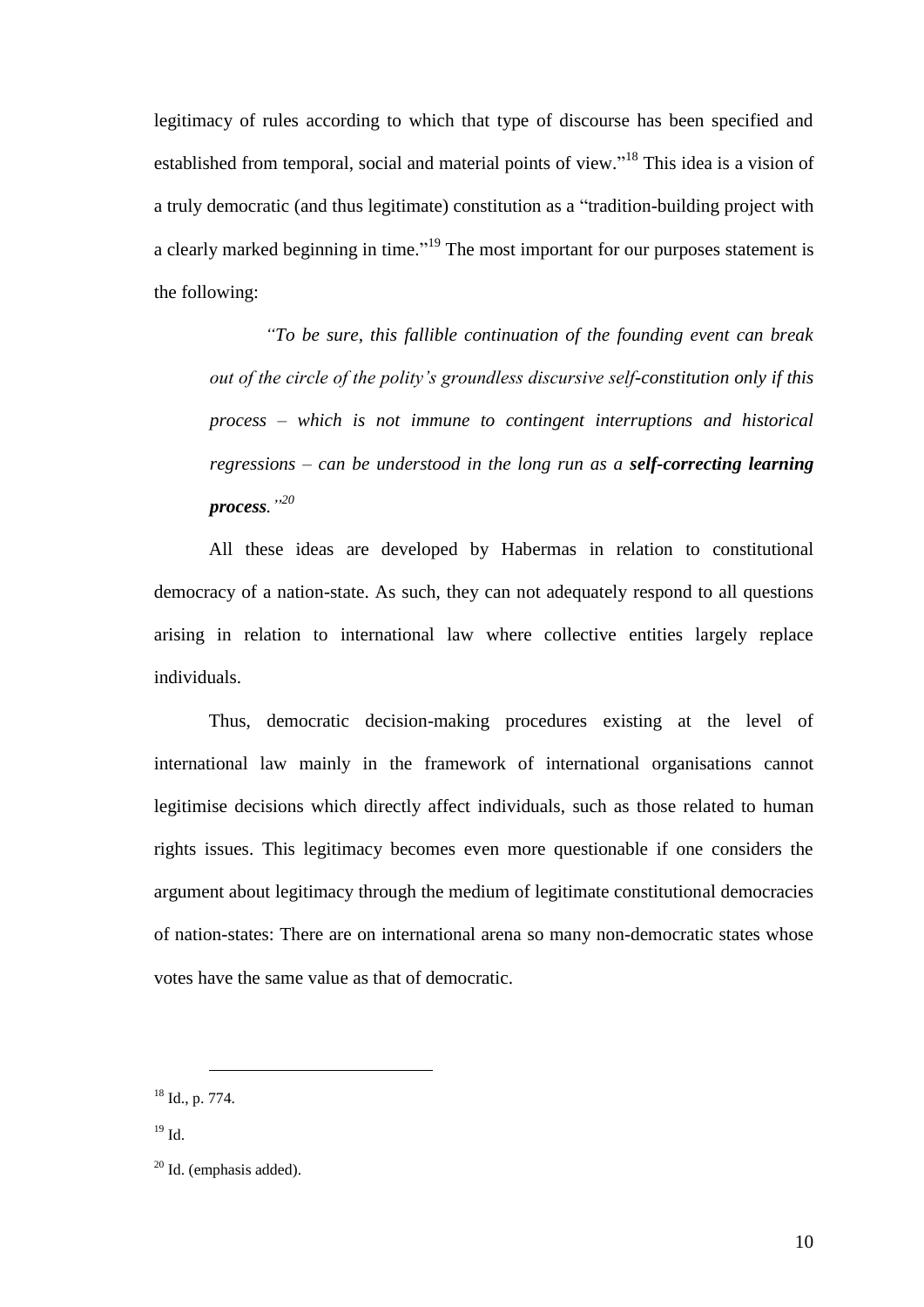Habermas in his works addresses the issue of legitimacy of constitutionalism in international law. Constitutionalisation of international law takes two forms according to his vision: transnational and supranational.<sup>21</sup> At the level of transnational constitution, namely negotiation and co-ordination of interests of states by various global players (in such areas as economic cooperation, trade, environmental protection), he argues that legitimacy will be achieved through democratisation of participating states. At supranational level constitutionalisation means articulation and enforcement of non-use of force and respect for basic human rights by the organs of the United Nations, mainly by the Security Council. The legitimation comes here from informal networks (civil society) reacting in cases of grave breaches. According to Habermas, there will be sufficient consensus on most fundamental issues. He gives as example crimes against humanity and military aggression. $^{22}$ 

While I have reservations with regard to both visions of legitimacy, my most serious concerns relate to the latter assumption. Most importantly, because it departs from the legitimacy based on deliberative democracy (discourse theory) and shifts to accounts of democracy and legitimacy assuming and essentialising certain values as fundamental. Consider, for example, the following account of this version of legitimacy:

*"Consonance in reactions of moral outrage toward egregious human rights violations and manifest acts of aggression is sufficient (…) This basis for judgement provided by common cultural dispositions (…) suffices for bundling the worldwide normative reactions into an agenda for the international* 

<sup>21</sup> Jürgen Habermas, *Der gespaltene Westen*, (2004) pp. 133-135.

 $22$  Id., pp. 140-141.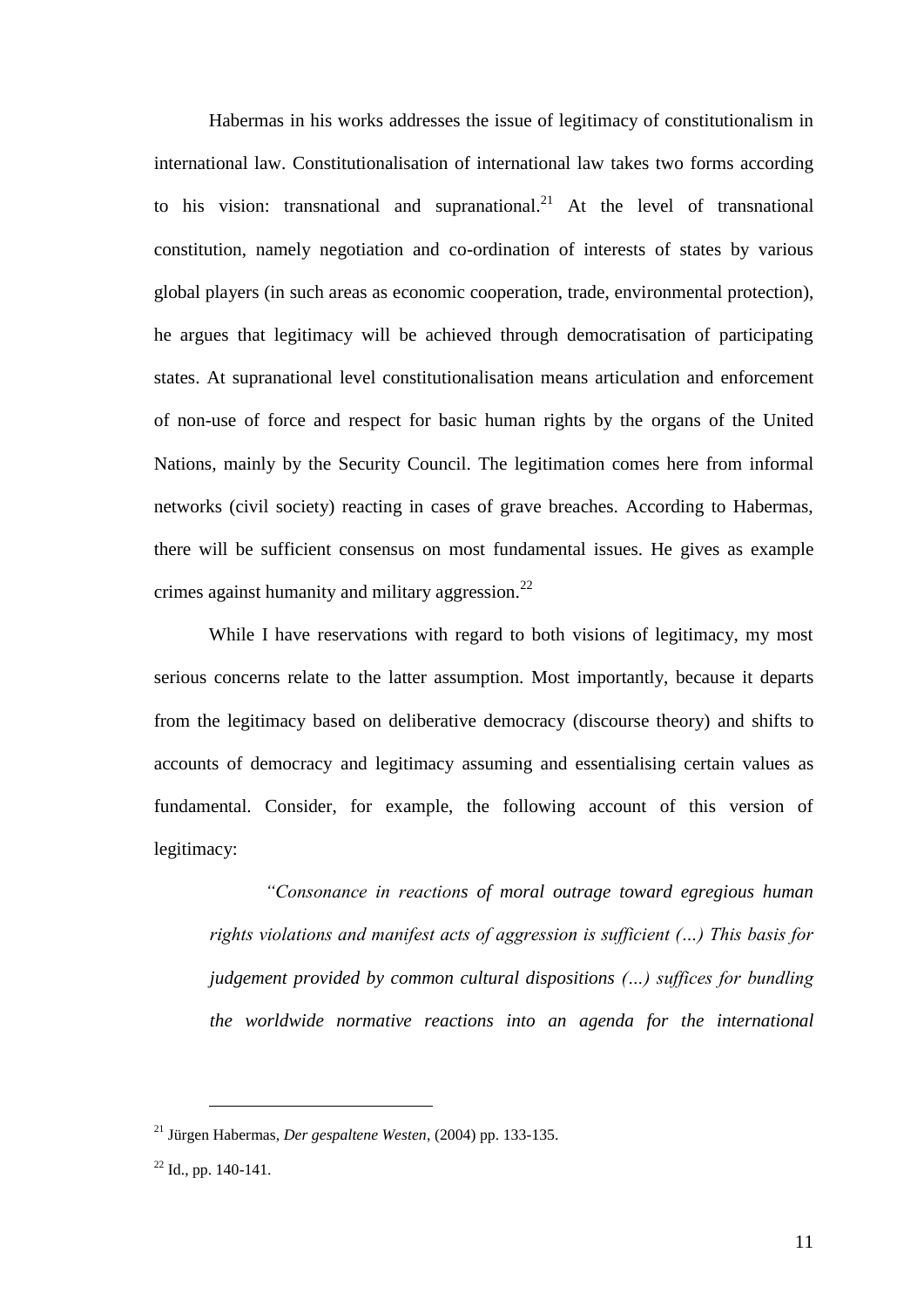*community and it lends legitimating force to the voices of a global public whose attention is continually directed to specific issues by media."<sup>23</sup>*

The legitimating force of individual voices continually intervening into the 'selfcorrecting learning process' at the level of nation-states becomes obscured and is even silenced by some supposedly common cultural dispositions at the international level. Equally questionable can be the role of media in directing attention of the public. Many factors influence selection and presentation of issues by the media. Moreover, media do not function in the same way and do not play the same role in the so-called Western developed democracies as in the third-world countries, so that it is difficult to speak in this relation about a 'global' public. However, before coming to a more detailed critique of theoretical accounts of democracy and my related proposals in this regard, I would like to demonstrate on hand of concrete examples that even the application of these quite generous accounts of legitimacy of constitutionalisation of international law reveals significant areas of lack of legitimacy.

## *E. Forgotten Voices of International Law*

Below will be given examples from just two areas showing how at the international law level decisions are taken and norms are formulated without adequate and sometimes without any participation and taking into account of interests of individuals concerned. Often, decisions and norms give express preference to the interests of states over interests of affected individuals without any real justification.

2. Women's Rights

<u>.</u>

The first example is taken from an area directly affecting women or better to say intended to protect women's rights and improve the degree of recognition of their experiences and needs by international law. I will address here the CEDAW as a most

<sup>23</sup> Jürgen Habermas, *The Divided West* (2006) p. 143 (emphasis added).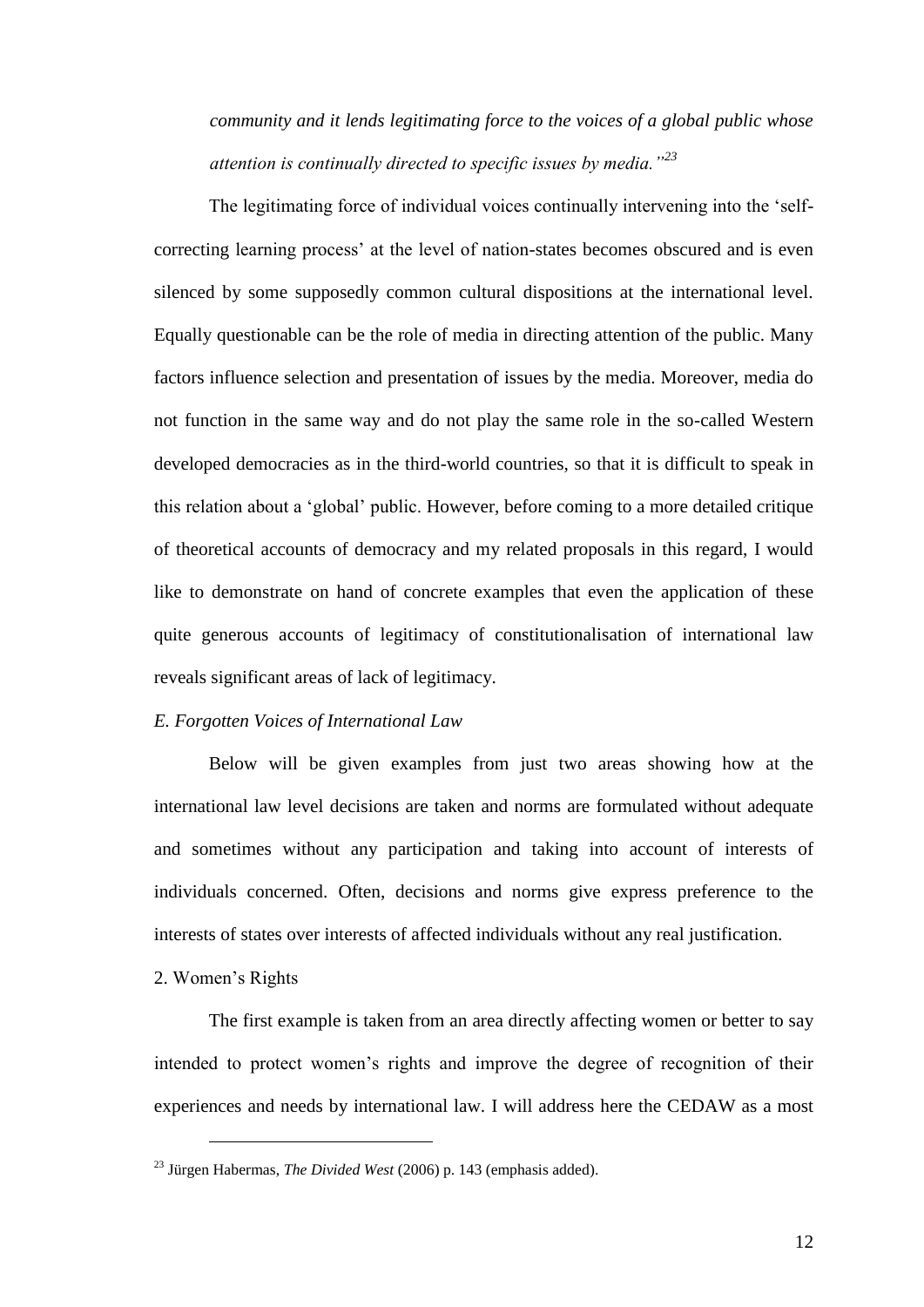comprehensive albeit not the only instrument in this field. The CEDAW can be criticised from several points of view. I chose two of them as examples: one related to the substance of this international instrument, another to its implementation and enforcement.

As far as the criticism on the substance of the CEDAW is concerned, it is often affirmed that not all areas and aspects of women's lives are adequately covered by this convention. I will just mention the issue of violence against women. Despite the time spent on discussion and elaboration of the CEDAW,<sup>24</sup> it is significant that the issue of violence against women does not appear at all in the text of the convention. It took another ten years to the CEDAW Committee<sup>25</sup> to adopt its very short general recommendation on violence against women<sup>26</sup> and tree more years to the United

1

 $25$  Committee established in accordance with article 17 of the CEDAW and composed of 23 members. The main objective of the Committee is to consider the progress made in the implementation of the Convention (art. 17, para. 1 of the CEDAW). For the fulfillment of this function it examines periodic reports submitted by states parties (art. 18 of the CEDAW) and along with reporting about its activities to the General Assembly of the UN, makes suggestions and general recommendations (art. 21 of the CEDAW).

<sup>&</sup>lt;sup>24</sup> The preliminary stage of seeking opinions of governments on the possibility of the adoption of such a convention (prior to the year 1975) took a long time and revealed a religious and ideological divide among states which influenced the wording of the convention. After 1975, a year which was proclaimed by the United Nations International Women's Year (General Assembly resolution 3010 (XXVII), December 1972) and was followed by a decade (1876-1985) for Women Equality, Development and Peace there was a rush toward the adoption of the text of the convention, which should be ready for the International Women's Conference planned for the year 1980.

<sup>&</sup>lt;sup>26</sup> Due to its extreme brevity this first recommendation on violence against women (General Recommendation No 12 adopted at Committee's  $8<sup>th</sup>$  session in 1989) was followed by a second, more detailed recommendation (General Recommendation No 19, adopted at Committee's  $11<sup>th</sup>$  session in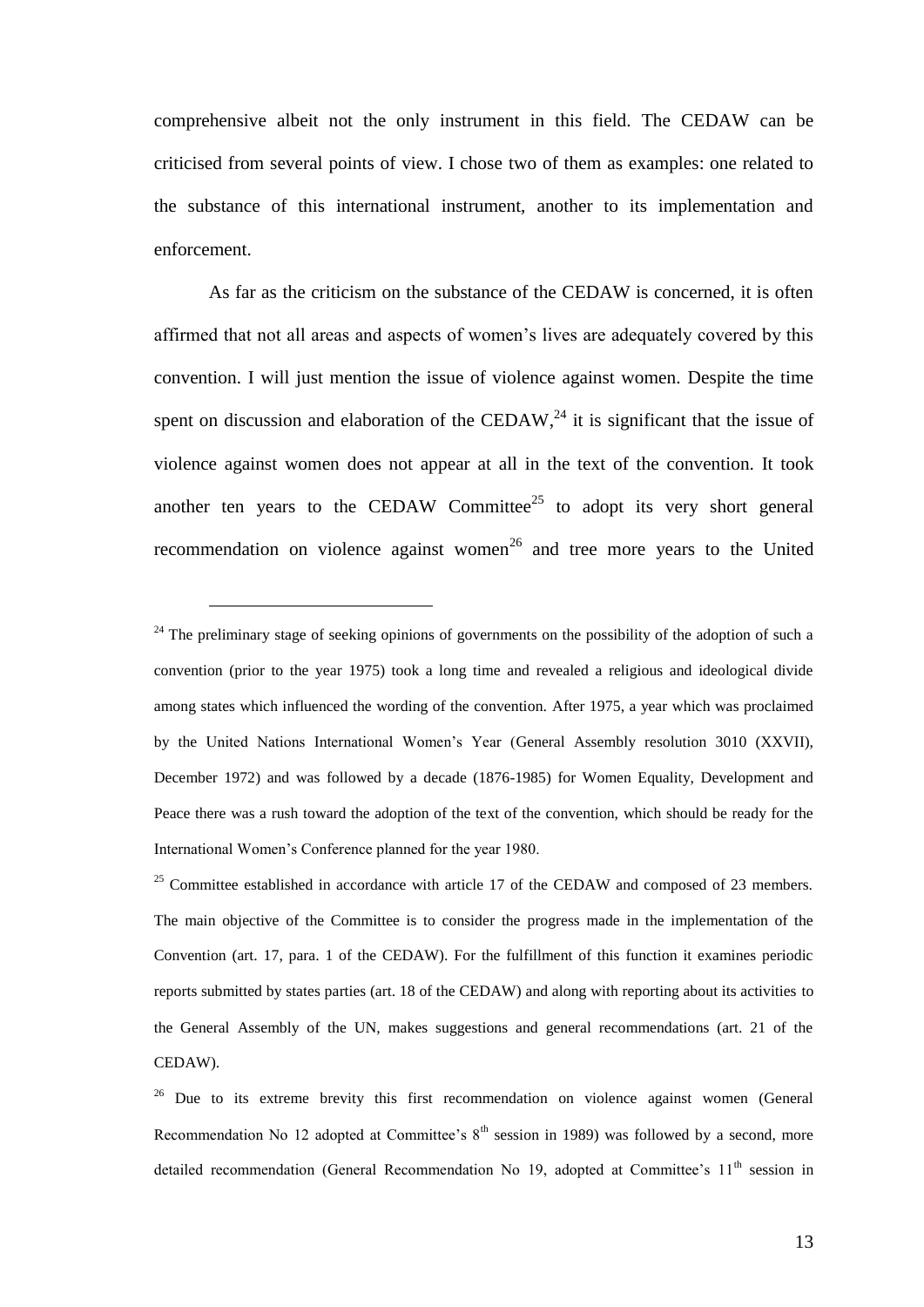Nations to adopt a more general document on the subject.<sup>27</sup> All this reluctance and lack of attention on the part of international law was persistent despite involvements of various NGOs which raised the question already during the preparatory stage of the CEDAW. Although we have to admit that NGOs' activities were not so well-developed far back in 70-ties as they are now, we can still ask the following question: If it was impossible for international public opinion to sufficiently mobilise for this issue, why should we hope that it will always be possible with regard to other issues involving women?

## 2. Women's Rights and Islam

1

Let us turn now to the intersection of culture and gender in the context of the CEDAW, an issue closely linked to implementation difficulties of the CEDAW. Despite participation of a great majority of Muslim States in the CEDAW,  $^{28}$  Muslim women have serious obstacles making their voices heard. These obstacles are situated at two different levels. Firstly and most obviously, even in Muslim countries where democratic

<sup>1992).</sup> See *Compilation of General Comments and General Recommendations adopted by Human Rights Treaty Bodies.* 8 May 2006, HRI/GEN/1/Rev.8. All general recommendations of the CEDAW Committee are also available online at [http://www2.ohchr.org/english/bodies/cedaw/comments.htm.](http://www2.ohchr.org/english/bodies/cedaw/comments.htm) (last visited 10 February 2009).

 $^{27}$  Declaration on the Elimination of Violence against Women, adopted on 20 December 1993 GA Res. 48/104. Significantly, this is a non-binding instrument. Despite its non-binding nature this Declaration is better implemented in majority of states than many formally binding provisions of the CEDAW. States parties to the CEDAW also routinely include in their reports information on measures undertaken to combat violence against women. This example is a good illustration of the importance of achieving legitimacy when formulating norms of international law.

 $28$  For a detailed analysis of Muslim states' participation in the CEDAW see e.g. Ekaterina Yahyaoui Krivenko, *Women, Islam and International law: Within the Context of the Convention on the Elimination of All Forms of Discrimination Agaimst Women* (2009).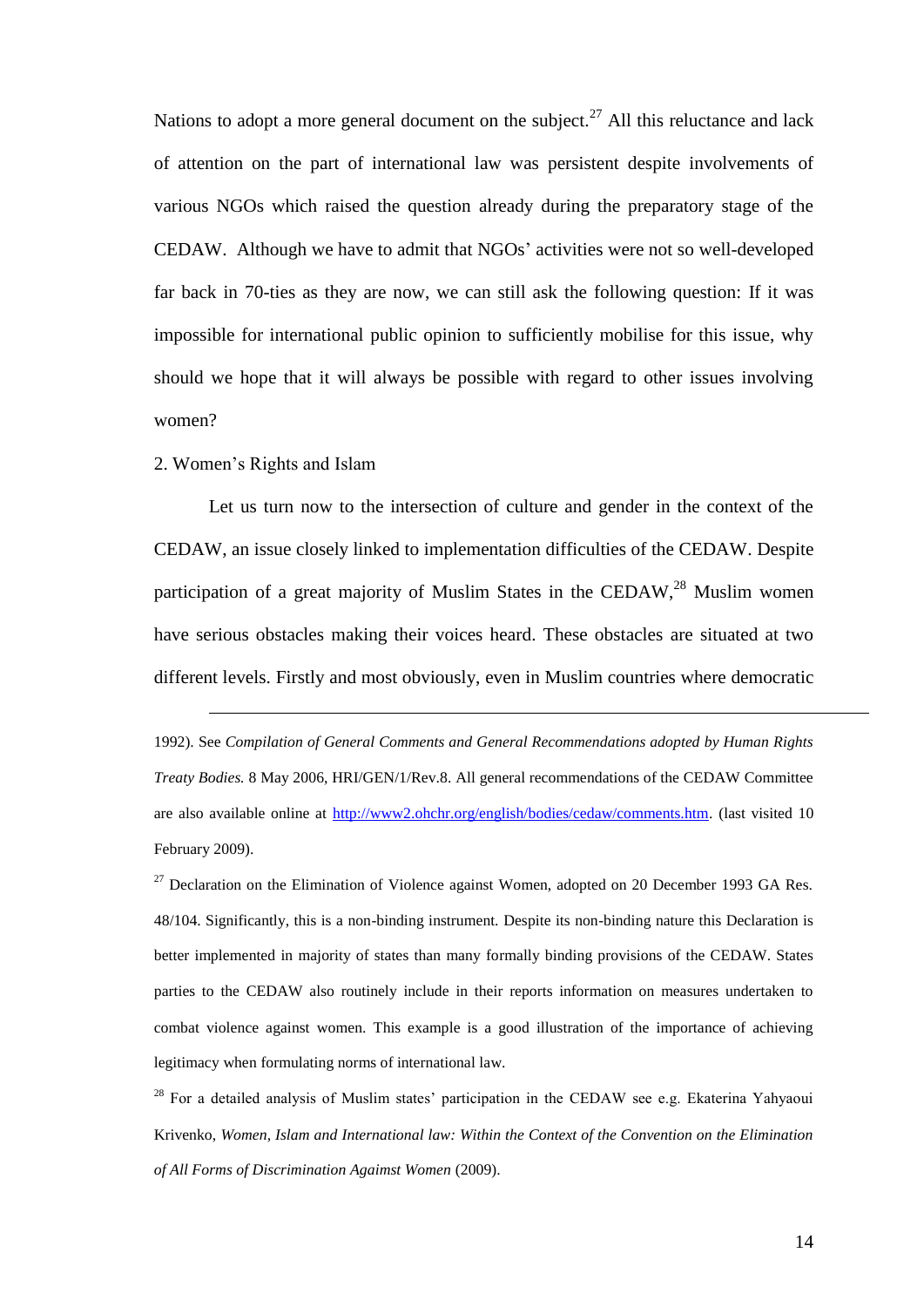processes at certain levels and in certain areas exist, $^{29}$  when it comes to negotiating and discussing religious issues, the majority of women's voices are silenced. As will be demonstrated below, the situation of Muslim women citizens of Western democracies is not always more advantageous. Secondly, when Muslim women attempt to express their voices outside the country of their origin, either at the international arena or in Western democracies, they are either hardly or not heard at all.

## (a) Muslim Women and Internal Democratic Processes

1

Even if we consider only women who fully adhere to religious values of Islam as official religion of their nation-states they are not able (or only to a very limited extent) to make their opinions on issues of religious interpretation heard. A recent case of an Egyptian woman appointed first female marriage registration officer in Egypt on 27 September 2008 is very illustrative in this regard. The woman, Amal Soliman was 32 years old at the time of application, mother of tree children and holds a Masters Degree in Islamic Law. In October 2007 she (with her husband as she stated in an interview to Al-Jazeera)<sup>30</sup> applied for this position traditionally reserved to men only. She took her husband with her because she was afraid she would be made fun of. She (accompanied by her husband) had to persuade the clerk receiving applications just to accept her application which he refused. In order simply to be allowed to present her application for the position she consulted a local magistrate as well as the head judge of the family court of the locality where the position was open. Even after the selection committee

 $29$  I use this very cautious formulation because many Muslim states are classified among non-democratic and even dictatorial regimes. However, this does not necessarily mean complete absence of any democratic processes.

<sup>30</sup> Farah El Alfy, *Muslim Woman Defies Male Dominance*, 18 November, 2008, available at <http://english.aljazeera.net/focus/2008/11/20081118103940850761.html> (last visited 10 February 2009).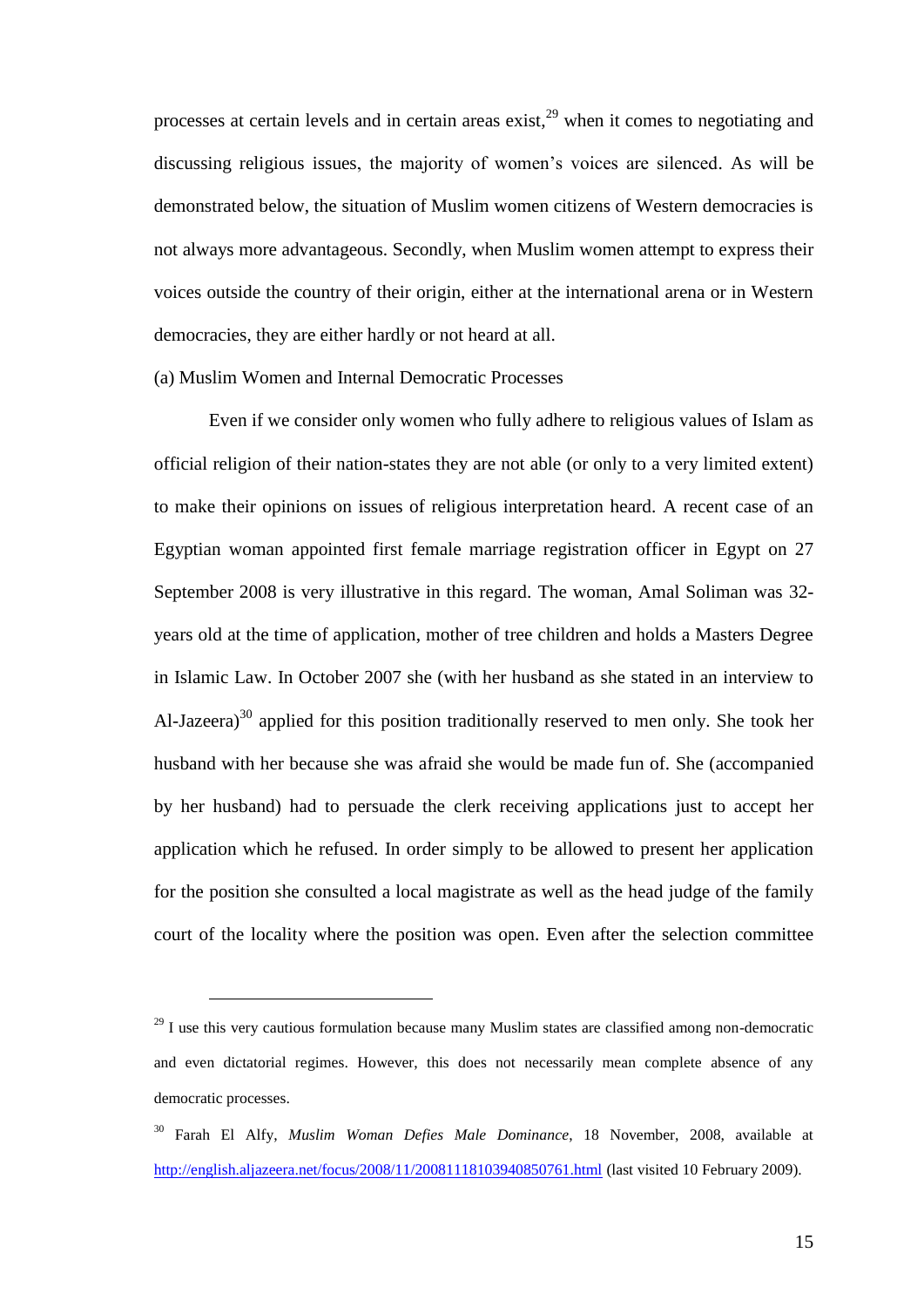preferred her candidature to ten other men applicants no one of whom holds a Masters degree, the Ministry of Justice which had to approve her candidature as all other candidates for similar positions, was very reluctant to take a decision in favour of her nomination. It took seven months from the selection to approval by the Ministry.

As positive as the final outcome of the case might appear, it is alarming that a woman has to be accompanied and supported by her husband, that her voice is only heard if there is some male involvement on her side. She stressed herself that media coverage was important for the success of her case. Although this situation is quite similar to battles which many Western women had to pursue especially during 50-ties or 60-ties, the case is in so far alarming, as it clearly shows exclusion faced by Muslim women inside their own religion. Imagine that she would be less educated or have less support from her husband? And what about her chances to succeed in relation to another more important or influential religious/judicial position? For the purposes of present analysis, it is apparent that woman's own interpretation of Islamic law as to the possibility for women to hold similar positions is not taken into account at all, whatever her qualifications in this regard. Even a clerk who registers applications has more say in the matter than the woman herself.

Before coming to the next set of examples, I would like to emphasise that one should not be too hasty in attributing the lack of recognition of Muslim women's voices within Muslim states exclusively to the undemocratic structure of these states. Even Muslim women citizens of Western presumably well-developed democracies are often silenced when they attempt to express some views related to the interpretation of their religion. The debate over Islamic headscarf, especially jurisprudence of the European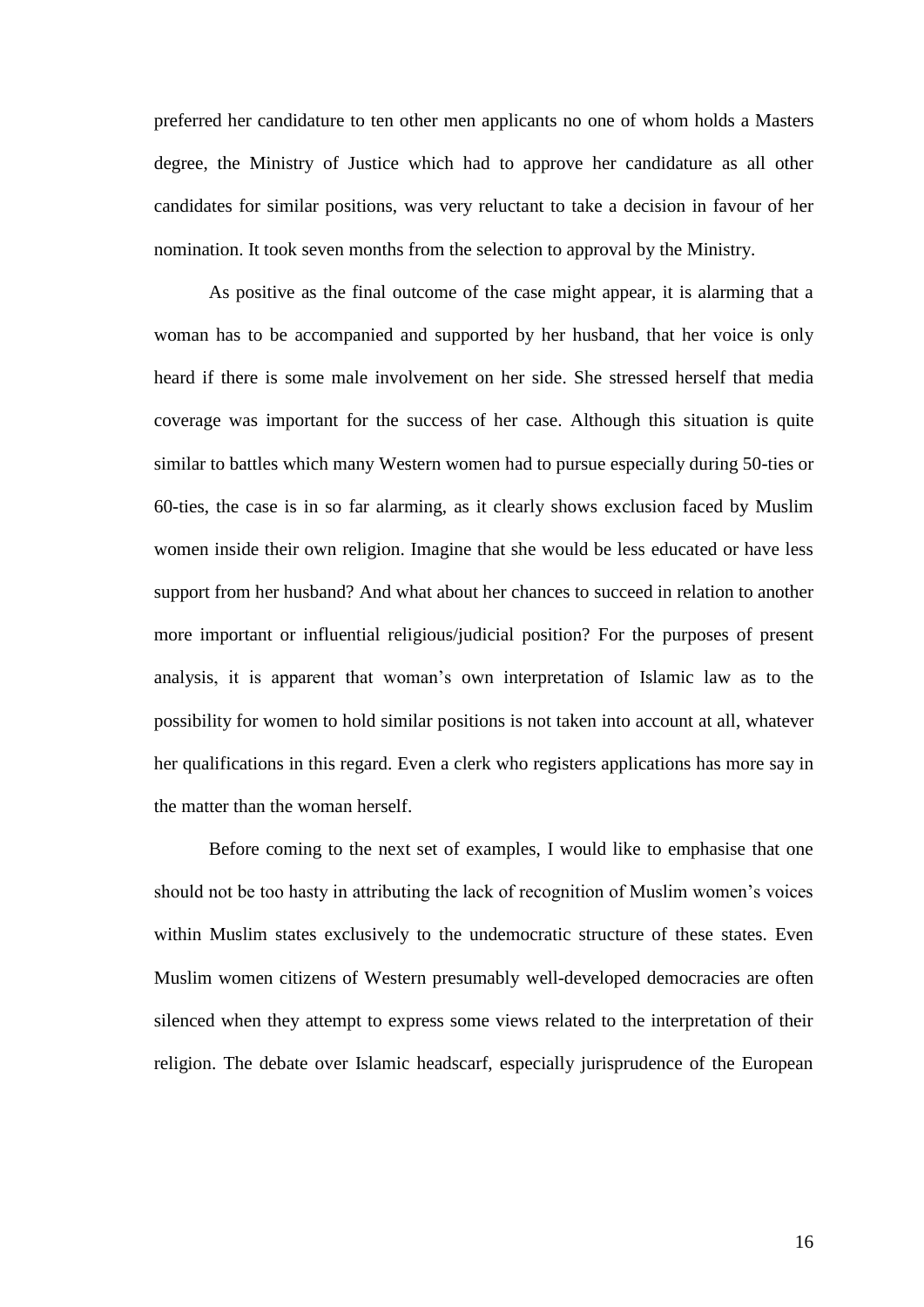Court of Human Rights on this issue is a good illustration.<sup>31</sup> Without going into much detail of this highly complex topic<sup>32</sup>, I will just mention the fact that the Court permitting bans of Islamic headscarves imposed on women its own interpretation of the meaning of this religious practice without paying any attention to these women's views and choices. As Jill Marshall convincingly argues in her article, the Court's case law in this regard is

*"paternalistic, seeking to force women to confirm to standards they may not agree with, all in the name of gender equality. Not only is this case law therefore to be criticised as disrespectful of women's autonomy, and inconsistent with more sophisticated versions of equality and freedom, (…) it can additionally be seen as contradictory to its own jurisprudence, which has developed a right to personal autonomy and identity."<sup>33</sup>*

In my view this attitude of the Court is potentially more dangerous than the situation in Muslim states, because the silencing of women is masked beneath the vocabulary of protecting public order and gender equality, both of which the Court does not really discuss or substantiate.<sup>34</sup> The Court also does not explain its preference for the interpretation of the religious practice of wearing a headscarf as humiliating to and

<sup>31</sup> Two cases are particularly important: *Dahlab v. Switzerland* (dec.), no. 42393/98, ECHR 2001-V and *Leyla Şahin v. Turkey* [GC], no. 44774/98, ECHR 2005-XI.

 $32$  For more detailed discussion of this issue see e.g. Dawn Lyon, Debora Spini, "Unveiling the Headscarf Debate", 12 *Feminist Legal Studies* (2004) pp. 333-345; Jill Marshall, "Conditions for Freedom? European Human Rights Law and the Islamic Headscarf Debate", 30 *Human Rights Quarterly* (2008) pp.: 631–654 and Jill Marshall, "Women's Rights to Autonomy and Identity in European Human Rights Law: Manifesting One's Religion", 14 *Res Publica* (2008) pp. 177-192.

 $33$  Id., p. 190.

 $34$  For a good analysis of Court's arguments in this regard see e.g. Id., p. 181-183.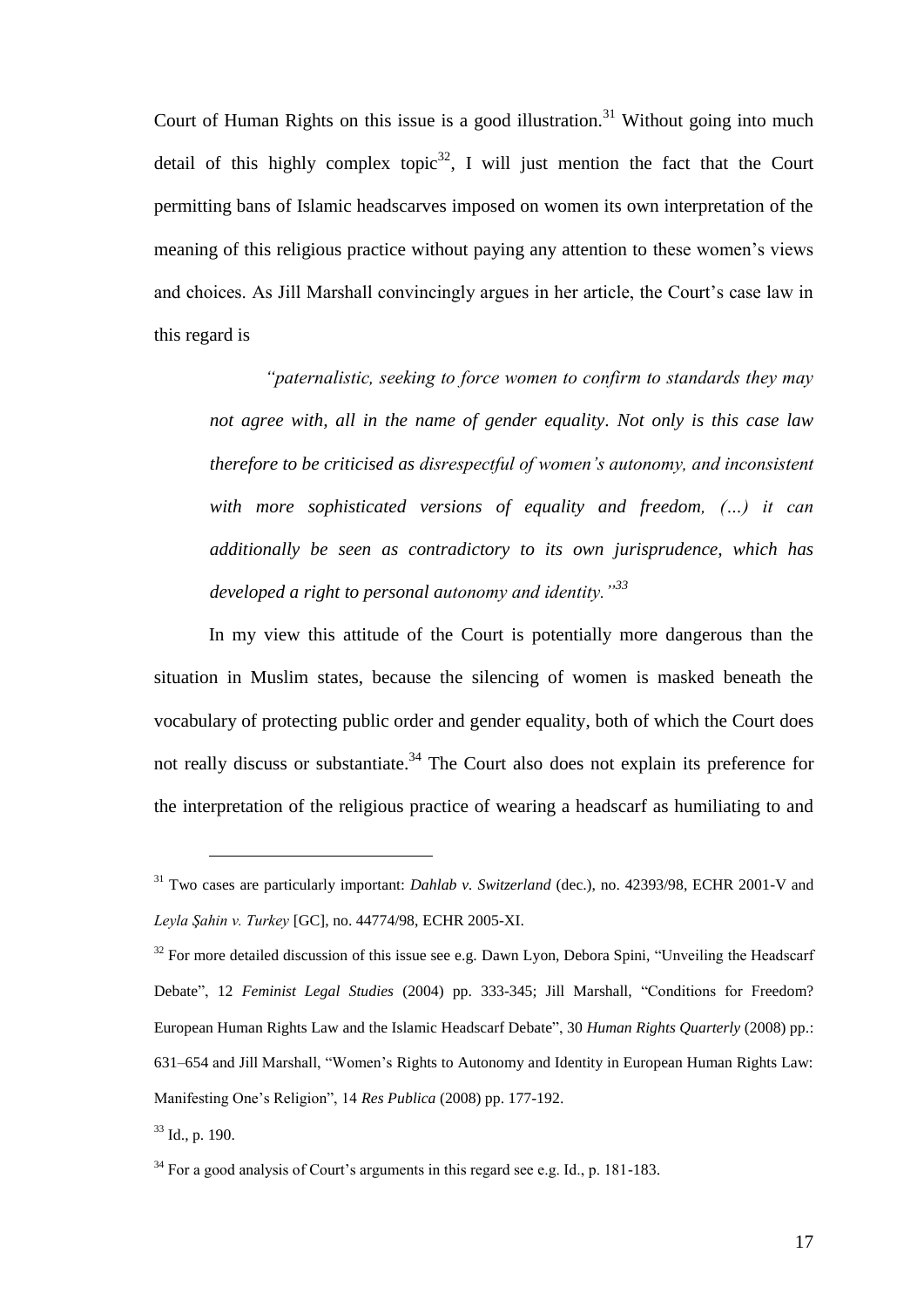oppressive of women over women's own explanations in this regard. Everybody is aware of the inadequacy of the rule not allowing women to express their views on religious issues in Muslim states. However, it is more difficult to challenge a justification preferring one right over the other or one interpretation of a right over another interpretation of the same right.

These cases clearly demonstrate that even the existence of democratic processes does not guarantee inclusion of all voices. We need to be more attentive to the nature and quality of democratic processes.

(b) Muslim Women and International Community

<u>.</u>

At the other edge lies the difficulty for progressive but Muslim women (women affirming their belonging to the religion of Islam) to make their voices heard at the international arena by international community, difficulty to be accepted as full members of the global civil society. The Third Congress of Islamic Feminism which took place in Barcelona in October 2008 is a good example.<sup>35</sup> One of the stated aims of the Congress was to give visibility to this movement.<sup>36</sup>

<sup>&</sup>lt;sup>35</sup> All information about the Congress is available at  $\frac{http://www.feminismeislamic.org/eng/}{http://www.feminismeislamic.org/eng/})$  last visited 10 February 2009.

 $36$  The place of Islamic feminism – which is defined as feminism because of its opposition to patriarchy and any form of oppression of women and as Islamic because of its adherence to religion of Islam – at the international arena and difficulties it faces is a captivating and complex issue which cannot be addressed here except as an example of exclusion. For more detail and further references see e.g. Jasmin Zine, "Between Orientalism and Fundamentalism: The Politics of Muslim Women's Feminist Engagement", 3 *Muslim World Journal of Human Rights* (2006) article 5, available at <http://www.bepress.com/cgi/viewcontent.cgi?article=1080&context=mwjhr> (last visited 10 February 2009). She captures well the essence of this double exclusion in following words: "Muslim feminists and activists must engage with the dual oppressions of 'gendered Islamophobia', that has re-vitalized Orientalist tropes and representations of backward, oppressed and politically immature women in need of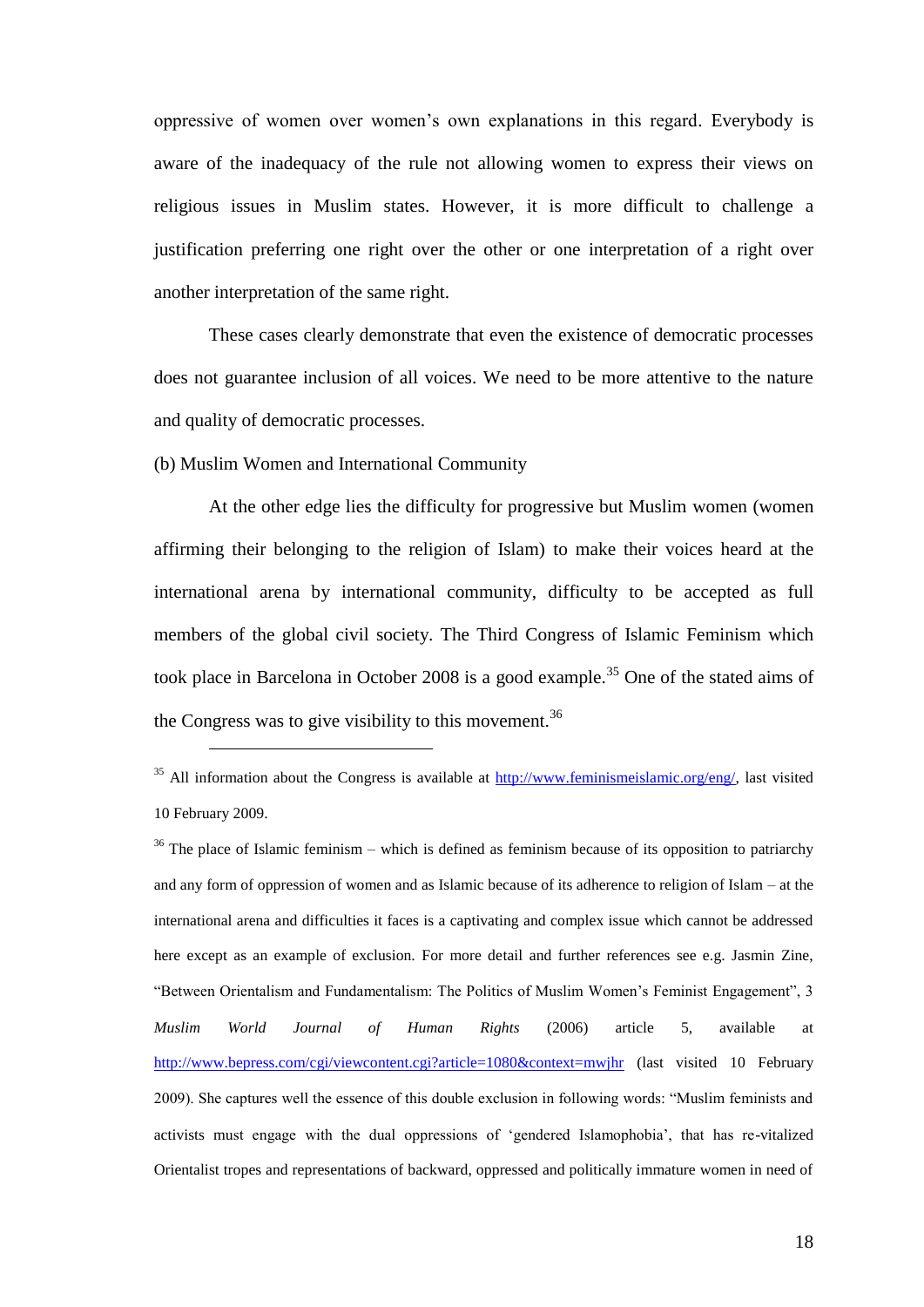Paradoxically, Muslim women continue to face exclusion and their expression of opinions on Islam is silenced even outside their nation-states, when they arrive in Western countries supposedly democratic and guaranteeing freedom of religion, freedom of expression and other civil and political rights to all without discrimination. This silencing is particularly visible in the context of refugee claims of women coming from Muslim states. This tendency in refugee status determination procedures in many Western states is closely linked to totalising orientalist vision of Islam which regards Islam as a homogeneous block and accepts and holds for 'truly Islamic' only one, in the majority of cases the most conservative interpretation of  $\text{Islam}^{37}$ . The case which attracted attention of a large public to this issue dates back to  $1991$ <sup>38</sup>. In this case Nada, a young Saudi woman, claimed her right to refugee status on the ground of persecution because of her refusal to wear the veil and thus to adhere to traditionally and legally imposed dress-code. Without going into detail of refugee status determination procedure, I will just mention that her lawyer claimed among others that she was persecuted on the ground of her political opinion, namely feminism.<sup>39</sup> Her claim was

liberation and rescue through imperialist interventions as well as the challenge of religious extremism and puritan discourses that authorize equally limiting narratives of Islamic womanhood and compromise their human rights and liberty." (Id., p. 1).

 $37$  A very informative article on this subject was published in 2000: Susan Mussarat Akram, "Orientalism" Revisited in Asylum and Refugee Claims", 12 *International Journal of Refugee Law* (2000) pp. 7-40. <sup>38</sup> Immigration and Refugee Board Decision, File no. M91-04822. *P. (F.V.)(Re)*, [1991] CRDD No. 1096 (QL). Nada is not a real name of the claimant.

 $39$  For a claim for refugee status to be accepted a claimant has to demonstrate among others that she is persecuted on one of the following grounds: race, religion, nationality, political opinion, membership in a particular social group. The latter includes women. See article 1A(2) of the 1951 Refugee Convention: Convention Relating to the Status of Refugees, 28 July 1951, UNTS 189, 137.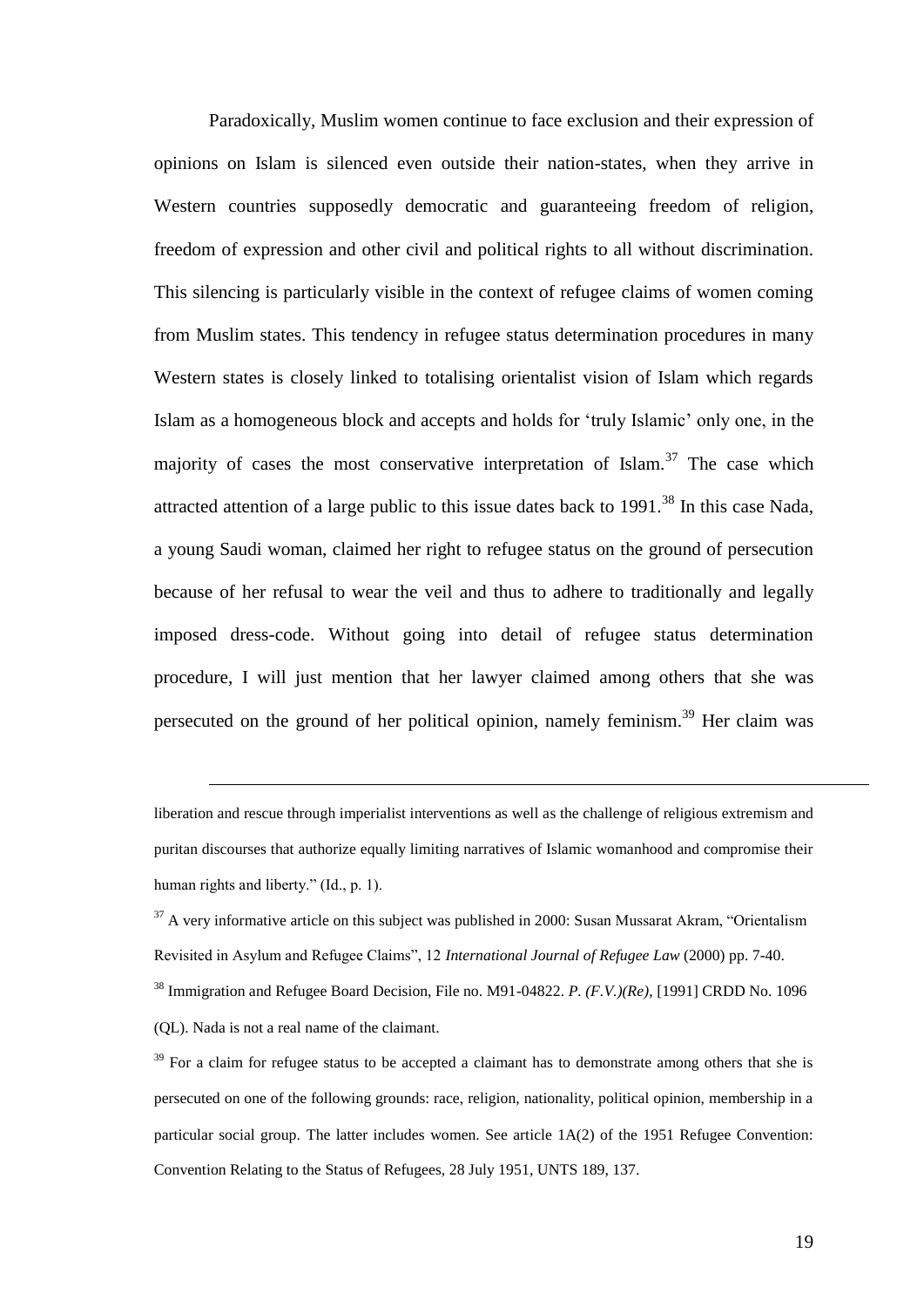dismissed not only by the Immigration and Refugee Board, but also by the Federal Court. Not only was she advised to follow this conservative and extreme interpretation of Islam applied in Saudi Arabia, but also it was mentioned that Canada cannot impose its values on the rest of the world. The decision-makers thus, firstly, refuse to recognise the claimant's right to think differently about her own religion, but also simply do not accept that a Muslim woman can have the same values as Canada does. They overlook that the case is not about imposing Canadian values on Saudi Arabia (and even less on the rest of the world) but about recognising the right of Muslim women to adhere to values different from those expressed by the dominant patriarchal elite in their countries of origin. One might wonder why recalling this case which is now almost 20 years old and the legislation and politics with regard to gender-related claims have significantly evolved since that time. The answer is that the same pattern of denial to women of the possibility to live according to their own understanding of religion (Islam) still exists at various levels of decision-making in some Western states. I will give the example of a recent case which arose in the United Kingdom.<sup>40</sup> This will be quite a long discussion of the case because it raises complex issues situated at the intersection of international human rights and their domestic implementation. Furthermore, it also demonstrates how legal argument (legality) is used to exclude consideration of women's interests which as the involved lawyers themselves admit are perfectly legitimate and deserving protection.

 $^{40}$  Opinions of the Lords of Appeal for the Judgement in the Case EM (Lebanon) (FC) (Appellant) (FC) v. Secretary of State for the Home Department (Respondent), 22 October 2008: [2008] UKHL 64; the Judgement of the Supreme Court of Judicature, Court of Appeal (Civil Division) of 21 November 2006: 2006 EWCA Civ 1531; and Case No C5/2006/0410 Asylum and Immigration Tribunal, Appeal No AS/04832/2005.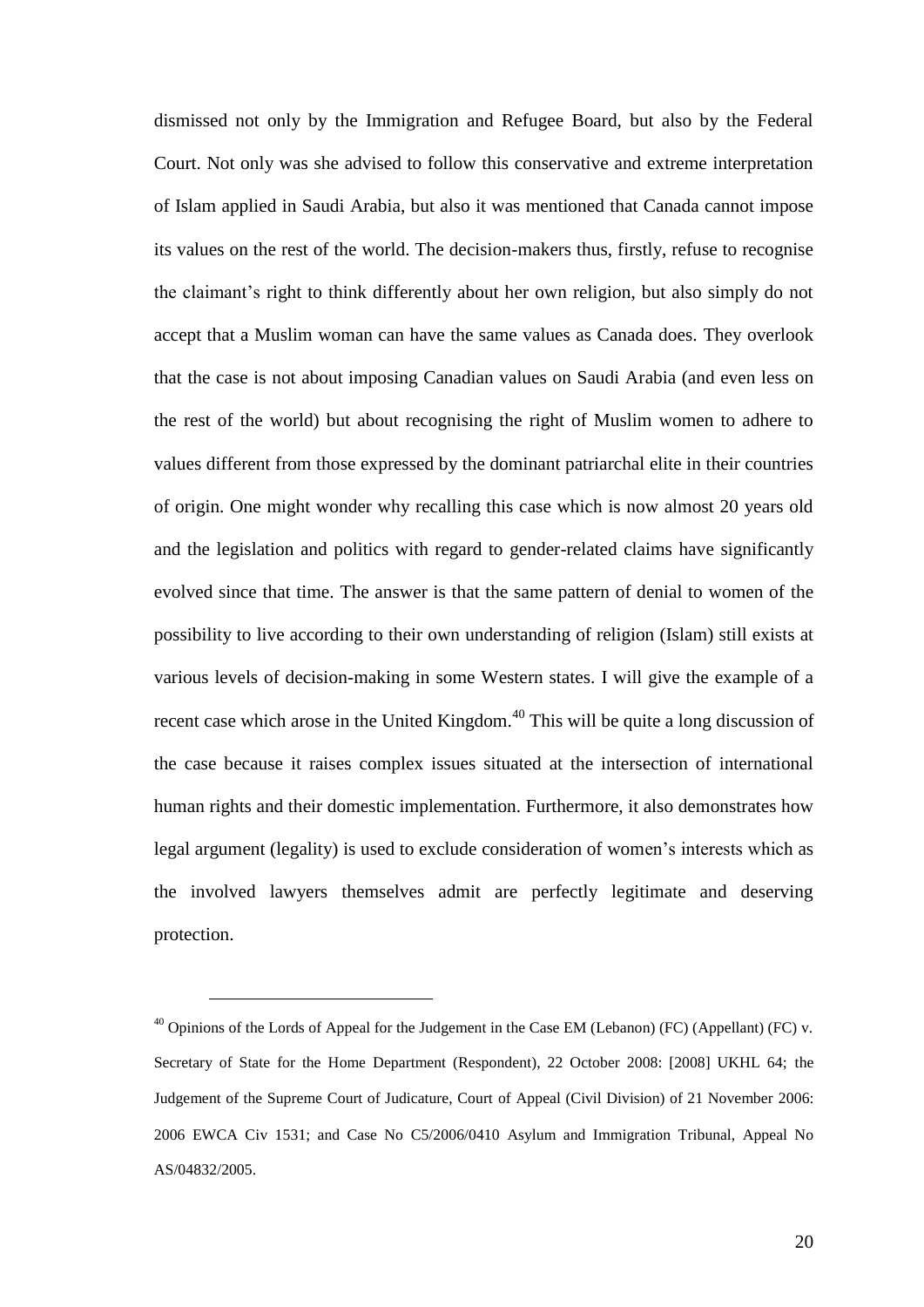The appellant, a citizen of Lebanon was married in her country of origin to a man who according to the facts accepted to be true by judges married her just because of her money. He did not want children and was violent towards his wife. Thus, due to a hit into her stomach her first pregnancy was interrupted and she lost her first child. When her son was born in 1996, the father came to the hospital just to take the child away from the mother in order to bring him to another country. He was prevented from doing so, and became even more violent and never cared for his wife or his child. The appellant succeeded in obtaining divorce from Lebanese courts. As a result of divorce procedure the custody of the child was attributed to the mother until the child reaches the ages of seven. After that date the custody is automatically transmitted to the father or another male relative of the father's family. The mother could only hope to obtain occasional and supervised visitation rights in a place designated by court, but not at her home.

On the approach of the seventh birthday of her son in order to avoid losing her son the appellant first left the place of her habitual residence and in December 2004 managed to come to the United Kingdom with her son, where she applied for asylum.

Her asylum application was rejected. As was initially her application to remain in the country on humanitarian grounds.<sup>41</sup> The reasoning behind these rejections is quite similar to that in the case of Nada. Moreover, even while finally granting to the appellant the right to stay in the United Kingdom on humanitarian grounds members of the House of Lords refer to some questionable statements made on previous stages thus reaffirming them. They also added some observations which recall many of the existing prejudices with regard to Islam detrimental to the situation of Muslim women.

 $41$  The permission to stay on humanitarian grounds was granted at the final stage by the House of Lords (see Opinions of the Lords of Appeal, *supra* note 40.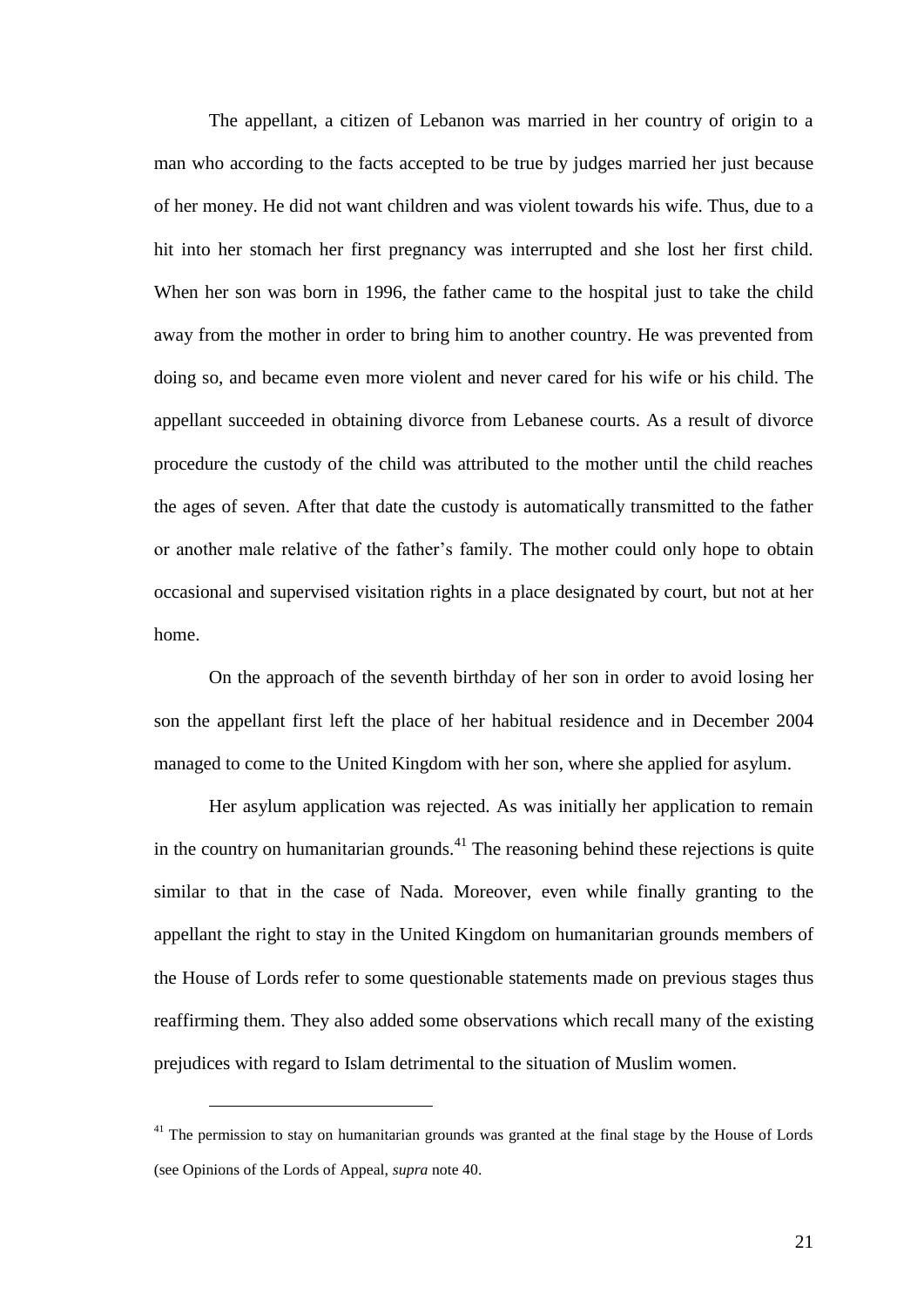Firstly, when considering the application for refugee status, members of the Asylum and Immigration Tribunal (AIT) while recognising existence of "some discrimination against women in family law" in Lebanon (para. 7) observed that

*"Muslims in Lebanon are governed, in family matters, by Muslim law. The fact that the rules of Muslim law operate in a way which some Western societies might regard as discriminatory does not show that all women are deprived of standing before the law." 42*

This is for the AIT a sufficient motivation for rejecting the existence of persecution against women as a social group in Lebanon. The fact that women are arbitrarily denied such a fundamental right as right to family life, to relationship with their children, is not seriously considered by the AIT. Moreover, the above quotation suggests that the very fact that the family matters are governed by Muslim law is sufficient to justify at least some forms of discrimination without any regard to the fact that the there exists in Muslim law a variety of interpretative possibilities which allow establishment of family law systems eliminating discrimination against women at least to some degree in the matter of guardianship and custody of children upon divorce.<sup>43</sup> The AIT judged it necessary to add that even if there would be ill-treatment on one of the Refugee Convention grounds, it would not amount to a persecution. This statement implies that an eventual prison term which she could have to suffer upon return to Lebanon for attempting to defend her right to maintain her relationship with her child

 $42$  Asylum and Immigration Tribunal, Appeal No AS/04832/2005, para. 9.

 $43$  The analysis of legislation of states incorporating in one way or another Islamic law in their family law legislation reveals that in many such states the guiding principle in deciding on the guardianship and custody of children upon dissolution of marriage are best interests of the child and not the sex of the parents. Such is the situation, for example, in Egypt, Iraq, the Maldives, Mauritania, Morocco, Pakistan, Tunisia.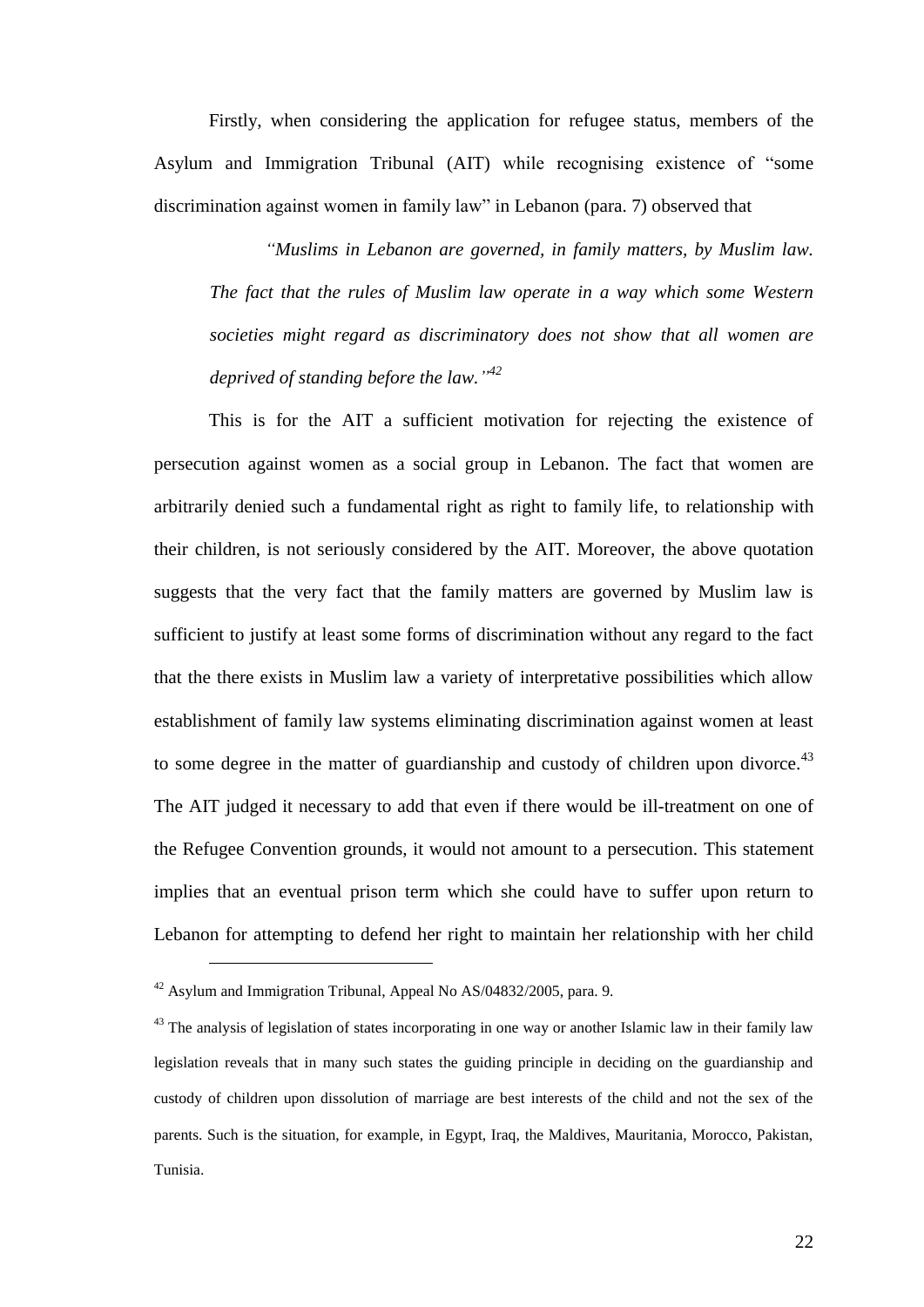and ultimately perhaps to protect her child from father's abuse is not a persecution.<sup>44</sup> The very fact that such a regulation on guardianship upon divorce places women in a highly dependant position and subjects them to whimsical will of their husbands sometimes putting them in a slave-like position either does not seems to be important to judges or does not appear to them at all.

Another troubling aspect of this case appears in the opinion of Lord Hope of Craighead of the House of Lords. When considering the request to stay on humanitarian grounds, he addresses the issue of violation of human rights of the appellant under the European Convention on Human Rights  $(ECHR)^{45}$ , and more precisely under its article 8 (right to family life). In fact the judicial system of the United Kingdom has no mechanism which would allow the invocation of violation of rights under other human rights instruments. Nevertheless, in paragraph 14 of his opinion he mentions Lebanon's participation in the CEDAW. Firstly, he states that "As the case shows, the principle that men and women have equal rights is not universally recognized."<sup>46</sup> However, the vary fact that Lebanon became party to the CEDAW is a sufficient evidence that the country recognises equality as a principle of law. We can question the degree of implementation and way of interpretation of the notion of equality in Lebanon and some other Muslim countries, but not the fact of recognition of this principle. Lebanon as

<sup>&</sup>lt;sup>44</sup> The fact that she most probably will have to serve a prison sentence by return to Lebanon is recognised by the AIT. See Asylum and Immigration Tribunal, Appeal No AS/04832/2005, para. 14.

<sup>&</sup>lt;sup>45</sup> Convention for the Protection of Human Rights and Fundamental Freedoms adopted by the Council of Europe on 4 November 1950, in force since 3 September 1951. The official text is available at the Council of Europe web-site: <http://conventions.coe.int/Treaty/Commun/QueVoulezVous.asp?NT=005&CL=ENG> (last visited 10 February 2009).

<sup>46</sup> Opinions of the Lords of Appeal, *supra* note 40, para. 14.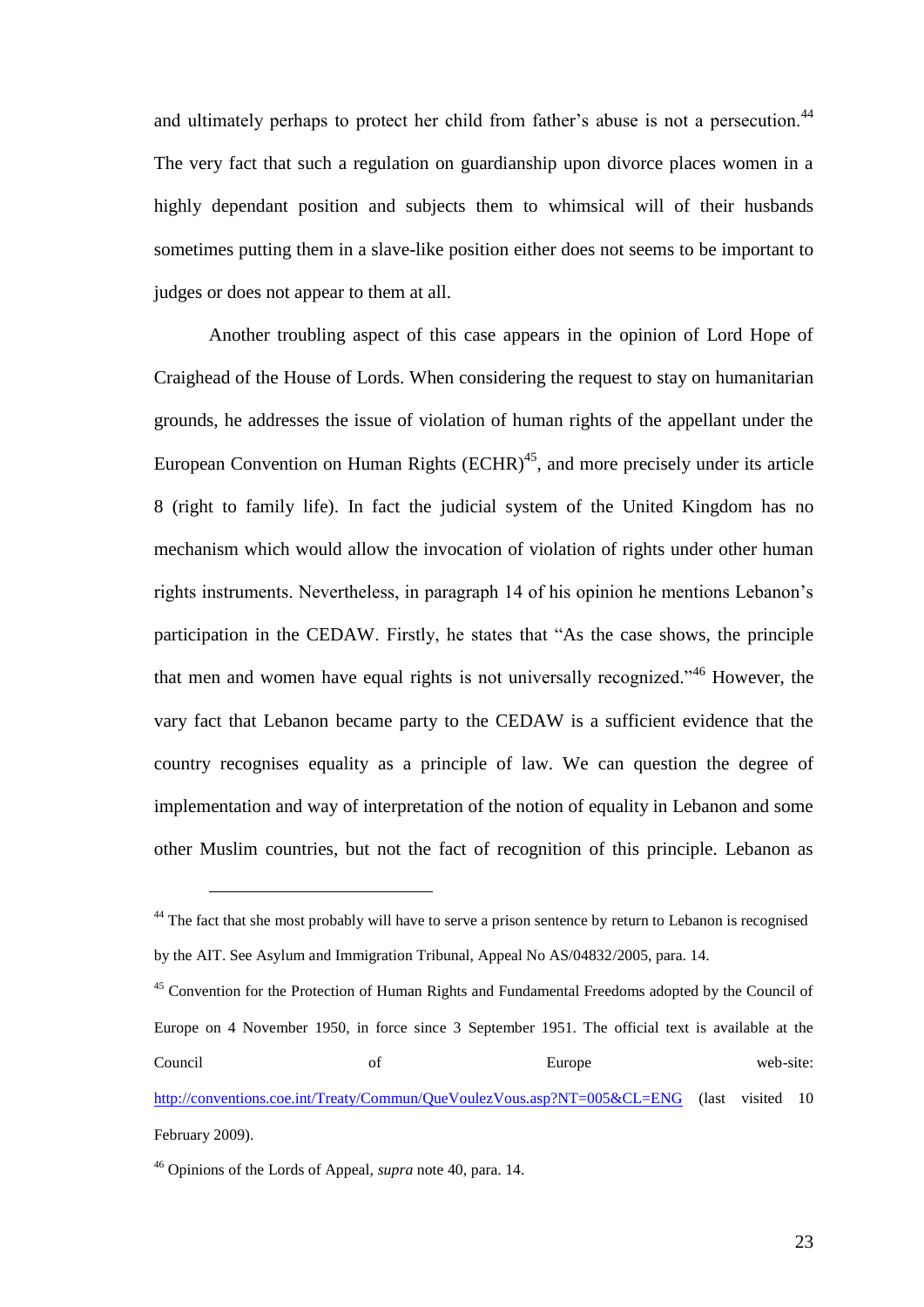many other states parties to the CEDAW where Islamic law is applicable state it unequivocally in their periodic reports submitted to the CEDAW Committee. $47$  Then Lord Hope mentions Lebanon's reservation to article 16, para. 1 (f) of the CEDAW which requires states to grant to men and women same rights and responsibilities as parents and stresses that in all cases the interests of the children shall be paramount. He concludes: "For the time being that declaration (of equal rights and responsibilities as parents) remains in most, if not all, Islamic states at best an aspiration, not realty."<sup>48</sup> This last comment is highly controversial, first because many Muslim states parties to the CEDAW did not reserve this provision and contain in their legislation provisions ensuring equal rights of parents at least upon divorce and best interests of the child as a guiding principle.<sup>49</sup> On the other hand, even if, like Lebanon, a state maintains its reservation and does not modify provisions of its family law, the reservation to article 16 can still be qualified as incompatible with the object and purpose of the CEDAW, and according to one of the widely accepted opinions can be separated from the state's consent to become a party with the effect that the state remains party to the CEDAW as if it did not enter a reservation and is thus bound by the entire treaty.<sup>50</sup> As a

<sup>&</sup>lt;sup>47</sup> See for example Third periodic report of Lebanon, 7 July 2006, CEDAW/C/LBN/3, para. 5. For some other Muslim states see Combined initial and second periodic report of Saudi Arabia, 29 March 2007, CEDAW/C/SAU/2, p. 7; Combined third and fourth periodic report of Morocco, 10 September 2006, CEDAW/C/MAR/4, paras. 37-43; Combined initial and second periodic report of Malaysia, 12 April 2004, CEDAW/C/MYS/1-2, para. 45.

<sup>48</sup> Opinions of the Lords of Appeal, *supra* note 40, para. 14.

<sup>49</sup> *Supra* note 43.

<sup>50</sup> See Human Rights Committee General Comment No 24 (General Comment No. 24: Issues relating to reservations made upon ratification or accession to the Covenant or the Optional Protocols thereto, or in relation to declarations under article 41 of the Covenant, 04/11/94. CCPR/C/21/Rev.1/Add.6). In this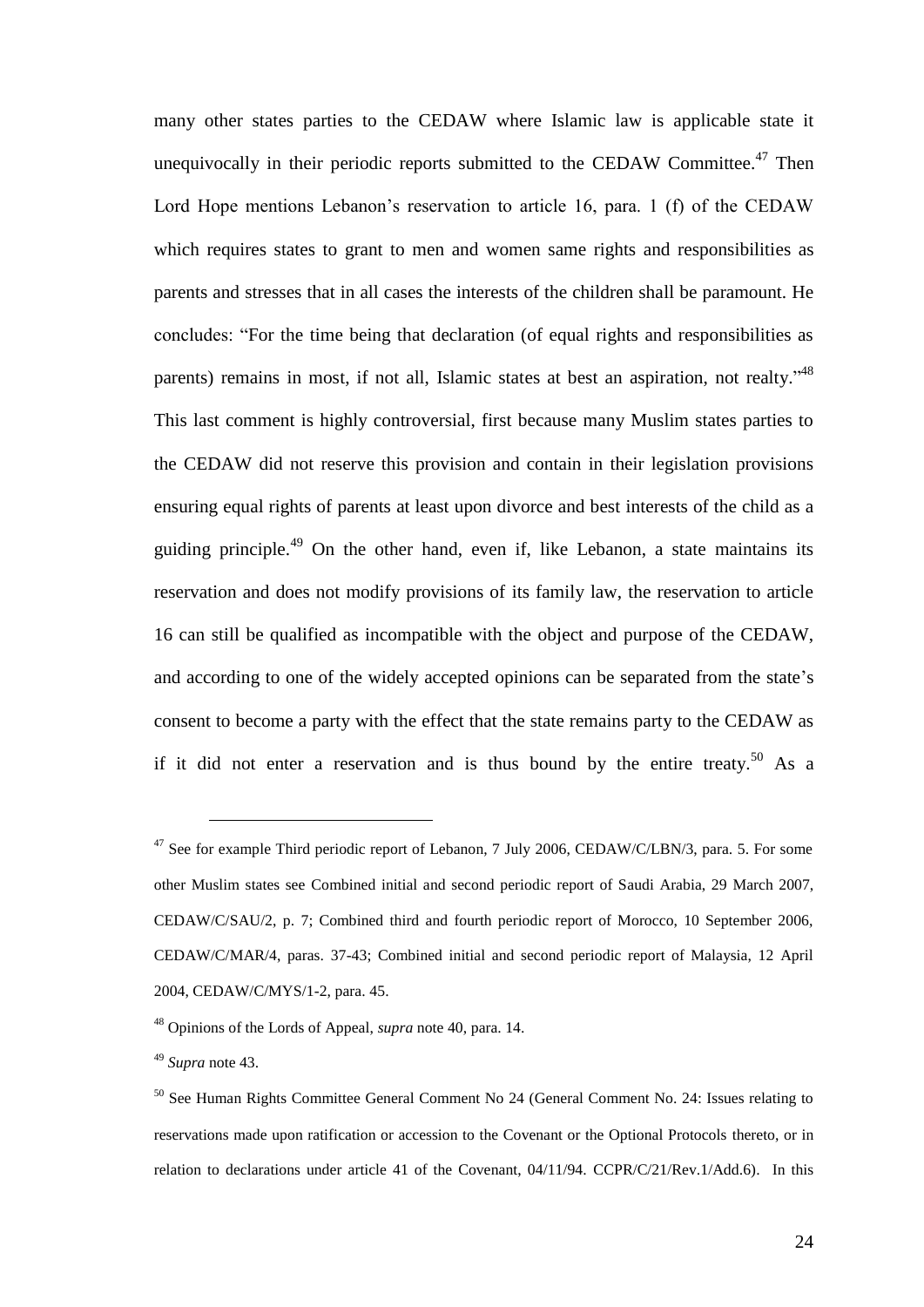consequence Lebanon can be regarded as violating its international obligations by maintaining and implementing such a law. However, at this stage of my reasoning many lawyers would object and say that the House of Lords has not as a mandate to oversee compliance by other states with their international obligations. But then why was it necessary to mention the CEDAW in such a controversial context and in such a controversial manner essentialising and reinforcing the most conservative interpretations of Islam which have no valid claim to authenticity? Moreover, these few sentences introduce into a human rights framework a scale of values which places

<u>.</u>

connection I would like also to mention the following fact. This general comment is sometimes said to have encountered no general acceptance among states (See for example Second Report on Reservations to Treaties by Alain Pellet, Special Rapporteur, International Law Commission, 48<sup>th</sup> session, 13 June 1996, A/CN.4/477/Add. 1, para. 60. But the fact is that only France, the United States and the United Kingdom objected to this comment and its conclusions, whereas the statement of the United Kingdom is rather formulated as a clarifying comment than as an objection to fundamental ides expressed therein. (See in the Nineteenth Report of the Human Rights Committee to the General Assembly, A/50/40, at 131 and 135 for remarks of the United States and the United Kingdom and the Twentieth Report, A/51/40 at 104 for the remarks of France). In this connection we can think again about what universality and common interests really mean in the context of constitutionalisation of international law, if objection by only two states is sufficient to disregard silent agreement of. Almost two hundred remaining states The similar remark was made with regard to formation of norms of customary law by several scholars, some of them emphasise the lack or deficit of legitimacy of customary international law. See e.g. Oscar Schachter, "New Custom: Power, Opinio Juris and Contrary Practice", in J. Makarczyk (ed.), *Theory of International Law at the Threshold of the 21st Century* (1996) p. 531; Onuma Yasuaki, "A Transcivilizational Perspective on Global Legal Order in the Twenty-first Century: A Way to Overcome West-centric and Judiciary-centric Deficits in International Legal Thought", in R.St.J. Macdonald, D. M. Johnson (eds.), *Towards World Constitutionalsm: Issues in the Legal Ordering of the World Community* (2005) pp. 176-181; Ben Chigara, *Legitimacy Deficit in Custom. A Deconstructionist Critique* (2000) pp. 102-117.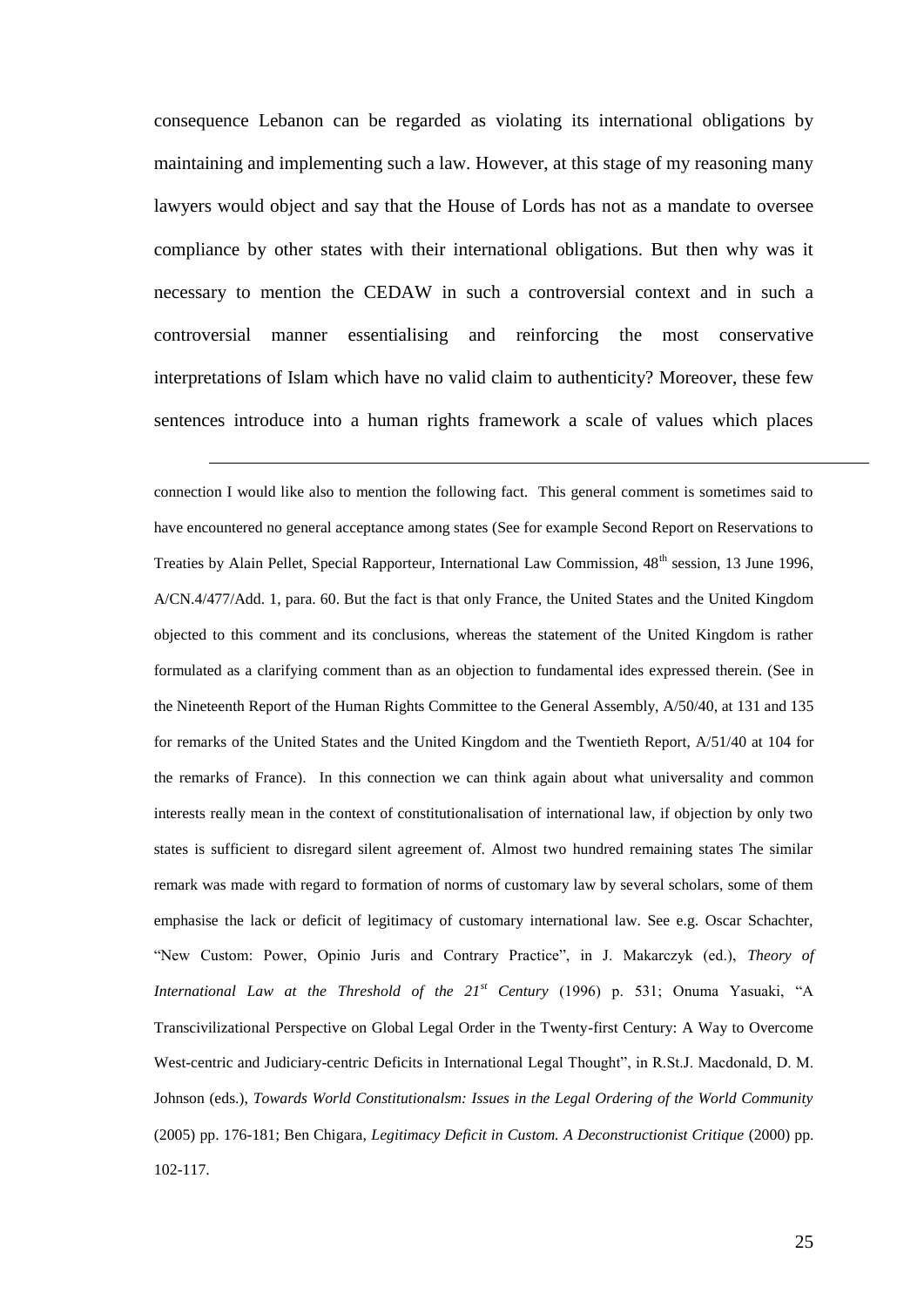cultural justifications, state interests over rights of single individuals. In particular, indirectly it denies the right of the appellant to exercise her right to freedom of consciousness and religion. Is it just because we deal with Islam that the state should have final say about what individuals should believe their religion requires them to do?

Lord Hope of Craighead also formulates in paragraph 15 the following idea:

*"Domestic violence and family breakdown occur in Muslim countries just as they do elsewhere. (…) On a purely pragmatic basis Contracting States cannot be expected to return aliens only to a country whose family law is compatible with the principle of non-discrimination assumed by the Convention." 51*

Here again the reversal of values is striking. Firstly, the case is not simply about family breakdown and domestic violence, which by the way was already in itself recognised as a sufficient ground for granting of a refugee status in the absence of an effective state protection.<sup>52</sup> What we have to deal with, is a system of institutionalised suffering, affecting moral and physical well-being of women.<sup>53</sup> Secondly, when he

<sup>51</sup> Opinions of the Lords of Appeal, *supra* note 40, para. 15.

 $52$  See e.g. for the first guideline on gender-related persecution in refugee status determination: Canada, Immigration and Refugee Board, *Guideline 4: Women Refugee Claimants Fearing Gender Related Persecution*, effective 13 November 1996, Ottawa, Canada, available at [http://www.irb](http://www.irb-cisr.gc.ca/en/references/policy/guidelines/women_e.htm)[cisr.gc.ca/en/references/policy/guidelines/women\\_e.htm](http://www.irb-cisr.gc.ca/en/references/policy/guidelines/women_e.htm) (last visited 10 February 2009). For the particular case of the United Kingdom see: United Kingdom: Asylum and Immigration Tribunal Authority, *Immigration Appellate Authority (UK): Asylum Gender Guidelines,* 1 November 2000, Sections 2A and 2B in particular, available at [http://www.unhcr.org/refworld/category,POLICY,GBR\\_AIT,,,3ae6b3414,0.html](http://www.unhcr.org/refworld/category,POLICY,GBR_AIT,,,3ae6b3414,0.html) (last visited 10 February 2009).

<sup>&</sup>lt;sup>53</sup> Moral and physical integrity is also protected by the ECHR under the private life rubric of Article 8.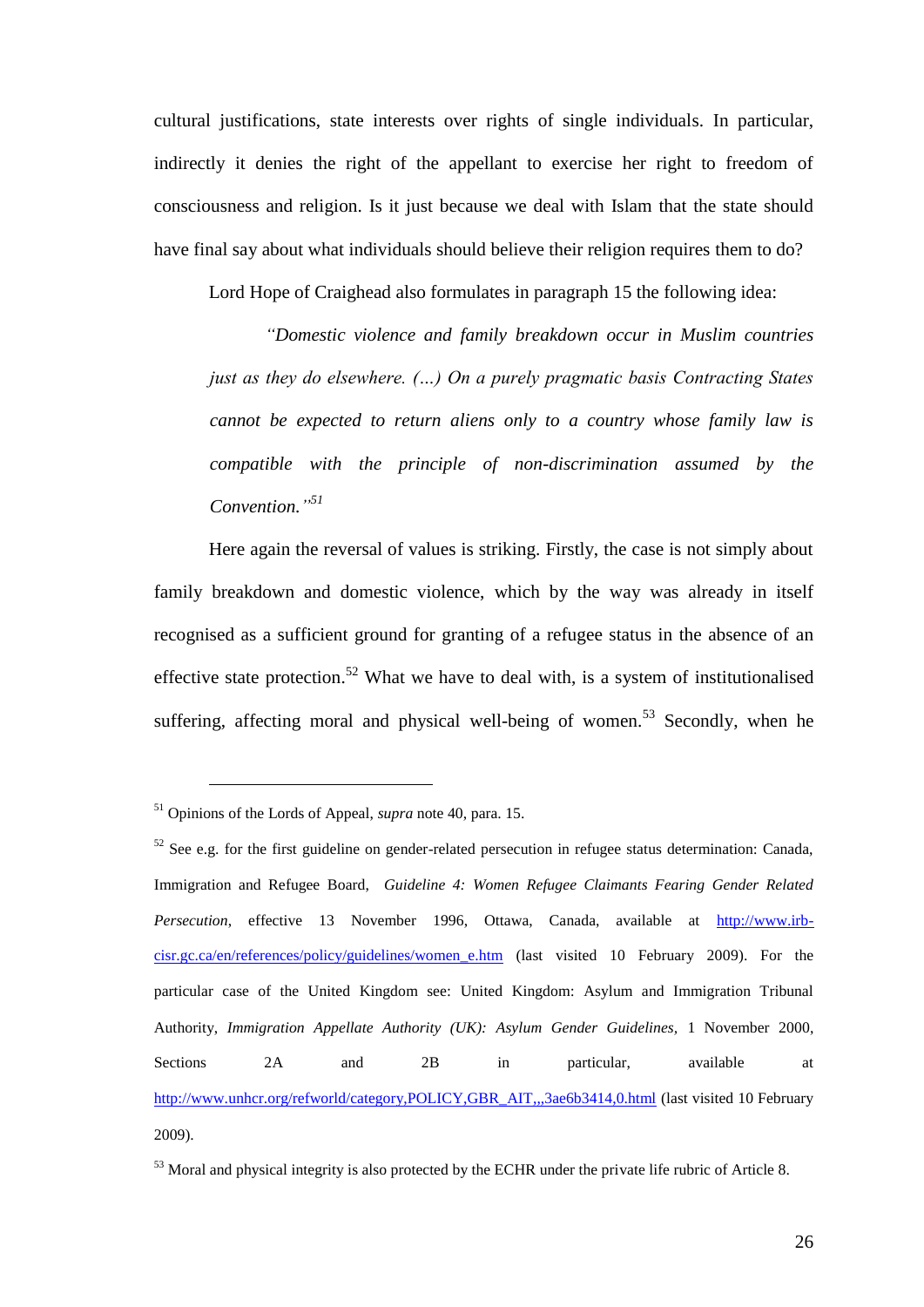mentions "pragmatic point of view", what Lord Hope actually means is that there is apparently such a great number of women and children subject to similar arbitrary 'Islamic' family laws that we cannot afford to receive them all in our country. Our economic interests, our well-being is more important than their suffering and protection of their fundamental human rights. Fortunately, House of Lords at the final end granted the appellant and her son the right to remain in the United Kingdom, but it is worth mentioning that at a previous stage judges of the Supreme Court denied this right to the appellant while expressing a strong feeling of taking an unjust decision. Implicitly the judges say that they prefer a lawful decision to a just one. Two of three judges of the Supreme Court formulate this feeling. Thus, Lord Justice Carnwath when deciding against the existence of a complete denial of the right to family life: "With considerable misgivings, I am forced to [that] conclusion (…) My misgivings are due principally to the **natural** reluctance of an **English** judge to send a child back to a legal system where a **crucial** custody issue will be decided without necessary reference to his welfare."<sup>54</sup> This idea is expressed even more clearly by Lord Justice Gage: "For my part I have not found it an easy case. On the one hand to deny a mother the right to care for her child seems totally wrong. (…) To deny this right **offends against all principles of the fairness** (...)<sup>55</sup> nevertheless he concludes that "the risk of such breaches of her human rights as may occur in respect of the appellant's right to care for her son are not sufficient to be categorized as flagrant."<sup>56</sup>

<sup>54</sup> 2006 EWCA Civ 1531, para.36, emphasis added.

<sup>55</sup> Id., para. 55, emphasis added.

<sup>56</sup> Id,, para. 57.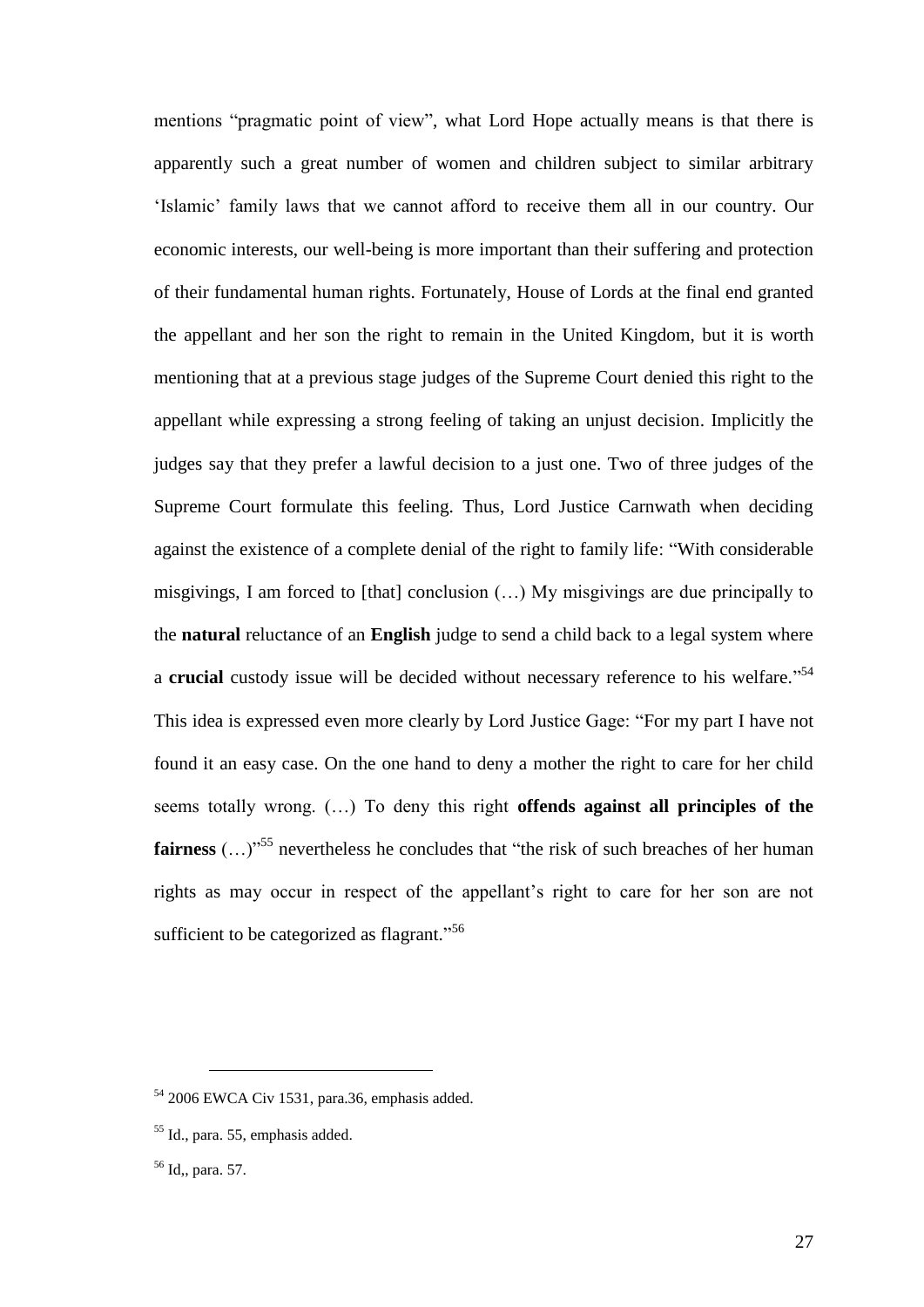The reasoning in the case evolves around the notion of a flagrant denial or nullification of a right, in our case right to family life. This notion is applicable only to so-called 'foreign cases'. In such cases

*"it is not claimed that the state complained of has violated or will violate the applicant's Convention rights within its own territory but in which it is claimed that the conduct of the state in removing a person from its territory (…) to another territory will lead to a violation of the person's Convention rights in that other territory." 57*

This notion is not peculiar to the judicial system of the United Kingdom, but characterises the entire system of human rights protection of the ECHR.<sup>58</sup> What this notion suggests is that the state when it removes a foreigner to its state of origin does not violate this foreigner's right, in our case right to family life, it is the state of origin who violates these rights, if at all. Because it can well be that the state of origin undertook no international obligations to protect such rights at all. In such foreign cases according to the well-established jurisprudence developed under the ECHR protection is accorded only in cases of violations of right to life (article 2 of ECHR) and prohibition of inhuman and degrading punishment or treatment (article 3 of ECHR). If other rights protected by the ECHR are at stake (as for example right to family life in our case), protection can only be afforded in cases of a flagrant violation or denial of such a right.<sup>59</sup> However, judging about existence of a flagrant denial in any concrete case is a

<sup>57</sup> Ullah case: R. (*Ullah) v. Special Adjudicator* [2004] INLR 381, para. 9.

<sup>&</sup>lt;sup>58</sup> See e.g. the reaffirmation of this notion by the European Court of Human Rights with the emphasis of 'pragmatic point of view' in a decision *Z. and T. v. the United Kingdom* (dec.), no. 27034/05, ECHR 28 February 2006, p. 7.

<sup>59</sup> In the above mentioned decision Z. and T. v. United Kingdom (Id.) the Court stated it in following terms: "It is true that the responsibility of a Contracting State may be engaged, indirectly, through placing an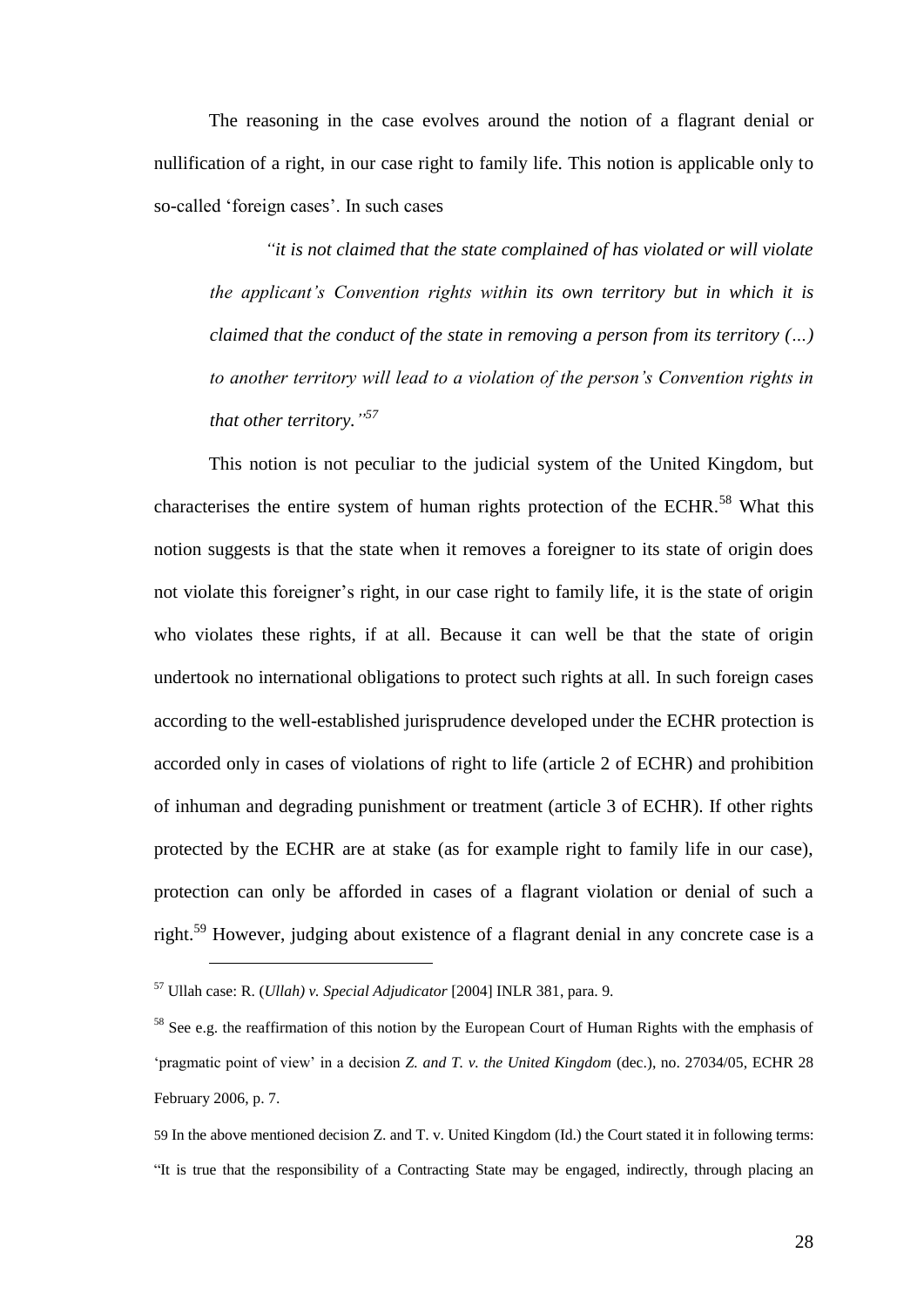matter of degree or of a point of view adopted. The case described above illustrates well the argument. Even if we suppose that visitation rights will be granted and their respect ensured by Lebanese judiciary– which in itself is very questionable given the attitudes of Lebanese courts in such matters<sup>60</sup> – do these visitation rights which as judges affirm themselves will be limited to few hours per week and confined to a place designed by court constitute a family life for a mother who cared alone for her child during ten years? Moreover, in this case the suffering of the mother fearing to lose her child, abandoning him to a violent and indifferent father can be compared to torture. Many women continue to suffer violence and mistreatment over years in order to be able to protect their children at least to some extent and keep the relationship to them. Why is such a situation not comparable to inhuman and degrading treatment prohibited by

individual at a real risk of a violation of his rights in a country outside their jurisdiction. This was first established in the context of Article 3 (Soering v. the United Kingdom, judgment of 7 July 1989, Series A no. 161, § 88). The case-law that followed, and which applies equally to the risk of violations of Article 2, is based on the fundamental importance of these provisions (…) Such compelling considerations do not automatically apply under the other provisions of the Convention. On a purely pragmatic basis, it cannot be required that an expelling Contracting State only return an alien to a country where the conditions are in full and effective accord with each of the safeguards of the rights and freedoms set out in the Convention (…)" Id., pp. 7-8. For a more detailed analysis see e.g. Michel Puéchavy, « Renvoi des étrangers à l'épreuve de la convention européenne des droits de l'homme », in P. Lambert, C. Pettiti (eds.), *Les mesures relatives aux étrangers à l'épreuve de la Convention européenne des droits de l'homme* (2003) pp. 75-95.

<u>.</u>

 $60$  Lord Justice Carnwath of the Supreme Court indirectly expressed these concerns when he commented on the decision of the single judge: "The single judge felt able to infer that "there is every likelihood that she will be allowed visitation rights." The basis for this is not clear to me (…)" Judgement, *supra* note 40, para. 6 However, he did not develop this argument further because according to him the claimant did not establish to the necessary standard that she would not obtain visitation rights. (Id.)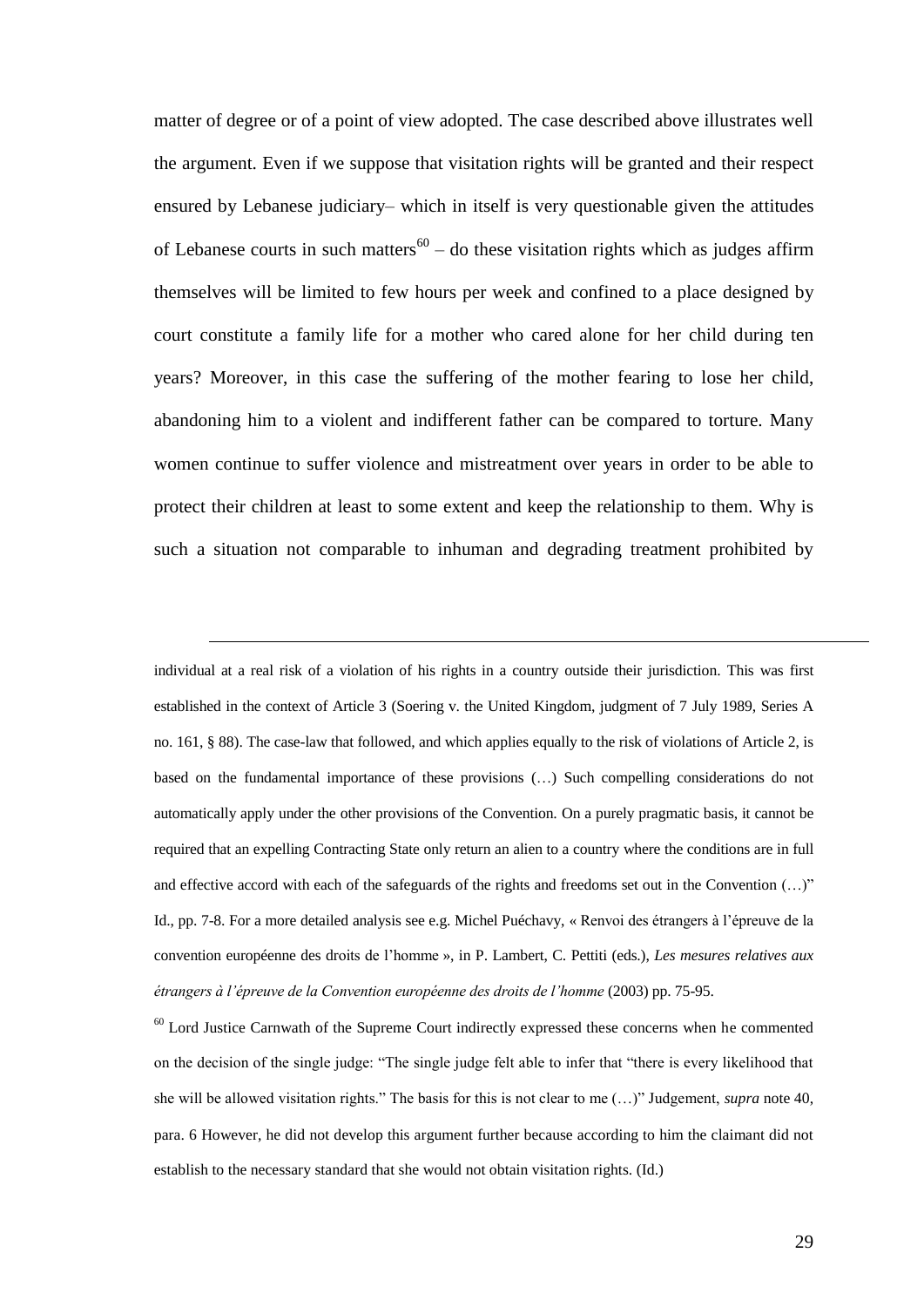article 3 of the ECHR and regarded as sufficient to establish a case for allowing a foreigner to stay in the receiving country?

These arguments are a perfect demonstration of a way in which legality of gaps and deficiencies of human rights law reinforced by international constitutionalism can serve to exclude vulnerable individuals from the benefit of human rights protection.

Implied in the reasoning is also the argument that economy and well-being of progressive developed states is more important than protection of fundamental human rights of foreigners, which obviously is a complete denial of constitutionalist's values and associates in my mind with extraordinary rendition. This brings me to another area which serves as an example for my arguments.

#### 2. (In)secure Sovereignties and Migration

As explained above in relation to theorisation of constitutionalism in the mainstream doctrine of international law, although to various degrees, the majority of authors would agree that sovereignty undergoes nowadays significant modifications. At certain points, States effectively lose parts or bits of their sovereignty and have to admit their inability to control some areas which traditionally belonged to the untouchable sphere of their internal affairs.

I argue that in response to this weakening of sovereignty in certain areas states tend or attempt to exercise more intense control over other areas which previously were considered of lesser importance to affirmation of state's sovereignty, or lesser control was considered sufficient for affirmation of exercise of sovereign rights in such areas. The most important of these areas is migration and thus control over people crossing state's borders.

How are interests and needs of migrants taken into account in these processes?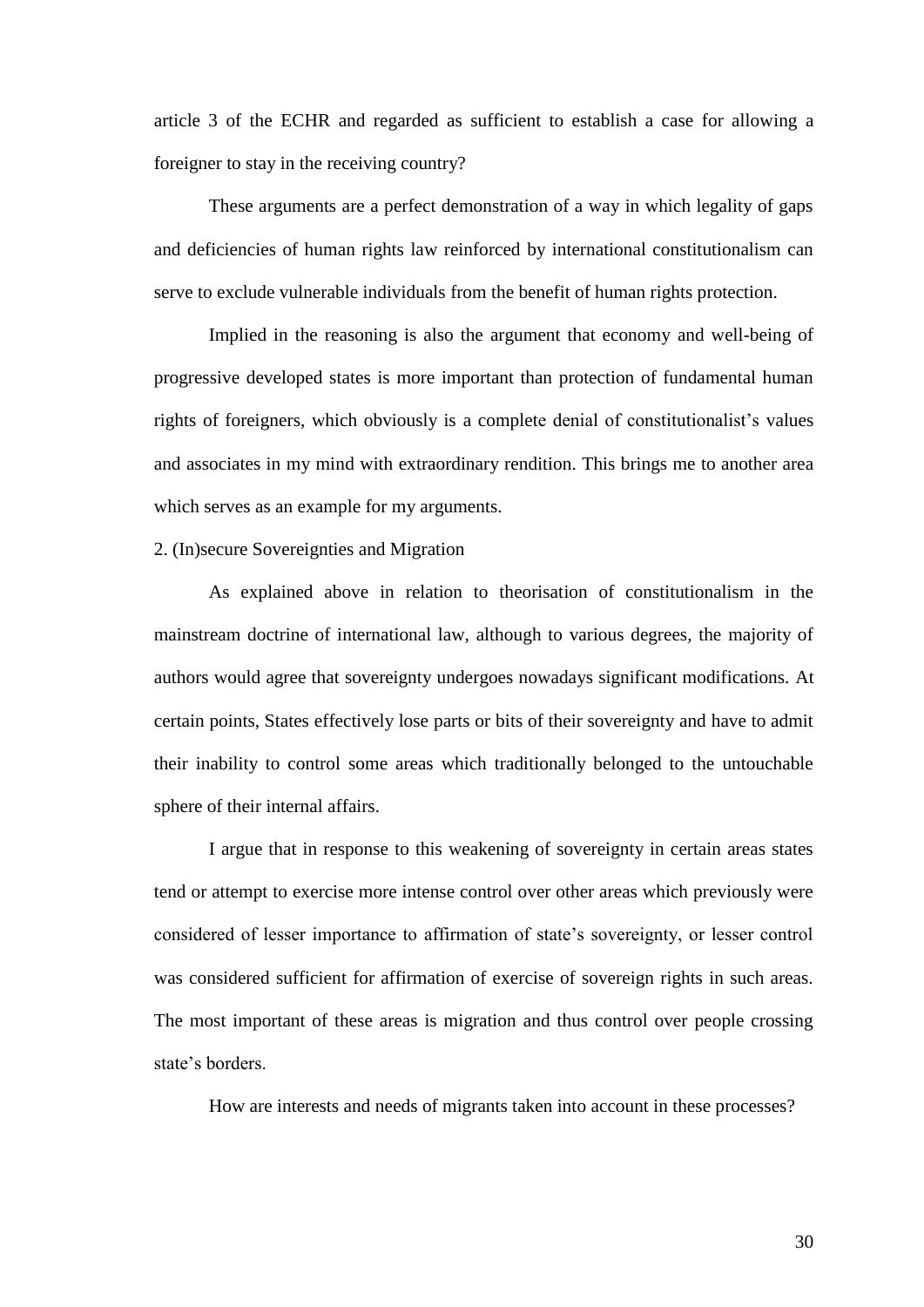First of all, many migrants are simply prevented through strict controls, visa regulations and other measures to reach a developed and democratic country of their choice. Therefore, migrants, many of whom flee violence and abuse of their human rights are forced to remain in neighbouring developing countries, where they have little if any access to protection mechanisms. Their opportunities to express their concerns and claims to human rights protection are even more restricted.<sup>61</sup>

NGOs do not operate adequately in camps or developing states where majority of migrants are located, migrants who are at the territory of a state without required permissions and documents facing particularly extensive exclusion. Statistics of the Office of the United Nations High Commissioner for Refugees (UNHCR) estimate that only 14% of world's refugees are located in Europe. Among these 14% as much as 90% are estimated to be refugees of 'European origin.<sup>52</sup> Among ten major refugee-hosting countries only three are developed Western democracies, not one of them is among top three, which are Pakistan, Syria and Iran. $63$  When UNHCR operates in developing countries, it employs less qualified and less experienced local personnel. There is a difficulty with media coverage and access of NGOs to many of these places and also Western media demonstrate less interest to current situation in these locations. What do

<sup>&</sup>lt;sup>61</sup> For some examples of suffering inflicted on persons fleeing violence by strict borer-controls in Europe see a recent publication by European Council on Refugees and Exiles, *What Price does a Refugee Pay to Reach Europe?* 10 February 2008, available at [http://www.ecre.org/files/ECRE\\_Access\\_Case\\_Studies\\_Feb\\_09.pdf](http://www.ecre.org/files/ECRE_Access_Case_Studies_Feb_09.pdf) (last visited 10 February 2008). <sup>62</sup> UNHCR *2007 Statistical Yearbook: Trends in Displacement, Protection and Solutions*, UNHCR, December 2008, pp. 25 and 27, also available at http://www.unhcr.org/cgibin/texis/vtx/home/opendoc.pdf?id=4981c4812&tbl=STATISTICS (last visited 10 February 2009).  $63$  Id., p. 26. Germany occupies 4th place, the United Kingdom 8th and the United States 10th. Remaining countries in the list are Jordan, Tanzania, China and Chad.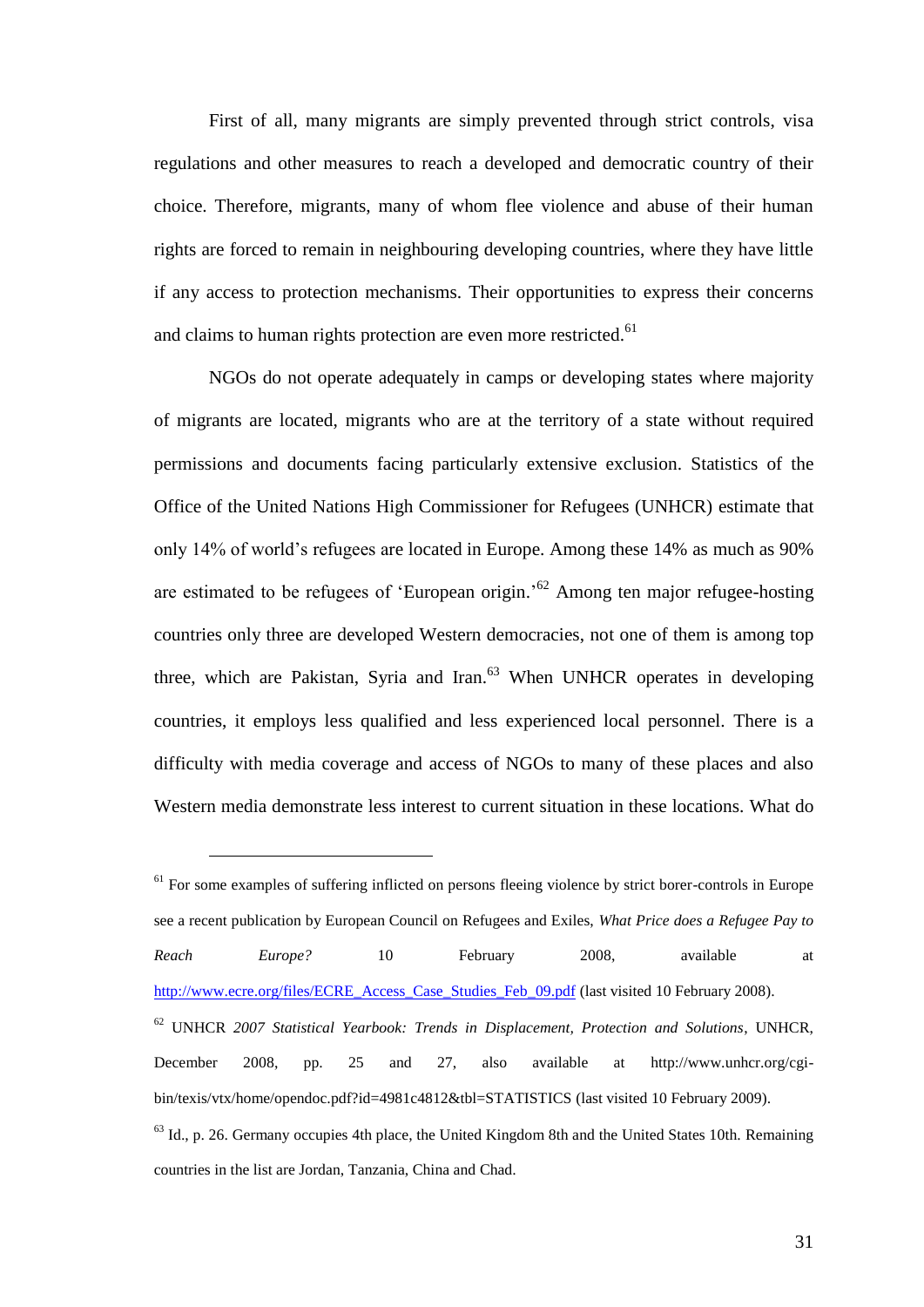we finally know about what is happening there? If we take camps as an example, the first peculiarity relates to the transformation of these places intended as temporary solutions, and consequently organised as such into permanent place of residence for many migrants.<sup>64</sup> However, the international community oftentimes ignores this transformation and continue to treat them as temporary solutions thus silencing particular forms of expression and political organisation which can emerge in such places, not to speak about almost complete absence of assistance from the international community to facilitate and make visible voices of persons concerned.<sup>65</sup>

One of the examples of complete disregard for constitutionalist's values in relation to migration issues is the case of Afghanistan. Since the US invasion and completion of Bonn process there is a general agreement in the international community that Afghanistan has now a democratically elected president, a parliament and a constitution. This in turn seems to be enough to ascertain that rights of all Afghan citizens are sufficiently protected and thus initiate massive return operations, which are proudly demonstrated at the UNHCR's web-site.<sup>66</sup> However, this rhetoric masks realty

<u>.</u>

<sup>66</sup> See at [http://www.unhcr.org/afghan.html.](http://www.unhcr.org/afghan.html) Information found on this web-site on issues of return to Afghanistan is contradictory in itself. You will find information about difficulties faced by returnees in terms of economic, social and security situation, including accounts of persons saying "I do not know why we came back" (Vivian Tan, *Weaving themselves back into the Afghan social fabric* , Qalinbafan, Afghanistan, 2 January 2009, available at [http://www.unhcr.org/cgi](http://www.unhcr.org/cgi-bin/texis/vtx/afghan?page=news&id=495e12f74)[bin/texis/vtx/afghan?page=news&id=495e12f74,](http://www.unhcr.org/cgi-bin/texis/vtx/afghan?page=news&id=495e12f74) last visited 10 February 2009) as well as affirmations that **voluntary** repatriation will continue to be the preferred solution (UNHCR, *Afghanistan – The Challenges of Sustaining Returns*, updated November 2008, available at [http://www.unhcr.org/cgi-](http://www.unhcr.org/cgi-bin/texis/vtx/afghan?page=intro)

<sup>64</sup> See e.g. Tom Clarck, *The Global Refugee Regime: Charity, Management and Human Rights* (2004) p. 80.

<sup>65</sup> For an detailed analysis of situation see Michel Agier, *Gérer les indésirables : des camps de réfugiés au gouvernement humanitaire* (2008).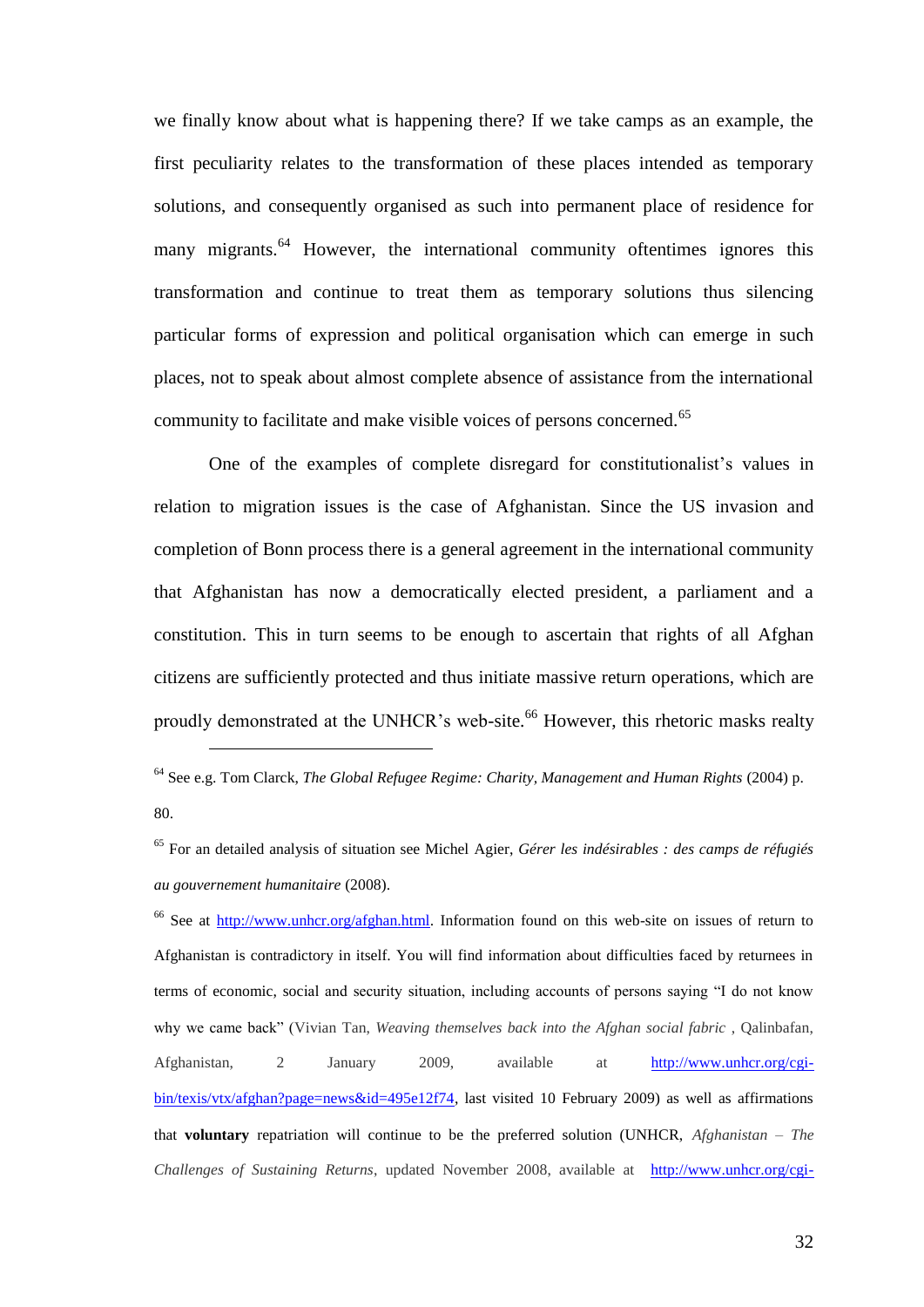not only of extreme poverty, instability and insecurity, but also of serious human rights violations which continue to affect significant parts of Afghan population, women and girls in particular.<sup>67</sup> These human rights violations range from lack of access to education and health care to domestic violence, rapes and murder. More significantly, the government is not only unable to protect women, but often unwilling due to the fact that many fundamentalists warlords hold high offices and either do not regard women as being worth of protection or are themselves perpetrators or accomplices of these violations.<sup>68</sup> What kind of constitutionalism are international lawyers advocating for if a simple proclamation of a country being democratic and having a constitution suffices to send people back to a place where not only their well-being, corporal integrity, but also their life will be in danger? Why should then the non-recognition of Taliban regime by international community serve as an example of constitutionalisation of international

[bin/texis/vtx/afghan?page=intro,](http://www.unhcr.org/cgi-bin/texis/vtx/afghan?page=intro) emphasis added, last visited 10 February 2009). It is particularly unbelievable to read in the first document, which represents an account of a situation of a group of Afghan returnees from Pakistan that while they were able to rent a five-rooms house with a yard in Pakistan, they are accommodated in a UNHCR shelter upon their return to Afghanistan; while in the Afghan refugee village in Pakistan all children went to school, many returnees either attend classes outdoor or not at all. Could such returns be qualified as 'voluntary'?

<sup>67</sup> For a recent overview of the situation see e.g. Human Rights Watch *World Report,* 2009, Events of 2008, pp. 209-215. Available at [http://www.hrw.org/sites/default/files/reports/wr2009\\_web\\_1.pdf.](http://www.hrw.org/sites/default/files/reports/wr2009_web_1.pdf) (last visited 10 February 2009)

<sup>&</sup>lt;sup>68</sup> The Human Rights Watch report contains following statements: "(T)he increasingly authoritarian government has repressed critical journalism (…) In July 2008 a private TV program airing accusations of government corruption was pulled off the air **on the orders of the president's office**. (…) Journalists are also attacked by warlords, insurgents, **parliamentarians**, and the security forces." Id., p. 214, emphases added.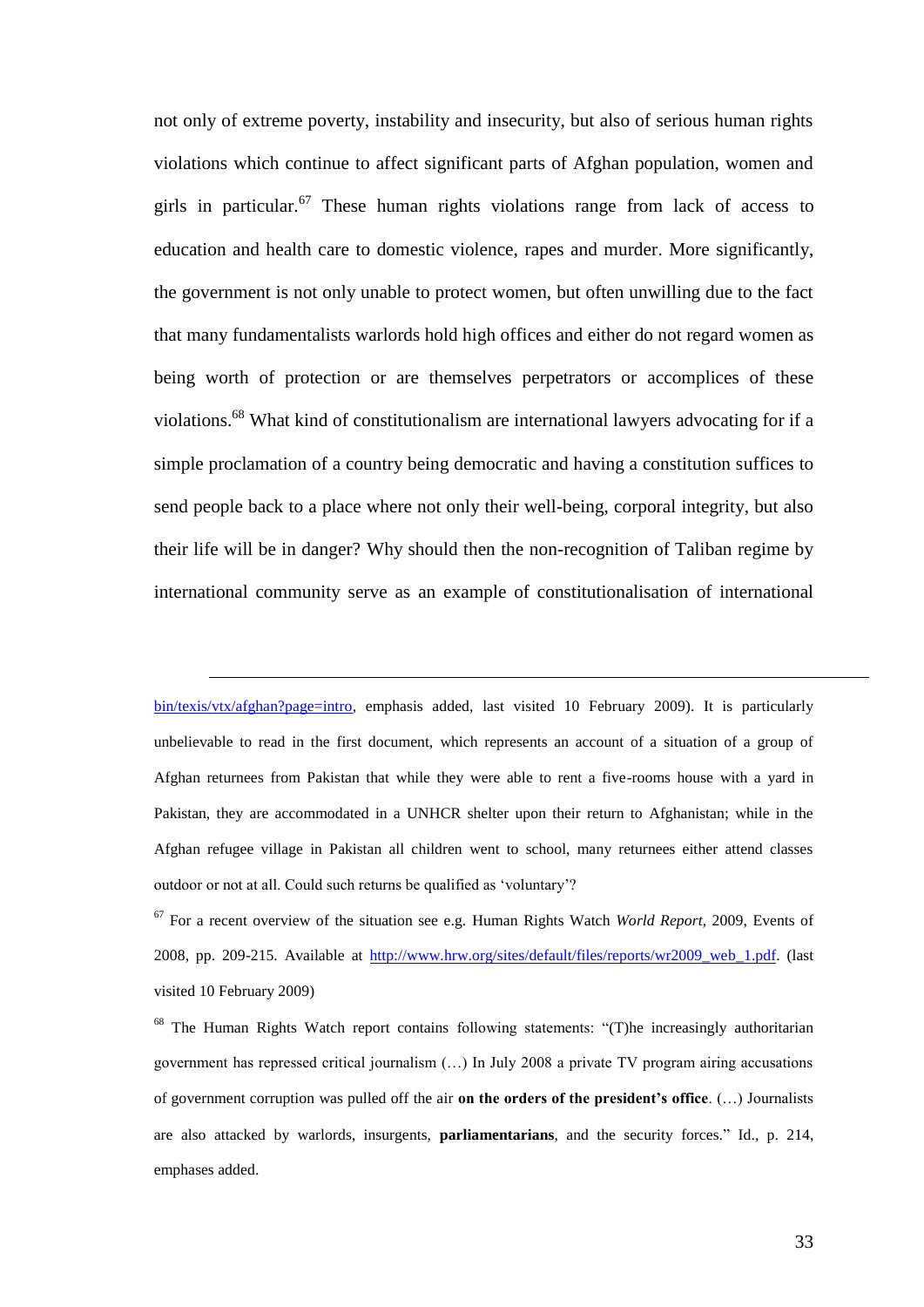$law<sup>69</sup>$  if the simple adoption of a constitution and acquiring by representatives of Taliban movement of a status of parliamentarians suffice to recognise them despite continual perpetration of similar violations of human rights? Considered through this prism, an observation made by one author acquires symbolic significance. Jean d'Aspremont, affirming existence in international law of the requirement related to the creation of democratic states and linking it in his theory to the contemporary understanding of the principle of self-determination states the following:

*"Whatever the legal ground of this practice may be, it is beyond doubt that whilst the international community cannot entirely control the birth of States, it strives to choose the gender of the « newborn child », that is to say, to impose a precise type of political regime." 70*

When he employs the term 'gender' in this context, he necessarily suggests that there is one which is better than the other. Without discussing here the appropriateness of this allegorical use of the term, I think that unwittingly, by using this expression the author also raised more questions than he intended, first and foremost about legitimacy and ethical value of such operations, but also about the means used to impose the gender of the child and the final result of the operation which somehow deviated from initial project and the child still behaves as he or she (we are left here with our own preferences) did before the operation.

We are once again faced with disregard for values and mechanisms proposed by constitutionalist's doctrine of international law, as well as insufficiency of global civil society and democratic states.

<sup>69</sup> See e.g. A. Peters, *supra* note 10, p. 590.

<sup>70</sup> Jean d'Aspremont, « La création internationale d'États démocratiques », 109 *Revue Générale de Droit International Public* (2005) p. 908.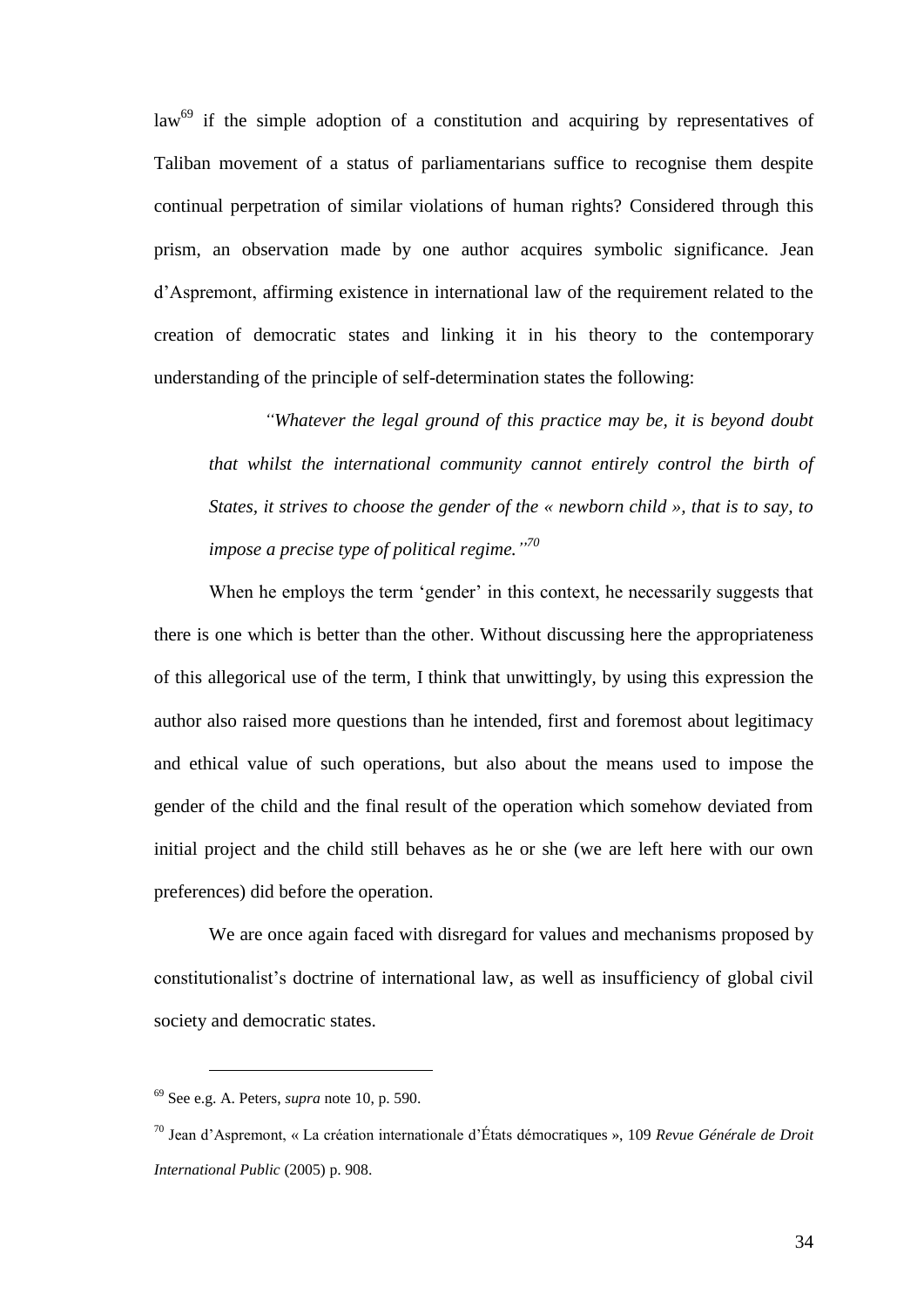### *F. Future Legitimacy and Constitutionalisation of International Law*

# 1. Future of Constitutionalisation

<u>.</u>

What the above examples show, is that human rights do not or do not adequately play the role assigned to them by theorists of constitutionalisation of international law. The desired hierarchy of values is not really present. For example, in cases involving refugee claims, the interests of states to limit and control access to their territories often override claims of persons to refugee status based on violation of their fundamental human rights and confine them to a continual existence in life-threatening conditions. This "great importance of operating firm and orderly immigration control"<sup>71</sup> is nowadays taken for granted and often invoked by state authorities without any further explanation. If explained and justified, this interest is linked in discourses of state authorities either to security concerns or economic considerations, neither of which is empirically established in the vast majority of cases. When in concrete cases states' interest to control migration overrides interests of individuals to seek and acquire protection from violation of their fundamental human rights, it implies that purely theoretical economy and security interests of a state are more important than protection of fundamental human rights. This argument about presumed advantages of states'

<sup>71</sup> This affirmation made in *Davaseelan v Secretary of State for the Home Department* [2002] IAT 702, [2003] Imm AR 1, para. 111 and quoted in the Judgement of the Supreme Court (Judgement, *supra* note 35, para. 17 to support the position adopted in this Judgement. Similar ideas are formulated by the European Court of Human Rights on numerous occasions: "It is the Court's settled case-law that as a matter of well-established international law, and subject to their treaty obligations, including those arising from the Convention, Contracting States have the right to control the entry, residence and removal of aliens (see, among many other authorities, *Abdulaziz, Cabales and Balkandali v. the United Kingdom*, judgment of 28 May 1985, Series A no. 94, § 67, and *Boujlifa v. France*, judgment of 21 October 1997, *Reports of Judgments and Decisions* 1997-VI, § 42)." *Saadi v. Italy* [GC], no. 37201/06, § 124, ECHR-I.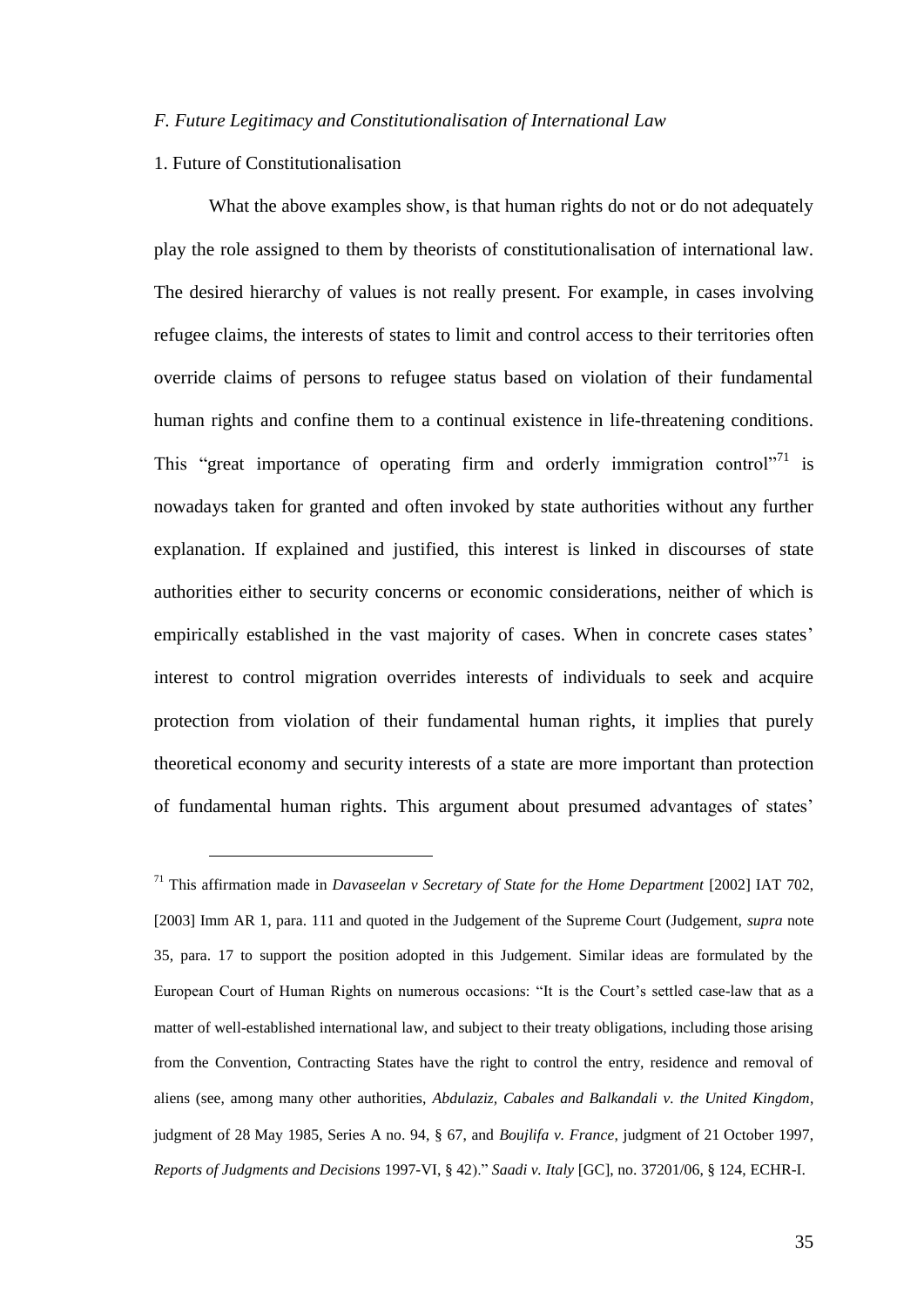migration controls becomes even more absurd if we consider the thesis about not only inevitability, but also virtual impossibility to control migration as states pretend to be able to do. $^{72}$ 

Let us recall again the United Kingdom's case described above. The claim for refugee status was rejected as was the request for permission to stay on humanitarian grounds before the case was considered by the House of Lords. One of the arguments when rejecting the latter request related to the fact that the case was the so-called 'foreign case'. It is impossible to affirm that human rights offer here any additional protection to human beings qua human beings and not only citizens. Let us also recall the situation of millions of refugees who are denied any protection by Western states through the introduction of too strict border and migration controls and are thus condemned to either constantly suffer persecution or simply survive in camps or other locations where they cannot exercise many of their civil and political rights so highly valued in any constitutional system. This does not correspond to the picture of constitutionalism described in the writings of many international lawyers.

States do not fully implement and protect human rights in their domestic legislation, especially with regard to foreigners. But the very logic of human rights requires that they should be granted to all without distinction as to citizenship, or place of residence. There is, therefore, a need to rethink protection and implementation of human rights as well as the role of state and sovereignty in this regard. An idea

<sup>72</sup> For an example of such an argument see Melissa Lane, "A Philosophical View on States and Immigration", in K. Tamas, J. Palme (eds.), *Globalizing Migration Regimes: New Challenges to Transnational Cooperation* (2006) pp. 131-143.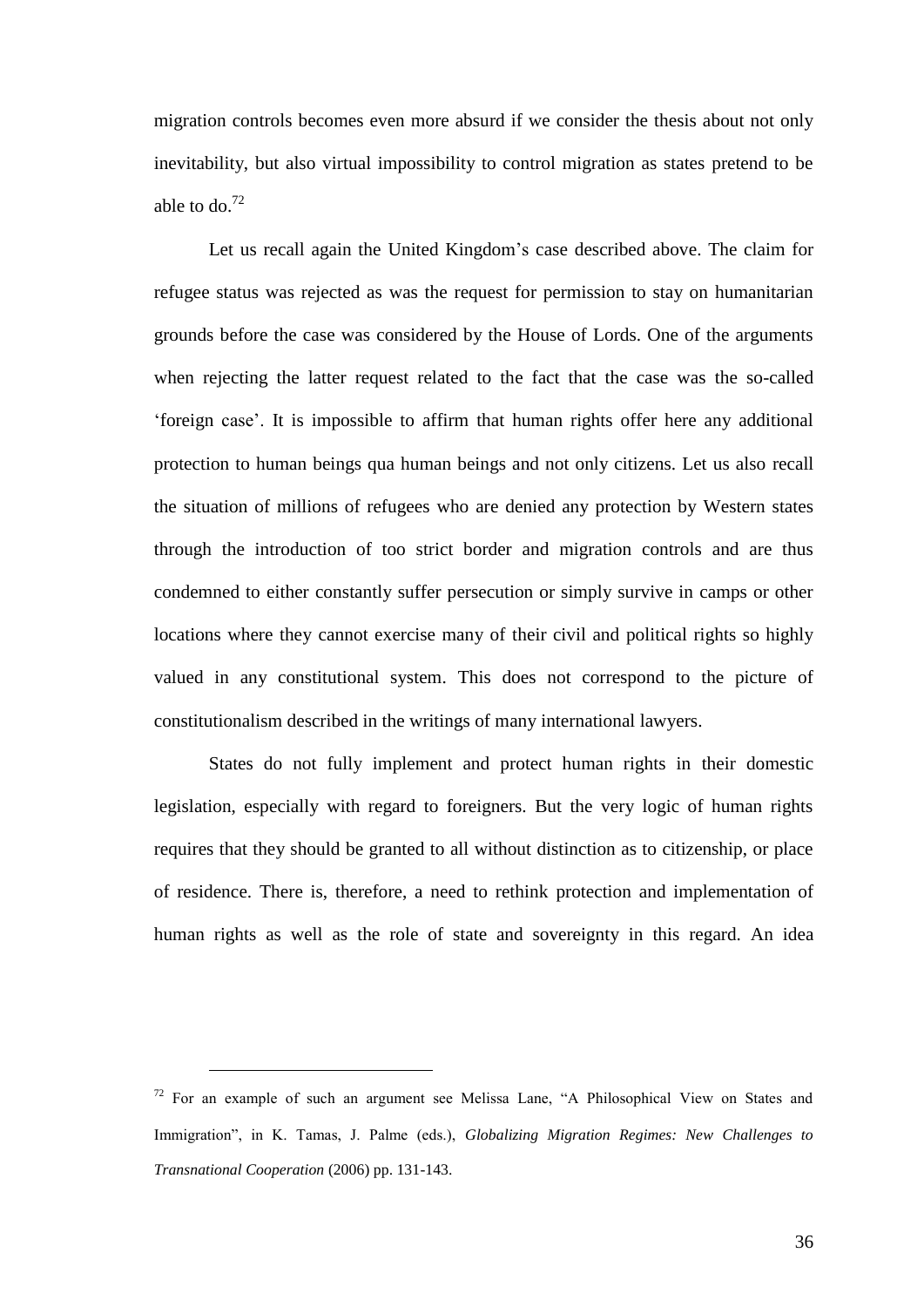attributed in international law to Christian Tomuschat<sup>73</sup> seems particularly attractive to me as a starting point for reflection. According to him states become and should more and more be regarded as mere instruments "whose inherent function it is to serve the interests of their citizens as legally expressed in human rights."<sup>74</sup> He also stated that "(t)he international community … views the State as a unite at the service of the human beings for whom it is responsible."<sup>75</sup> Taking these two statements as a starting point, we have to reflect on a fundamental difference appearing in these two quotations which at the first glance seem to express fundamentally the same idea. While in the former it is affirmed that states have to serve interests of their citizens, the latter refers to human beings in general. I believe that international lawyers should be very attentive in using one of these expressions in relation to states' human rights obligations. They are not interchangeable and in order for constitutionalisation of international law to become what it is affirmed to be in the mainstream doctrine of international law, it is the latter which should prevail. Furthermore, these instruments, namely states, should be used more effectively, with their functions and roles subject to constant review and questioning in view of achieving more complete respect for human rights. The human rights themselves should also be constantly scrutinised to improve and develop a more complete and adequate reflection of interests of all human beings. As I attempted to demonstrate above, the current system of NGOs' involvement in this process is not a sufficient remedy to existing exclusions.

1

<sup>74</sup> Christian Tomuschat, "International Law: Ensuring the Survival of Mankind on the Eve of a New Century", 281 *Collected Courses of the Hague Academy of International Law* (1999) p. 161.  $^{75}$  Id., p. 95.

<sup>73</sup> Armin von Bogdany, "Constitutionalism in International law: Comment on a Proposal from Germany'" 47 *Harvard International Law Journal* (2006) p. 228.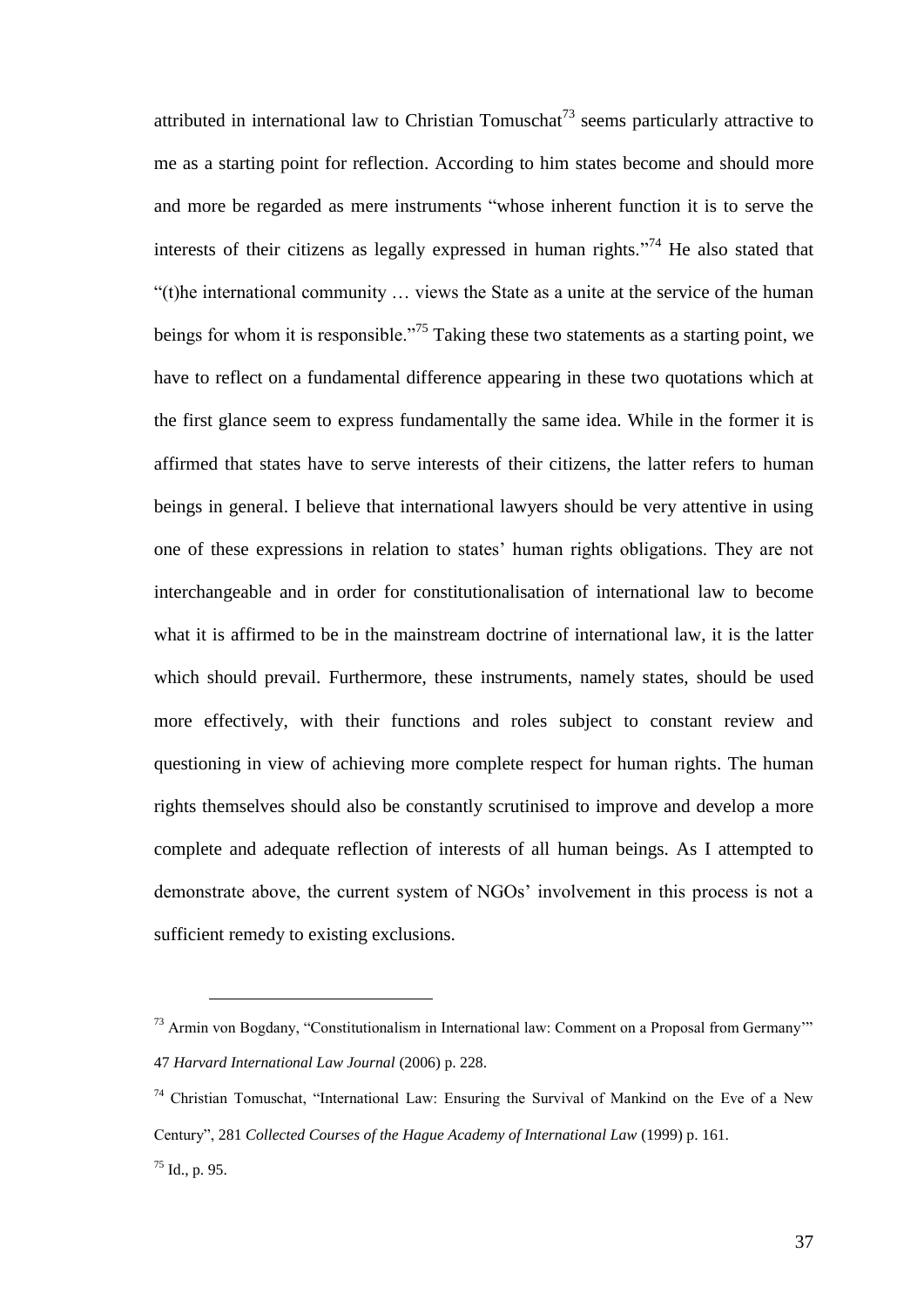The task is not an easy one, especially for international law including human rights law and international lawyers, who are accustomed and even trained in overgeneralisation and abstraction. The difficulty becomes even more apparent if one considers the thesis that "traditional Western conceptions of the human being have been inadequate in that they have failed to encompass all human beings." <sup>76</sup> How can it be ensured that human rights law and international law more generally operate taking into account an inclusive conception of humanity and human? How to prevent the use of the human rights law itself as a instrument for excluding some persons from protection and thus denying their humanity, as in the above examples? In my view this can gradually be achieved through adoption of a new, more complete understanding of legitimacy, which will allow and even require inclusion of all voices, consideration of interests of all human beings. The legitimacy thus understood shall be attributed a central role in the structure and functioning of the future constitution of international community, which will allow for creation and development of "a social, interconnected, caring, empathetic environment".<sup>77</sup>

2. Future of Legitimacy

The above examples clearly demonstrate that in the current system of international law, including human rights law, interests of many groups of human beings are not sufficiently taken into account. These groups are either constituted of women (women coming from countries traditionally regarded as applying Islamic law) or women form a large part of them (internally displaced persons, refugees). Continue theorising constitutionalsation of international law without paying due regard to existing exclusions of which the two above mentioned groups are mere examples is contrary to

<sup>76</sup> Jill Marchall, *Humanity, Freedom and Feminism* (2005).p. 1

 $77$  Id., p. 167.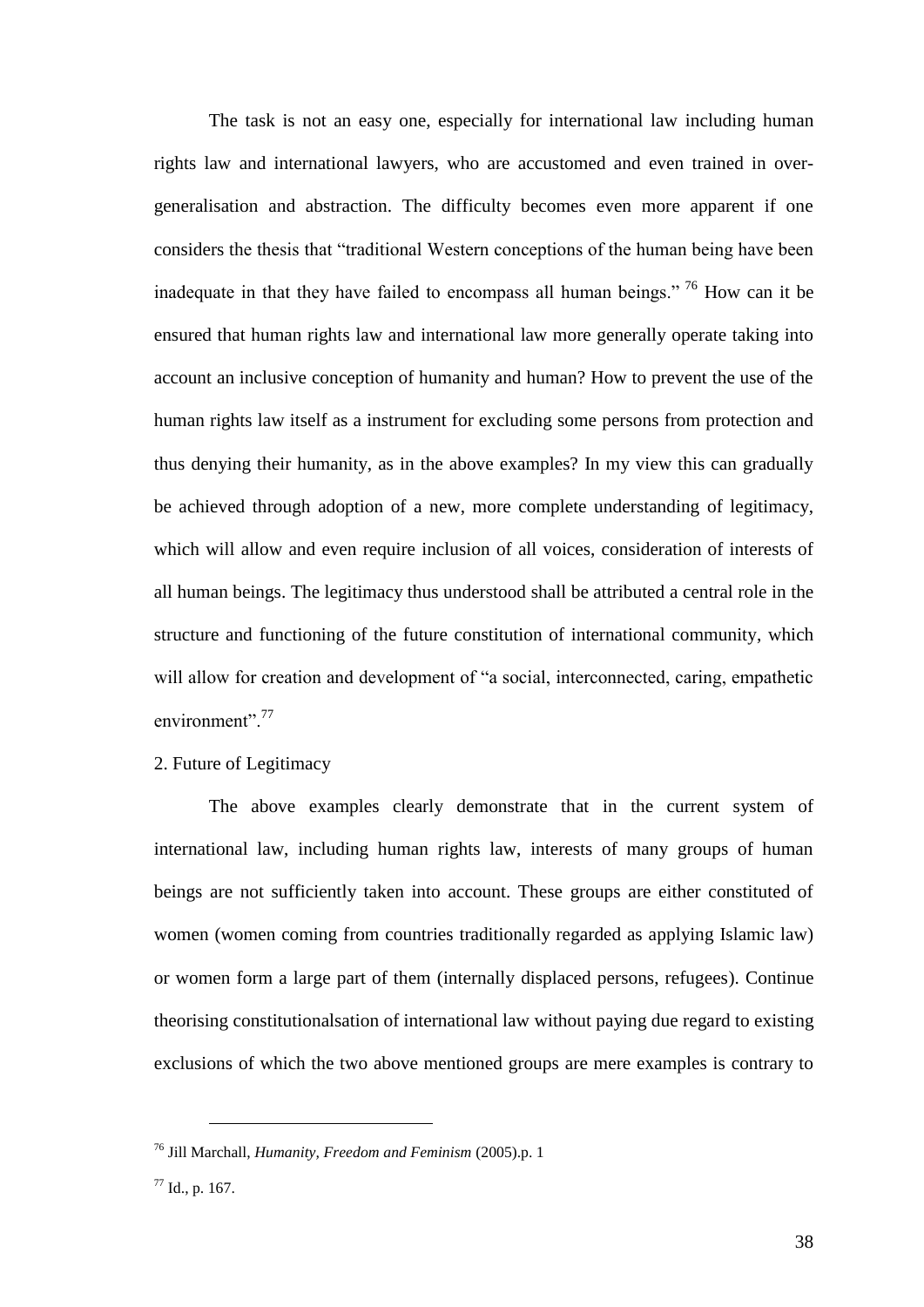moral as well as certain legal claims of constitutionalism. These examples also demonstrate that the two models of democratic control proposed by Habermas, namely through the intermediary of national democracies and of international civil society are not sufficient for large segments of marginalised and vulnerable groups, significant part of them being women.

The starting point for the analysis of the notion of legitimacy was emergence and continuation of a self-correcting learning process. However, its application to international law constructed around the nation of state sovereignty reveals to be problematic. Are there any possibilities of establishing and maintaining of such a process at the level of international law while paying due regard to interests of affected persons, human beings?

I would like first to recall the notion of 'democratie à venir' developed by Jacques Derrida because it illustrates better certain aspects of this legitimasing democracy. Thus, he attracts our attention to the fact that this 'democratie à venir' does not mean that 'democraties est à venir' (democracy is to come). Rather this expression reminds us that democracy will never exist in the sense of present existence because democracy is 'aporetic' in its structure returning constantly to such fundamental characteristics of democracy as self-critic and perfectibility. As a consequence, it also helps us to protest in its own name against any political abuse, rhetoric claiming to have actually established democracy.<sup>78</sup>

 $78$  I reproduce here some quotations in French which help to acquire a deeper understanding of this notion. "L'expression « démocratie à venir » traduit certes ou appelle une critique politique militante et sans fin. (…) [E]lle proteste contre toute naïveté et tout abus politique, toute rhétorique qui présenterait comme démocratie présente ou existante, comme démocratie de fait, ce qui reste inadéquat à l'exigence démocratique(…) L' « à venir » ne signifie pas seulement la promesse, mais aussi que la démocratie n'existera jamais au sens de l'existence présente (…) parce que elle restera toujours aporétique dans sa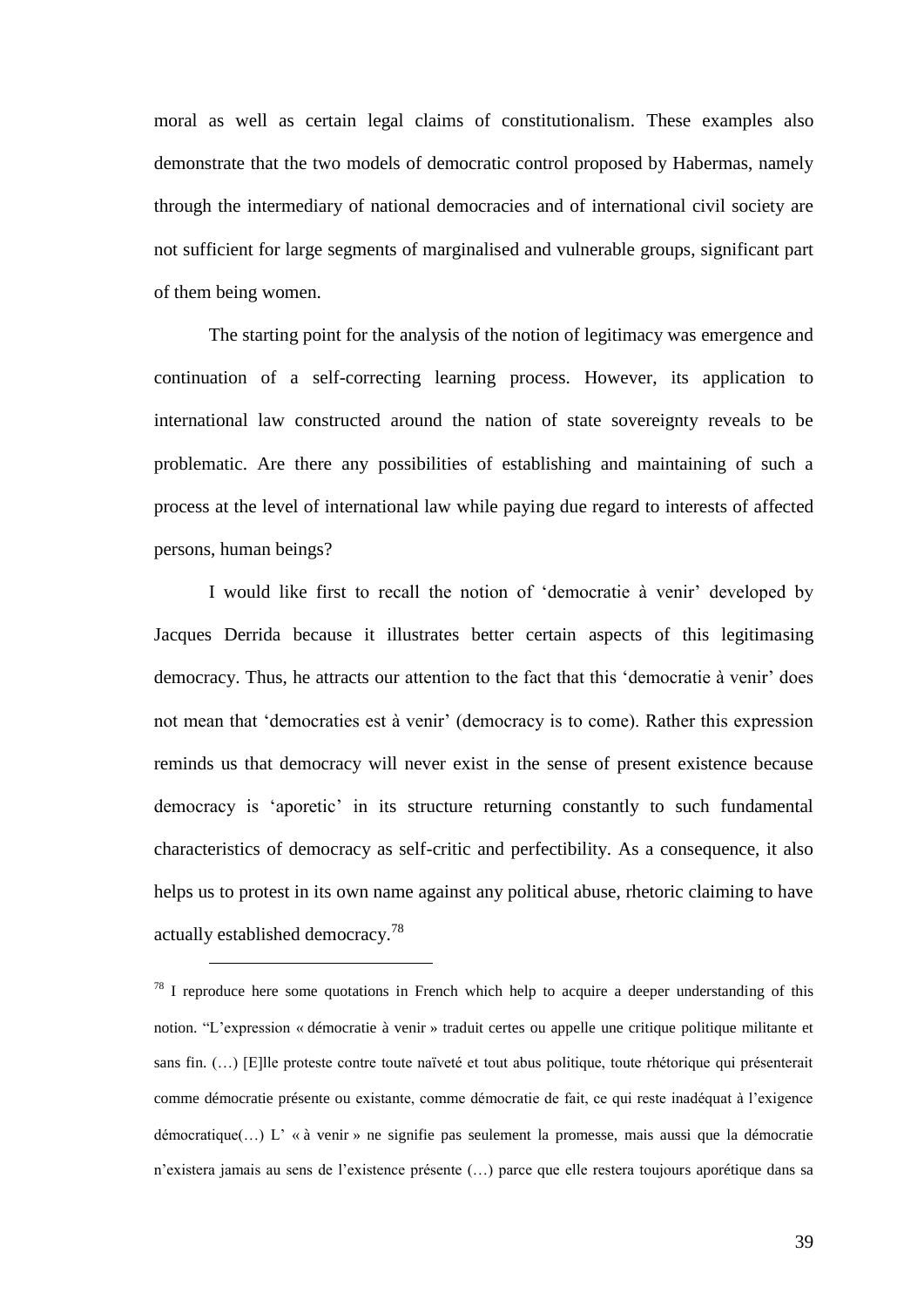Derrida acknowledges the absolute necessity and difficulty of applying this notion to the setting of international legal order.<sup>79</sup> For him the announcement, the indication of such possibility is made through adoption of the Universal Declaration of Human Rights,<sup>80</sup> because the concept of human rights presupposes a new sovereignty, sovereignty of an individual which opposes the sovereignty of nation-states.  $81$  Without questioning the necessity and utility of states, without denying the importance of the role they have been playing at the international arena, he calls us to rethink the state and sovereignty which does not suppress, make invisible interests, needs, suffering of human beings.<sup>82</sup>

At another occasion he stresses the almost complete absence of victims' voices at the level of international law. $83$  By extension we can say that international law despite its human rights rhetoric is only to a very limited and highly selective extent accessible to those who claim violation of their rights or contest existing human rights framework

structure (force *sans* force, singularité incalculable *et* égalité calculable, commensurabilité *et* incommensurabilité, hétéronomie *et* autonomie, souveraineté indivisible *et* divisible ou partageable, nom vide, messianicité désespérée ou désespérante, etc.)" Jacques Derrida, *Voyous* (2003), p. 126 <sup>79</sup> Id., p. 127.

<sup>80</sup> Adopted and proclaimed by General Assembly resolution 217 A (III) of 10 December 1948. In French he emphasises "des droits de l'homme (et non des droits de l'homme et du citoyen)" because for him it is important to think about a new international legal and political space beyond nation-state and beyond citizenship Jacques Derrida, *supra* note 78, p. 127.

<sup>81</sup> « [L]a Declaration des droits de l'homme ne s'oppose pas, pour la limiter, à la souveraineté de l'Étatnation comme un principe de non-souveraineté à un principe de souveraineté. Non, c'est souveraineté contre souveraineté. Les droits de l'homme posent et supposent l'homme (égale, libre, auto-déterminé) en tant que souverain. » Id., p. 128.

 $82$  Id., pp. 203-217

<u>.</u>

<sup>83</sup> Jacques Derrida, *Cosmopolites de tous les pays, encore un effort!* (1997) pp. 16-17.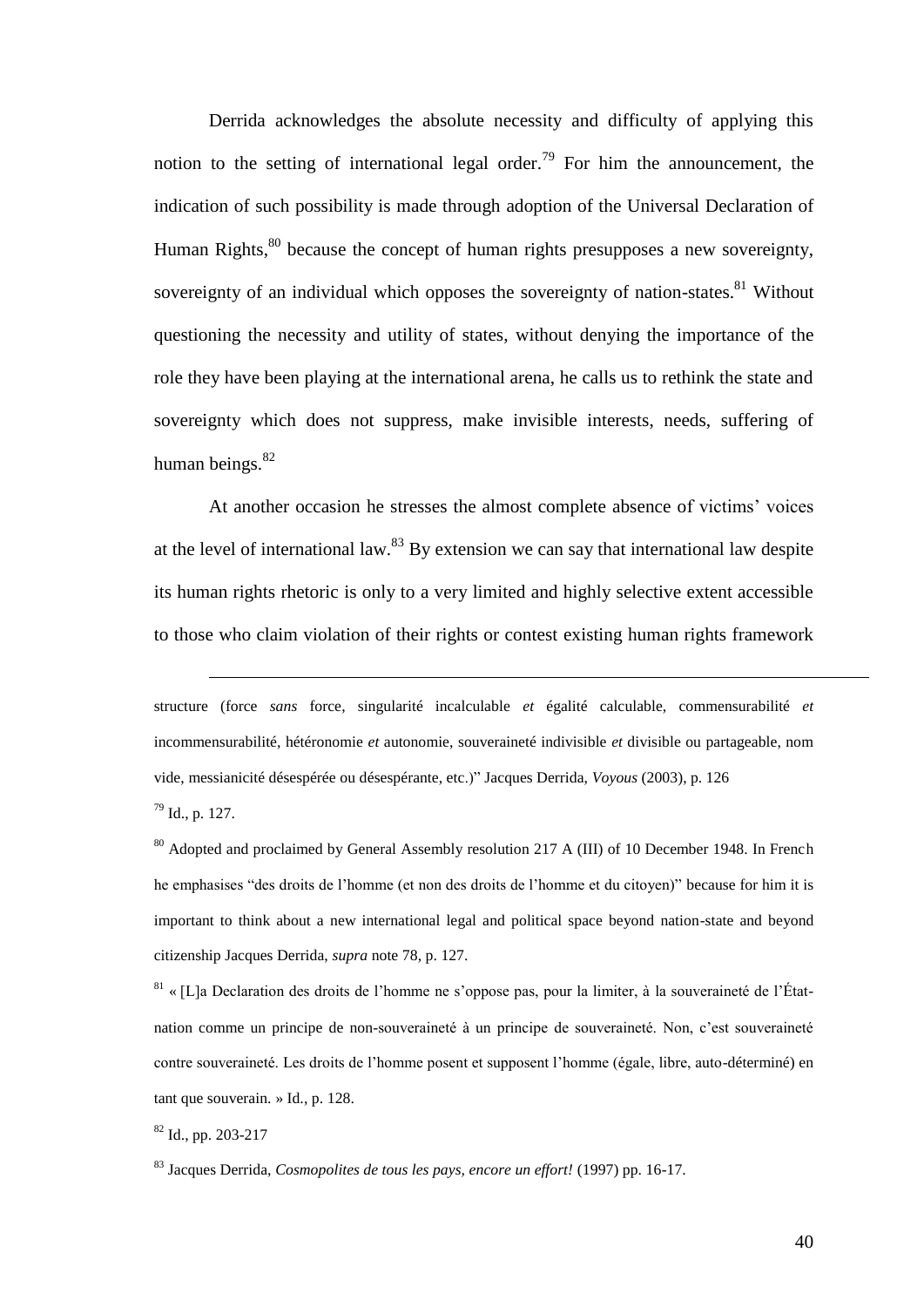as not taking their interests into account. This is particularly well illustrated by the situation of refugees established in less developed countries, in refugee camps, displaced persons, persons present illegally at the territory of a state. Global civil society, NGOs are only a very limited remedy to this problem.

The real legitimacy of international law will come from inclusion of all these voices into the framework of international law. Especially when formation and implementation of human rights is at stake, international law mechanisms should be more individual-centred establishing procedures and creating opportunities for giving voices to persons concerned. Although inclusion of NGOs on various levels of functioning of international law is a step forward in this direction, the danger resides in the satisfaction with what we have and regarding it as sufficient. I deliberately choose the form of case-studies, describing the plight of single individuals because I believe that international lawyers shall strive to give a human face to their discipline. As a first step, all who have to deal with issues related to human rights – judges, law schools professors, NGO activists – have constantly to be attentive to what they do in the name of human rights. We need institutions, legal and political systems to organise our life, but we shall do our best to keep them human, not letting them to attract us back to abstraction and over-generalisation. This is particularly important and difficult at the level of international law, where we have to deal with abstract collective entities.

I will conclude with a quotation from a book analysing philosophical thought of Emmanuel Lévinas and summarising the essence of it in relation to human rights and in my view also constitutionalist project of international law:

*"When they (human rights) are defined primarily by a right to freedom and then bound by the self-interested effort to be, or as Levinas puts it 'the Same', then they become sources of violence. But when they are centred on the*